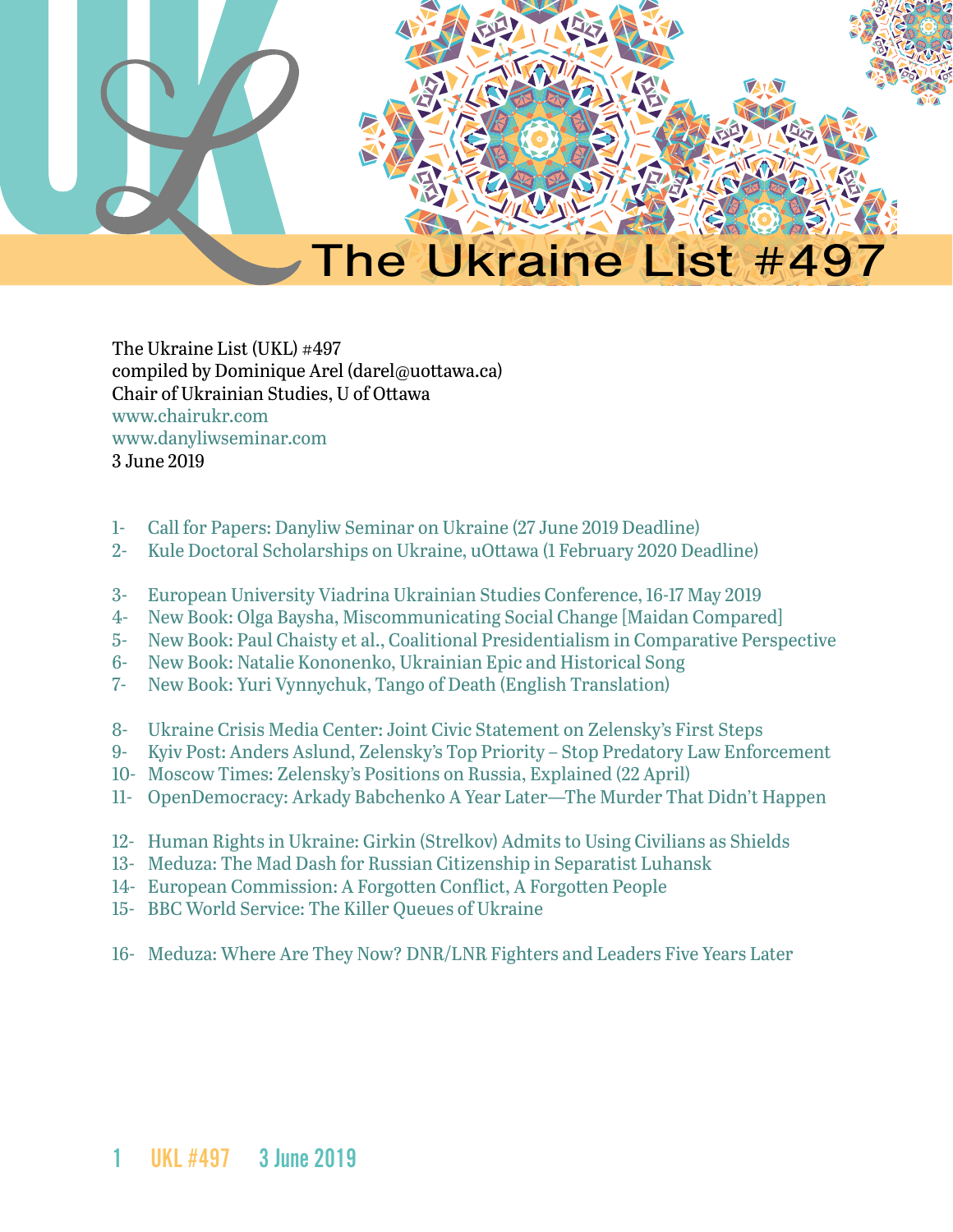# <span id="page-1-0"></span>#1 15th Annual Danyliw Research Seminar on Contemporary Ukraine

Chair of Ukrainian Studies, University of Ottawa, 7-9 November 2019 <http://www.danyliwseminar.com>

#### CALL FOR PAPER PROPOSALS

The Chair of Ukrainian Studies, with the support of the Wolodymyr George Danyliw Foundation, will be holding its 15th Annual Danyliw Research Seminar on Contemporary Ukraine at the University of Ottawa on 7-9 November 2019. Since 2005, the Danyliw Seminar has provided an annual platform for the presentation of some of the most influential academic research on Ukraine.

The Seminar invites proposals from scholars and doctoral students —in political science, anthropology, sociology, history, law, economics and related disciplines in the social sciences and humanities— on a broad variety of topics falling under thematic clusters, such as those suggested below:

#### *Conflict*

- war/violence (combatants, civilians in wartime, DNR/LNR, Maidan)
- security (conflict resolution, Minsk Accords, OSCE, NATO, Crimea)
- nationalism (Ukrainian, Russian, Soviet, historical, far right)

#### *Reform*

- economic change (energy, corruption, oligarchies, EU free trade, foreign aid)
- governance (rule of law, elections, regionalism, decentralization)
- media (TV/digital, social media, information warfare, fake news)

#### *Identity*

- history/memory (World War II, Holodomor, Soviet period, interwar, imperial)
- language, ethnicity, religion, nation (policies and practices)
- culture and politics (cinema, literature, music, performing arts, popular culture)

#### *Society*

- migration (IDPs, refugees, migrant workers, diasporas)
- social problems (reintegration of combatants, protests, welfare, gender, education)
- state/society (citizenship, civil society, collective action/protests, human rights)

The Seminar will also be featuring panels devoted to recent/new books touching on Ukraine, as well as the screening of new documentaries followed by a discussion with filmmakers. Information on past book panels and films can easily be accessed from the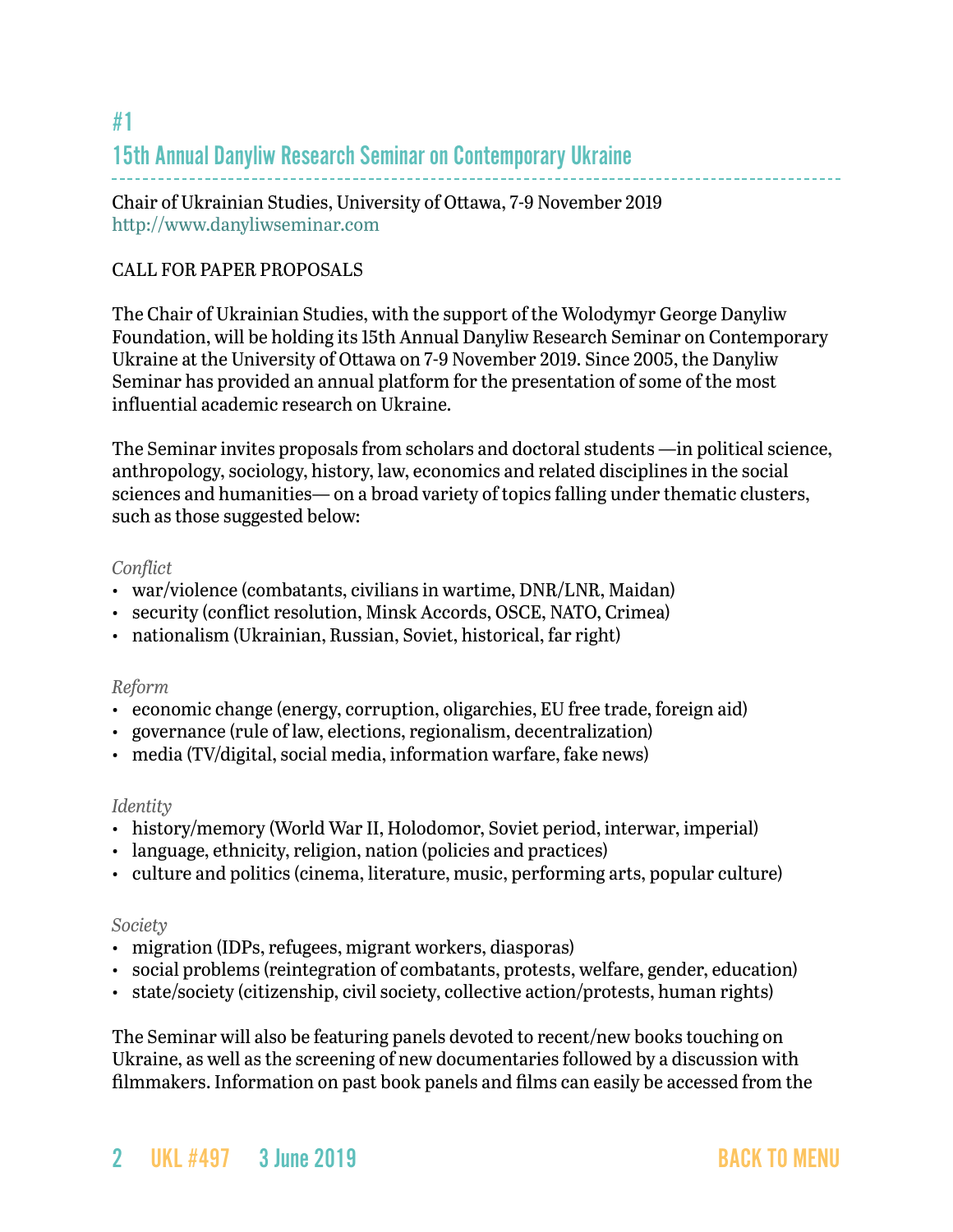top menu of the web site. The 2019 Seminar is welcoming book panel proposals, as well as documentary proposals.

Presentations at the Seminar will be based on research papers (6,000-8,000 words) and will be made available in written and video format on the Seminar website and on social media. The Seminar favors intensive discussion, with relatively short presentations (12 minutes), comments by the moderator and an extensive Q&A with Seminar participants and the larger public.

People interested in presenting at the 2019 Danyliw Seminar are invited to submit a 500 word paper proposal and a 150 word biographical statement, by email attachment, to Dominique Arel, Chair of Ukrainian Studies, at [darel@uottawa.ca](mailto:darel@uottawa.ca) AND [chairukr@gmail.](mailto:chairukr@gmail.com) [com](mailto:chairukr@gmail.com). Please also include your full coordinates (institutional affiliation, preferred postal address, email, phone, and Twitter account [if you have one]). If applicable, indicate your latest publication or, in the case of doctoral or post-doctoral applicants, the year when you entered a doctoral program, the title of your dissertation and year of (expected) completion. Note that a biographical statement is not a CV, but a written paragraph.

Books published between 2018 and 2020 (as long as near-final proofs are available prior to the Seminar) are eligible for consideration as a book panel proposal. The proposal must include a 500 word abstract of the book, as well as the 150 word bio and full coordinates.

Films produced between 2017 and 2019are eligible for consideration as a documentary proposal. The proposal must include a 500 word abstract of the film, as well as the 150 word bio, full coordinates, and a secure web link to the film.

In addition to scholars and doctoral students, policy analysts, practitioners from nongovernmental and international organizations, journalists, and artists are also welcome to send a proposal.

**The proposal deadline is 27 June 2019.** The Chair will cover the travel and accommodation expenses of applicants whose proposal is accepted by the Seminar. The proposals will be reviewed by an international selection committee and applicants will be notified in the course of the summer.

The Danyliw Seminar website [\(http://danyliwseminar.com\)](http://danyliwseminar.com)) contains the programs, papers, videos of presentations and photographs of the last five years (2014-2018). To access the abstracts, papers and videos of the 2018 presenters, click on "Participants" in the menu and then click on the individual names of participants. The 2018 Program can be accessed at [https://www.danyliwseminar.com/program-2018.](https://www.danyliwseminar.com/program-2018) Presentations from previous years can be accessed under menu "Archives."

Check the "Danyliw Seminar" Facebook page at<http://bit.ly/2rssSHk>. For information on the Chair of Ukrainian Studies, go to <https://www.chairukr.com>. (The site is being re-developed).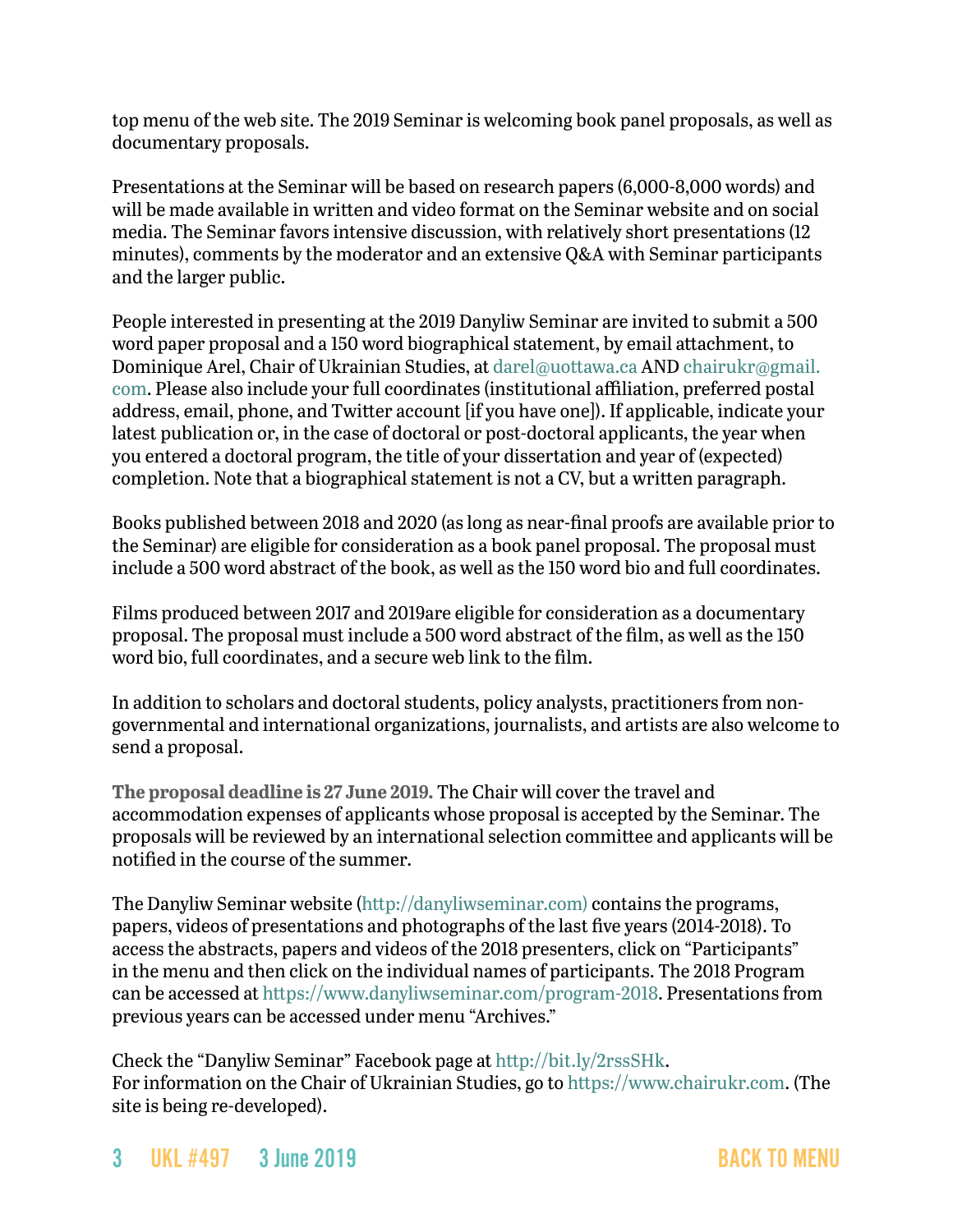The Seminar is made possible by the generous commitment of the Wolodymyr George Danyliw Foundation to the pursuit of excellence in the study of contemporary Ukraine.

### <span id="page-3-0"></span>#2

# Kule Doctoral Scholarships on Ukraine Chair of Ukrainian Studies, University of Ottawa

Application Deadline: 1 February 2020 (International & Canadian Students) <https://www.chairukr.com/kule-doctoral-scholarships>

The Chair of Ukrainian Studies at the University of Ottawa, the only research unit outside of Ukraine predominantly devoted to the study of contemporary Ukraine, is announcing a new competition of the Drs. Peter and Doris Kule Doctoral Scholarships on Contemporary Ukraine. The Scholarships will consist of an annual award of \$25,000, with all tuition waived, for four years (with the possibility of adding a fifth year).

The Scholarships were made possible by a generous donation of \$500,000 by the Kule family, matched by the University of Ottawa. Drs. Peter and Doris Kule, from Edmonton, have endowed several chairs and research centres in Canada, and their exceptional contributions to education, predominantly in Ukrainian Studies, has recently been celebrated in the book Champions of Philanthrophy: Peter and Doris Kule and their Endowments.

Students with a primary interest in contemporary Ukraine applying to, or enrolled in, a doctoral program at the University of Ottawa in political science, sociology and anthropology, or in fields related with the research interests of the Chair of Ukrainian Studies, can apply for a Scholarship. The competition is open to international and Canadian students.

The application for the Kule Scholarship must include a 1000 word research proposal, two letters of recommendation (sent separately by the referees), and a CV and be mailed to Dominique Arel, School of Political Studies, Faculty of Social Sciences Building, Room, 7067, University of Ottawa, 120 University St., Ottawa ON K1N 6N5, Canada. Applications will be considered only after the applicant has completed an application to the relevant doctoral program at the University of Ottawa. Consideration of applications will begin on **1 February 2020** and will continue until the award is announced. The University of Ottawa is a bilingual university and applicants must have a certain oral and reading command of French. Specific requirements vary across departments.

Students interested in applying for the Scholarships beginning in the academic year 2020 2021 are invited to contact Dominique Arel ([darel@uottawa.ca\)](mailto:darel@uottawa.ca), Chairholder, Chair of Ukrainian Studies, and visit our web site [www.chairukr.com](http://www.chairukr.com).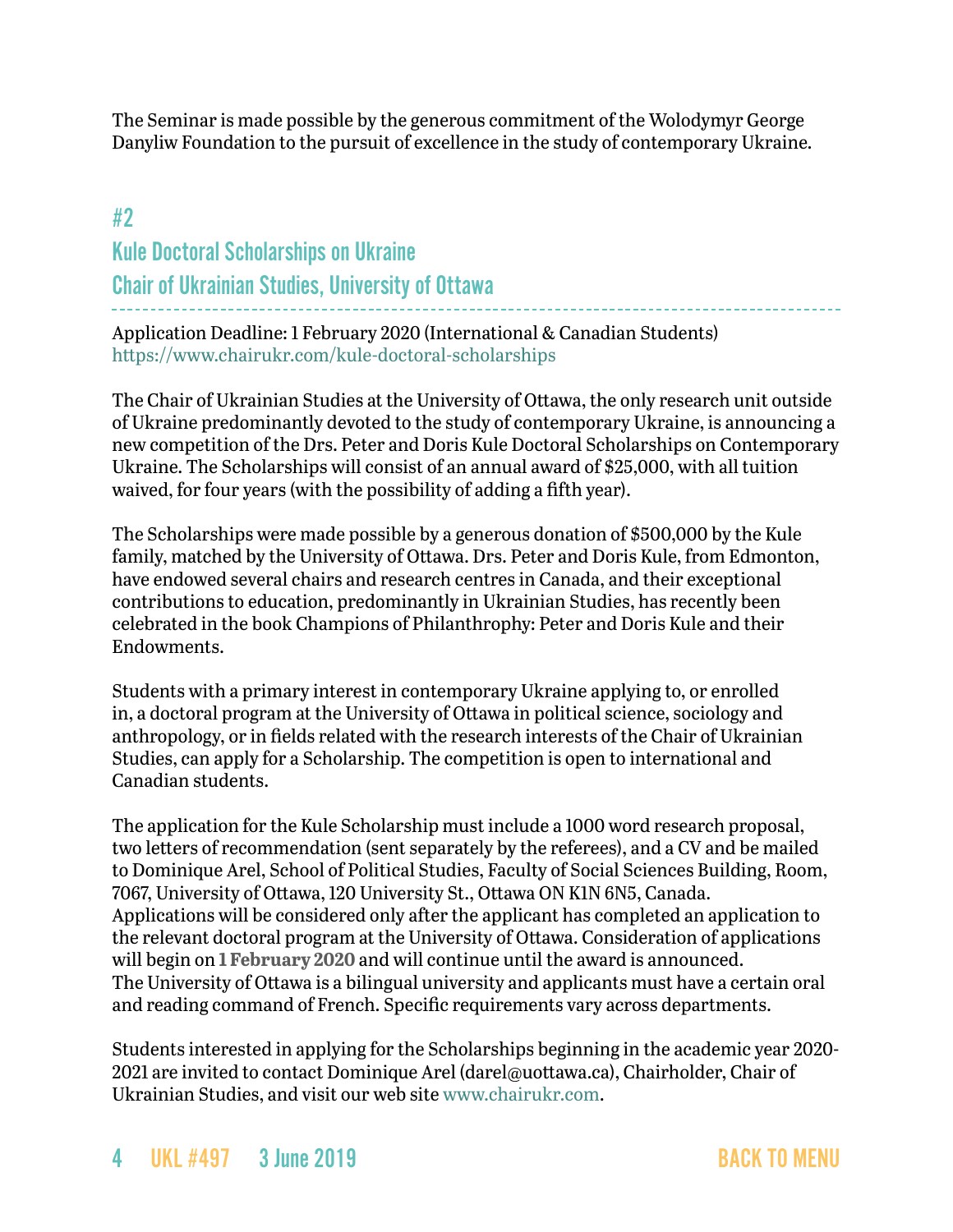## <span id="page-4-0"></span>#3 Rethinking Ukrainian Studies: Locally, Regionally, Transnationally

#### Conference, European University Viadrina (Germany) 16-17 May 2019

The Chair of Entangled Histories of Ukraine, held by Andrii Portnov, held its first large international Ukrainian studies conference on 16-17 May 2019 in Frankfurst/Oder. Portnov's professorship is the only research chair in Germany specifically referring to the history of Ukraine in its official title.

The program of the conference ("Rethinking Ukrainian Studies: Locally, Regionally, Transnationally") can be accessed at <https://bit.ly/2MpDx0U>

Videos of the presentations by Serhii Yekelchyk (Keynote Address) and Oleksandr Osipian are online at<https://bit.ly/2IdQSUJ> and <https://bit.ly/2WCChLH>

The YouTube Channel of the conference will be developed further, with more videos of presentations added.

For information about new fellowship opportunities in Berlin related to Prisma Ukraine Project, go to<https://bit.ly/2Z6YcZ9>

### <span id="page-4-1"></span>#4

New Book:

Olga Baysha Miscommunicating Social Change Lessons from Russia and Ukraine Lexington Books, 2018 <https://bit.ly/2W3A8o5>

*Miscommunicating Social Change* analyzes the discourses of three social movements and the alternative media associated with them, revealing that the Enlightenment narrative, though widely critiqued in academia, remains the dominant way of conceptualizing social change in the name of democratization in the post-Soviet terrain. The main argument of this book is that the "progressive" imaginary, which envisages progress in the unidirectional terms of catching up with the "more advanced" Western condition, is inherently anti-democratic and deeply antagonistic. Instead of fostering an inclusive democratic process in which all strata of populations holding different views are involved, it draws solid dividing frontiers between "progressive" and "retrograde" forces, deepening existing antagonisms and provoking new ones; it also naturalizes the hierarchies of

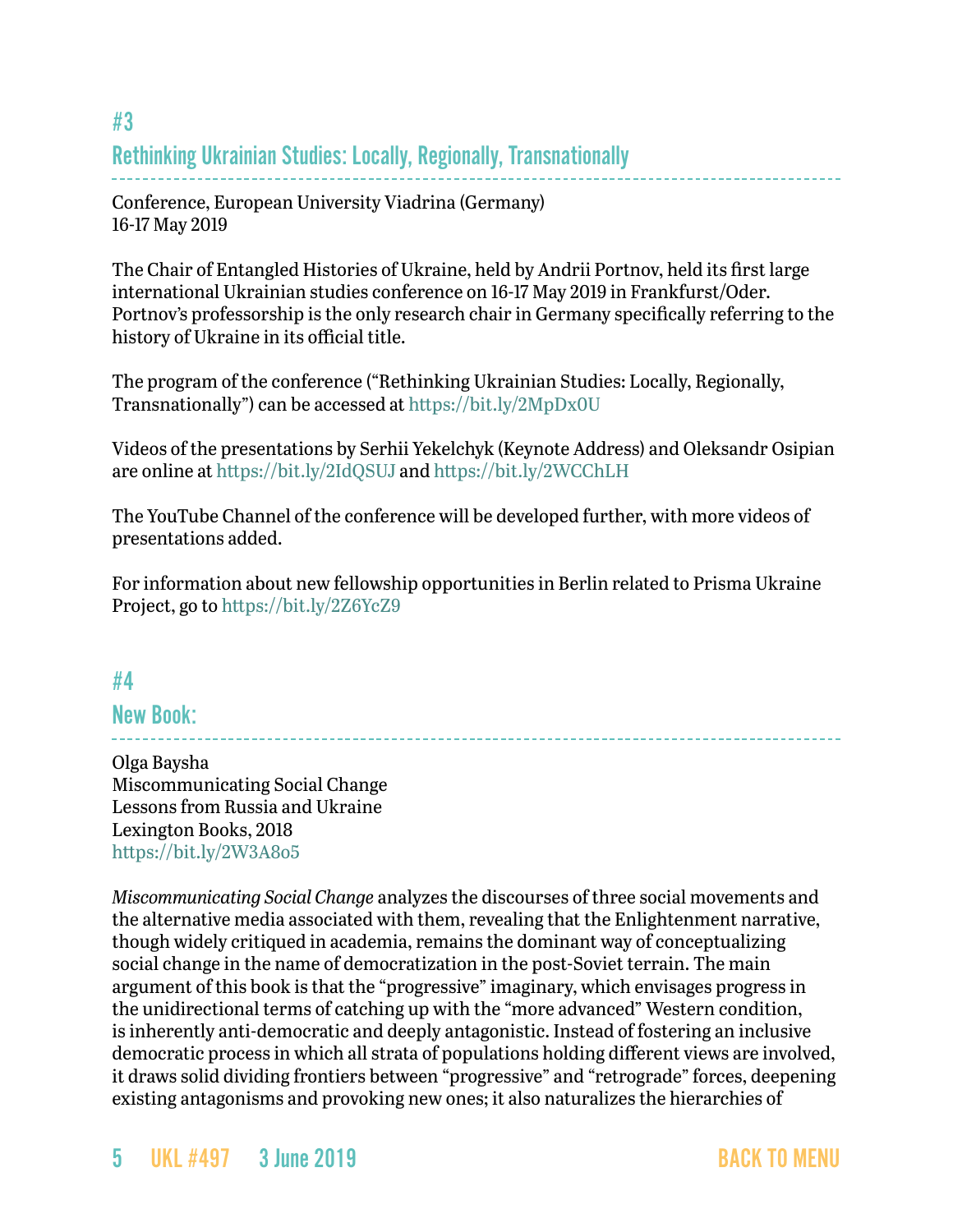the global neocolonial/neoliberal power of the West. Using case studies of the "White Ribbons" social movement for fair elections in Russia (2012), the Ukrainian Euromaidan (2013–2014), and anti-corruption protests in Russia organized by Alexei Navalny (2017) and drawing on the theories of Ernesto Laclau, Chantal Mouffe, and Nico Carpentier, this book shows how "progressive" articulations by the social movements under consideration ended up undermining the basis of the democratic public sphere through the closure of democratic space.

<span id="page-5-0"></span>#5

### New Book:

Coalitional Presidentialism in Comparative Perspective Minority Presidents in Multiparty Systems Paul Chaisty, Nic Cheeseman, and Timothy J. Power <https://bit.ly/2HF99v2>

[Includes a lot of original work on Ukraine –UKL]

This book provides the first cross-regional study of an increasingly important form of politics: coalitional presidentialism. Drawing on original research of minority presidents in the democratising and hybrid regimes of Armenia, Benin, Brazil, Chile, Ecuador, Kenya, Malawi, Russia, and Ukraine, it seeks to understand how presidents who lack single party legislative majorities build and manage cross-party support in legislative assemblies. It develops a framework for analysing this phenomenon, and blends data from MP surveys, detailed case studies, and wider legislative and political contexts, to analyse systematically the tools that presidents deploy to manage their coalitions.

The authors focus on five key legislative, cabinet, partisan, budget, and informal (exchange of favours) tools that are utilised by minority presidents. They contend that these constitute the 'toolbox' for coalition management, and argue that minority presidents will act with imperfect or incomplete information to deploy tools that provide the highest return of political support with the lowest expenditure of political capital. In developing this analysis, the book assembles a set of concepts, definitions, indicators, analytical frameworks, and propositions that establish the main parameters of coalitional presidentialism. In this way, *Coalitional Presidentialism in Comparative Perspective* provides crucial insights into this mode of governance.

*Oxford Studies in Democratization* is a series for scholars and students of comparative politics and related disciplines. Volumes concentrate on the comparative study of the democratization process that accompanied the decline and termination of the cold war. The geographical focus of the series is primarily Latin America, the Caribbean, Southern and Eastern Europe, and relevant experiences in Africa and Asia. The series editor is Laurence Whitehead, Senior Research Fellow, Nuffield College, University of Oxford.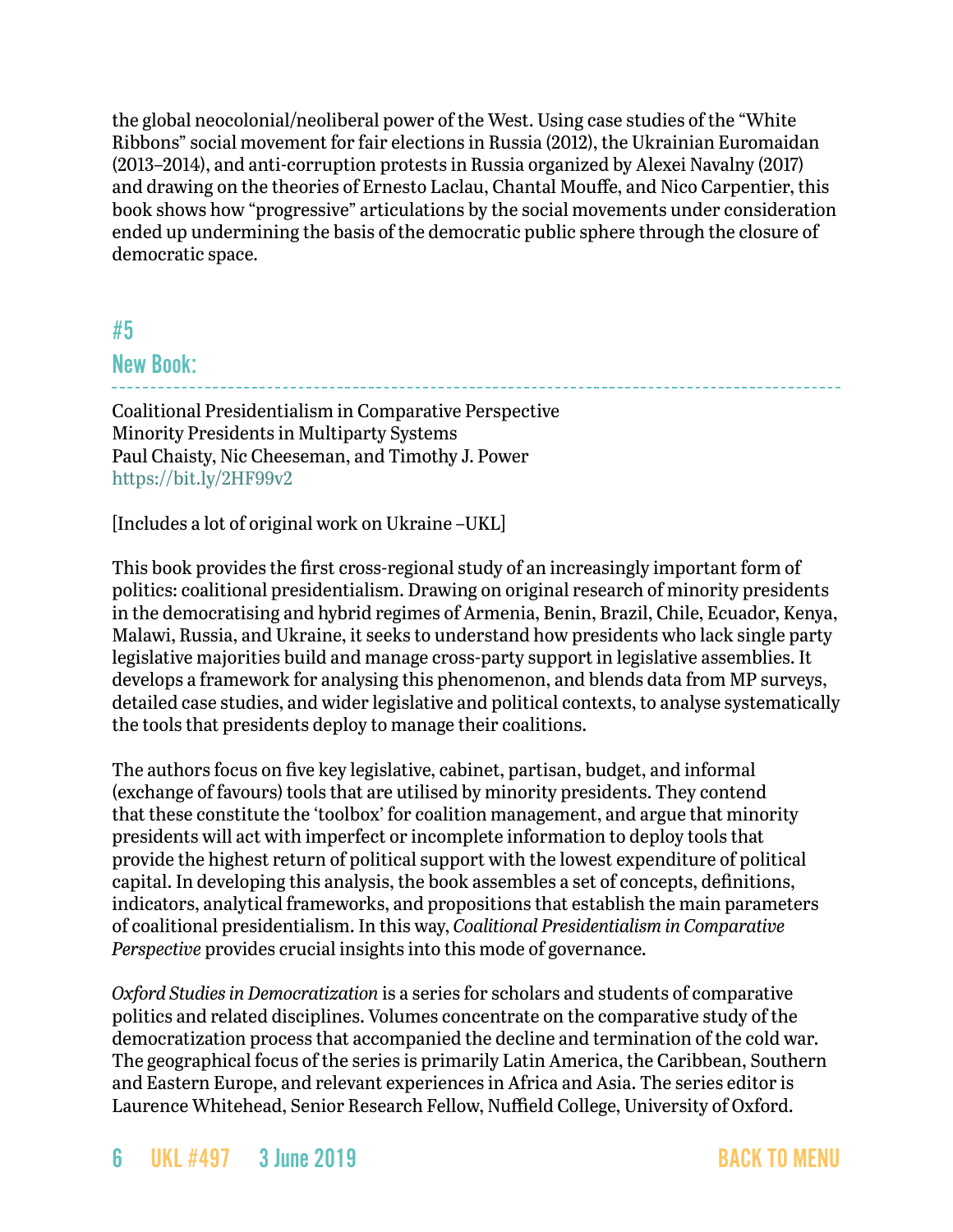<span id="page-6-0"></span>#6 New Book:

Natalie Kononenko Ukrainian Epic and Historical Song: Folklore in Context University of Toronto Press, 2019 <https://bit.ly/2Z3gGcY>

Ukrainian epic, or *dumy,* were first recorded from blind mendicant minstrels in the nineteenth century. Yet they reflect events dating back to as early as the 1300's. *Ukrainian Epic and Historical Song* provides new translations in contemporary English. It also explains the historical events celebrated in epic and other historical songs: fierce battles, rebellion against tyranny, the struggles of captivity, the joys of escape from slavery. Natalie Kononenko's expert translation and analysis of Ukrainian epics provides a sweeping social history of folklore that is vital to Ukrainian identity. A translation of at least one variant of every known epic is included. Whereas earlier trends in folklore scholarship emphasized genre purity and compartmentalization, Kononenko critically examines the events about which songs were sung. Her emphasis on the lives of ordinary people rather than on leaders reshapes our understanding of how epics were composed and performed. Kononenko's ground-breaking analysis also illuminates Ukrainian self-understanding and explains how songs preserve and perpetuate historical memory. Scholars interested in epic song, history, and general folklore will benefit from this work. Members of the Ukrainian diaspora will find new appreciation of Ukrainian folklore.

### <span id="page-6-1"></span>#7

Yuri Vynnychuk

Tango of Death Translated from the Ukrainian by Michael M. Naydan and Olha Titarenko Brooklyn, NY: Spuyten Duyvil <https://bit.ly/2WjWkiH>

[Vynnychuk's novel, *Tango smerti*, was originally published in Ukrainian in 2012 (Kharkiv: Folio).]

 "Yuri Vynnychuk's novel Tango of Death is a literary masterpiece about the magic of prewar Lviv." Dariusz Nowacki in Gazeta Wyborcza (Poland)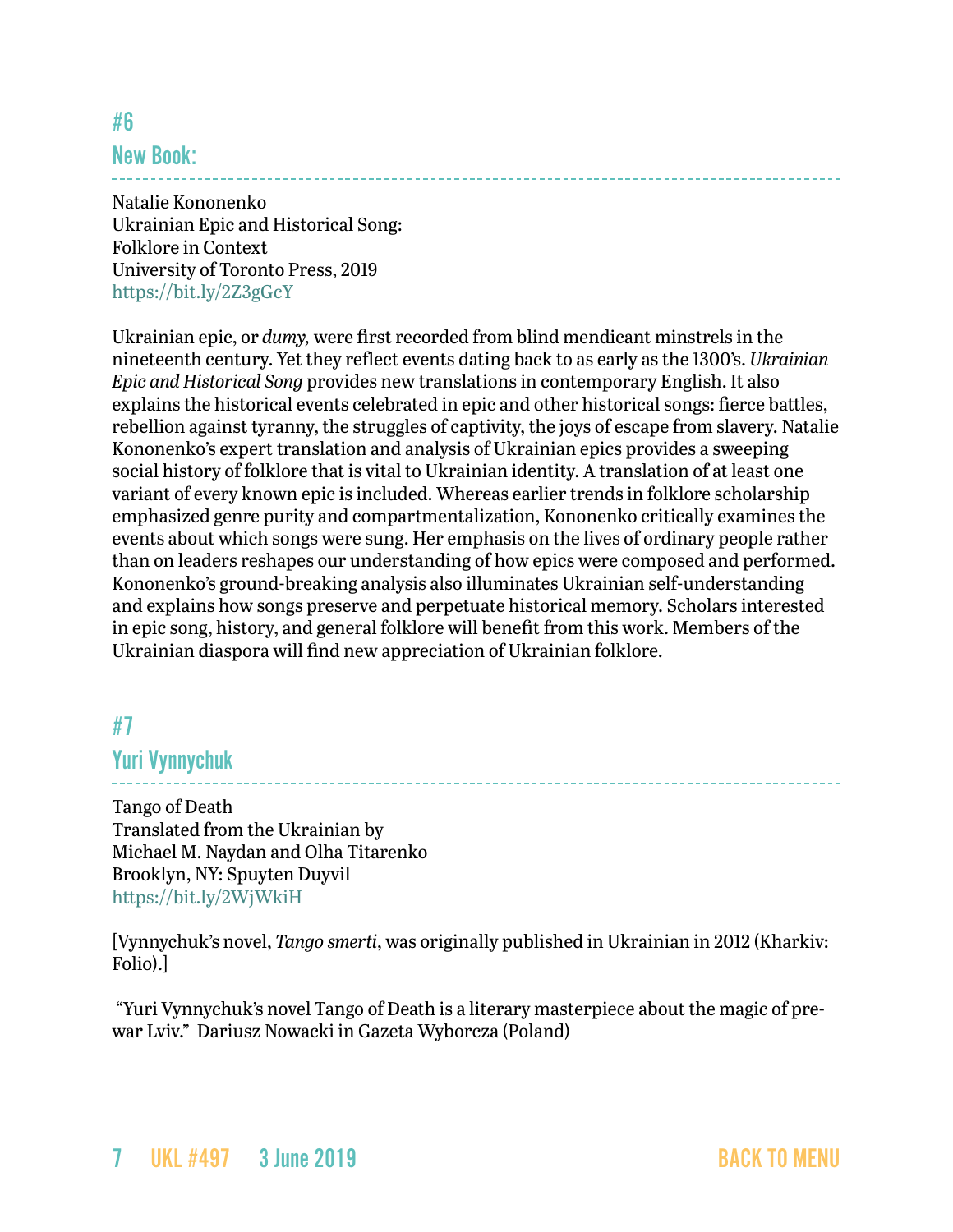"In his novel a stormy plot is interwoven with historical enlightenment, sarcastic humor and deep tragedy. …[T]his spectacular artistic work is undoubtedly worthy of the highest recognition." Von Ulrich M. Schmid in Neue Zürcher Zeitung (Switzerland)

"Experienced readers know that books that capture your imagination from the very first page are rare. Even the most legendary authors succeed in doing this in only a handful of instances. Yuri Vynnychuk with his novel undoubtedly belongs to this elite circle. … [T]his masterpiece reads like a grand parable." Joachim Mols from www.bestreaders.de (Germany)

"Yuri Vynnychuk is one of the most popular writers of Ukraine. His works are hotly debated and awarded many prizes. It's great that the cult author of Lviv can now cast a spell over German-speaking readers as well." Yuri Andrukhovych (Ukraine)

"…a demanding, exciting and entertaining to read novel despite a tragic story told over lengthy spans of time." Volker Breidecker in Süddeutsche Zeitung (Germany)

"…a cleverly composed novel in which Vynnychuk skillfully alternates time and perspectives and tells a moving story about friendship and courage in the face of the utmost brutality." Karoline Thaler in ORF Kultur (Austria)

"…a rich, explosive novel." Jutta Lindekugel in titel-kulturmagazin.net (Germany)

### <span id="page-7-0"></span>#8

Joint Statement by Civil Society Representatives on the First Political Steps of the President of Ukraine Volodymyr Zelensky

Ukraine Crisis Media Center, 23 May 2019 <https://bit.ly/2Z0Xix2>

Over the past five years, we, the undersigned, members of civil society organizations, have been actively defending Ukraine's sovereignty and national interests in global information space and counteracting the Russian information war. Each of our organizations works in a specific field to strengthen civil society and help build high-quality state institutions open to ongoing communication and dialog with our citizens, responsible for reforming our country and rendering it more stable and secure in the face of strong threats and challenges.

Our principles and positions remain unchanged. Our mission is to protect the values that Ukrainians fought for during the Revolution of Dignity – freedom and dignity, the independence of Ukraine and protection of Ukrainian statehood, a democratic system of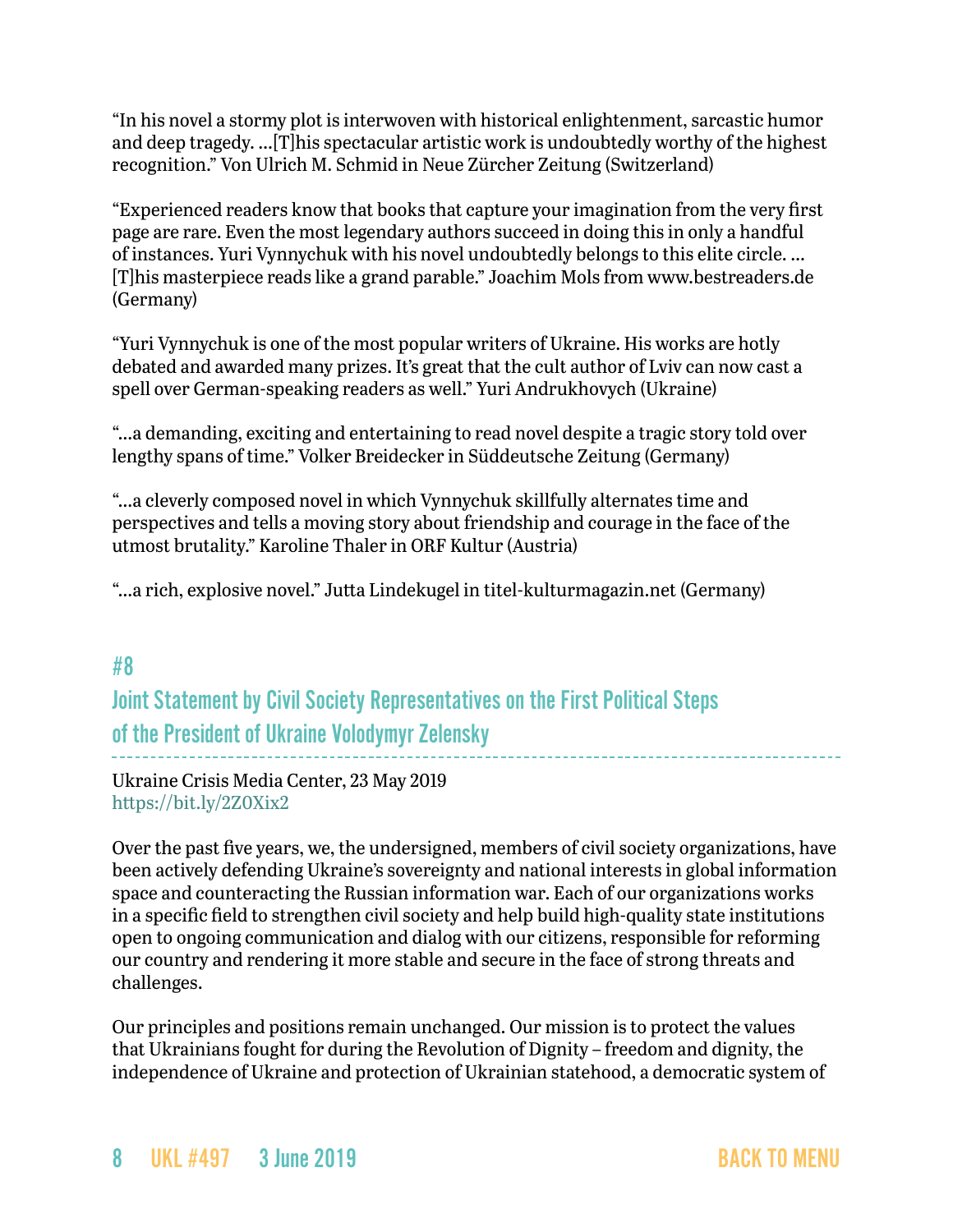government, patriotism, courage, responsibility and honesty as the fundamental qualities of all Ukrainian citizens.

We remain politically neutral, but are deeply concerned about the first executive decisions taken by the newly-elected President. Unfortunately, they demonstrate a complete lack of understanding of the threats and challenges facing our country. We strongly disagree with the President's intention to appoint members of former President Viktor Yanukovych's regime to key government positions, a move that contradicts the principles of lustration, as well as persons without relevant competencies and individuals sharing business interests with President Volodymyr Zelenskyi. Given the pain and troubles that our country has suffered in the past few years, such short-sighted measures are bound to have adverse effects on society… and the consequences could be devastating.

As civil society activists, we present a list of "red lines not to be crossed". Should the President cross these red lines, such actions will inevitably lead to political instability in our country and the deterioration of international relations:

#### **Security Issues:**

- holding a referendum on the negotiations format to be used with the Russian Federation and on the principles for a peaceful settlement
- conducting separate negotiations without the participation of Ukraine's Western partners – with the Russian Federation, members of the occupation authorities and their armed groups and gangs in the temporarily occupied territories of Donetsk and Luhansk Oblasts, Crimea and Sevastopol
- fulfilling the ultimatum requirements demanded by the aggressor state or achieving compromise with the Kremlin at the cost of making concessions to the detriment of national interests, national sovereignty, territorial integrity and order, and independent domestic and foreign policies of Ukraine
- inhibiting the implementation of security and defense policies outlined in the Strategic Defense Bulletin of Ukraine

#### **Foreign Policy Issues:**

- delaying, sabotaging, or rejecting the strategic course for EU and NATO membership; reducing political dialogue and destroying bilateral institutional mechanisms for cooperation with European and Euro-Atlantic partners
- initiating any actions that might contribute to the reduction or lifting of sanctions against the aggressor state by Ukraine's international partners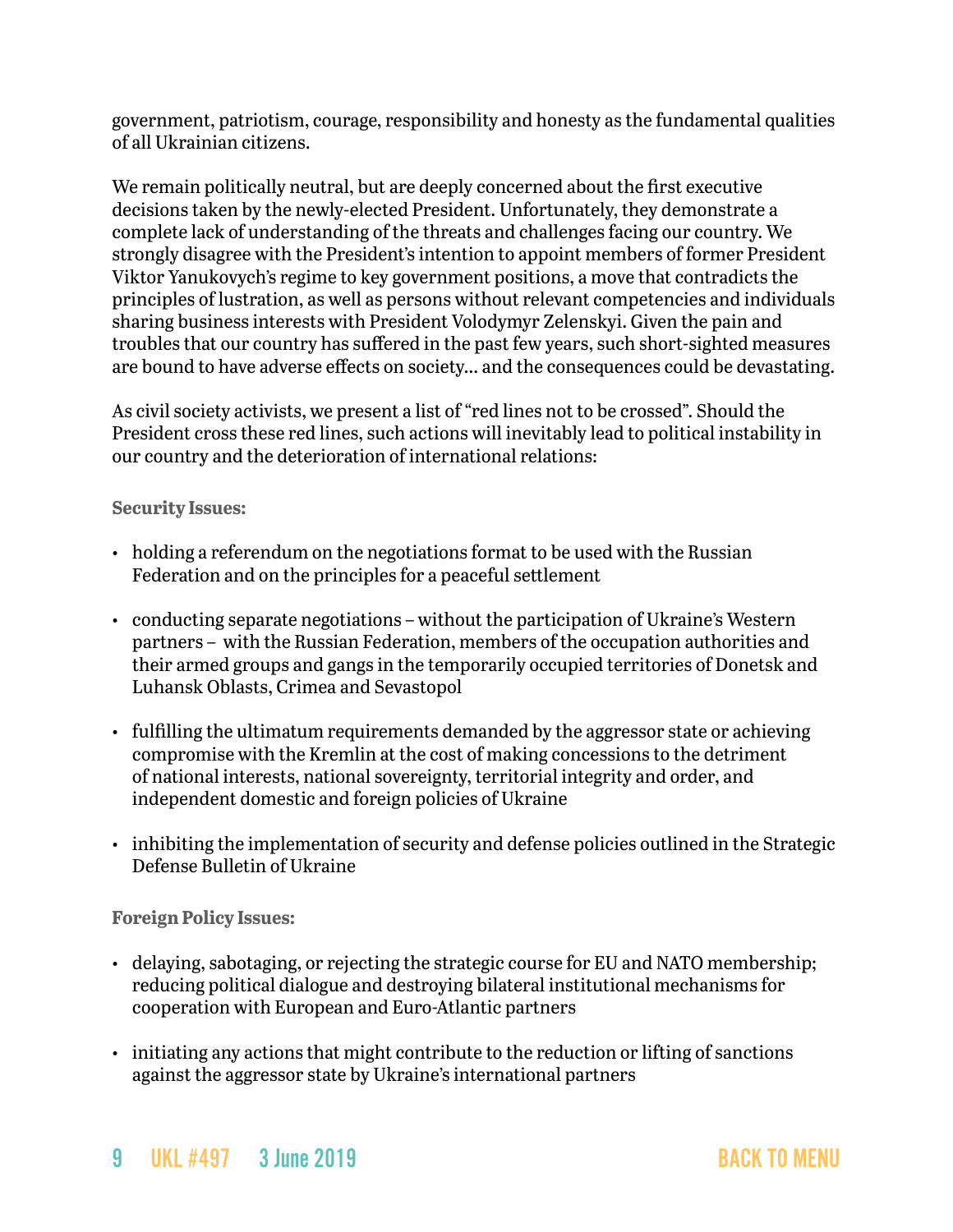• attempting to review any actions aimed at supporting international solidarity for Ukraine, restoring our territorial integrity, guaranteeing security and protecting the rights of all persons that have suffered from Russian aggression

**Economic Issues:**

- extending preferential treatment to oligarchs: in particular, facilitating the return of nationalized Pryvatbank to its former owners or ensuring "compensations" to the same owners, as well as accommodating monopoly positions of financial and industrial groups in the energy sector
- implementing policies against existing agreements with the IMF and other foreign partners that help promote Ukraine's macroeconomic stability
- initiating major redistribution of wealth in the interests of specific groups
- exerting pressure on regulators (Anti-Monopoly Committee of Ukraine, National Commission for State Regulation in Energy and Utilities, National Television and Radio Broadcasting Council) and using them in the interests of political parties or groups, as opposed to supporting reforms in order to strengthen and increase their independence)

**National Identity: Language, Education, Culture** 

- attempting to review the language law
- attempting to review the law on education
- attempting to review the law on de-communization and condemnation of totalitarian crimes of the past
- implementing any actions aimed at undermining or discrediting the Orthodox Church of Ukraine or supporting the Russian Orthodox Church in Ukraine

**Media and Information Policy**

- using the media (in particular, TV channel 1 + 1 and oligarch-controlled TV channels) to promote the new government
- restoring Russian social networks and Russian TV channels in Ukraine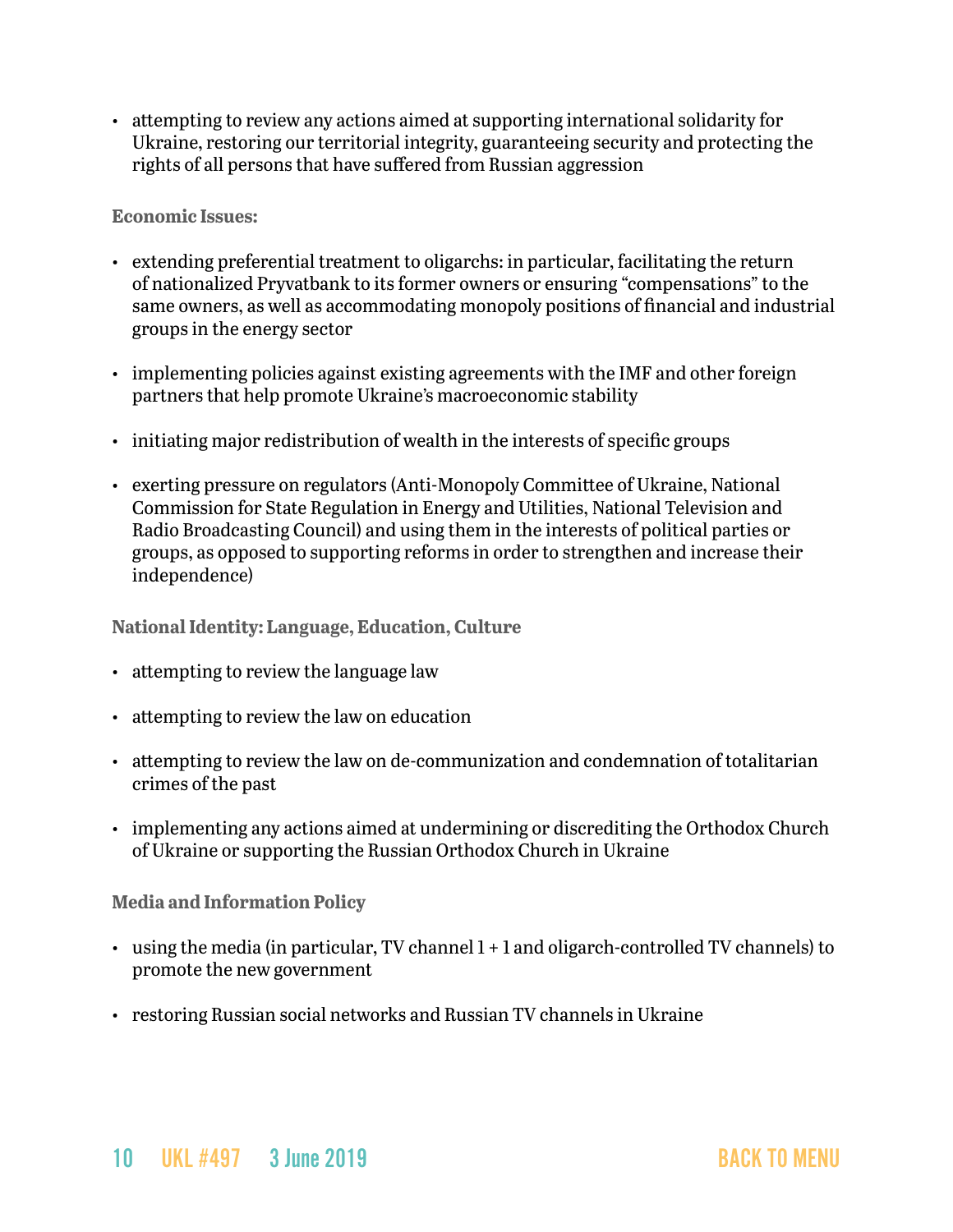#### **Government Functioning**

- eliminating electronic declarations for public servants and the Prozorro public procurement system
- launching politically motivated persecution of members of the previous government
- rehabilitating/encouraging the return to politics of members of former President Viktor Yanukovych's regime and individuals that supported the "dictatorial laws" of January 16, 2014
- enabling the Servant of the People Party to form a coalition with politicians that were founding members of the Party of Regions and the Opposition Bloc in the new parliament and/or any other parties that promote reconciliation with Russia by way of surrender or concessions of Ukrainian sovereignty and territorial integrity ignoring dialogue with civil society

• inhibiting key reforms: administrative, territorial, medical, educational, banking. delaying or sabotaging anti-corruption and judicial reforms

Through constructive dialogue and prompt criticism of the government, we have always sought to strengthen Ukraine's voice in the world and worked hard to gain the support of our international partners.

If the President crosses these red lines, it will indicate that he does not seek real democratic change and does not wish to establish a more honest and responsible government, even though he promised to do so during the election period.

[Among the signatories –UKL]" Ukraine Crisis Media Center Euromaidan Press StopFake Union of Writers of Ukraine Myroslav Marynovich, a former political prisoner, a member of the Nestor group Ukrainian Catholic University

[The full list appears at <https://bit.ly/2Z0Xix2>]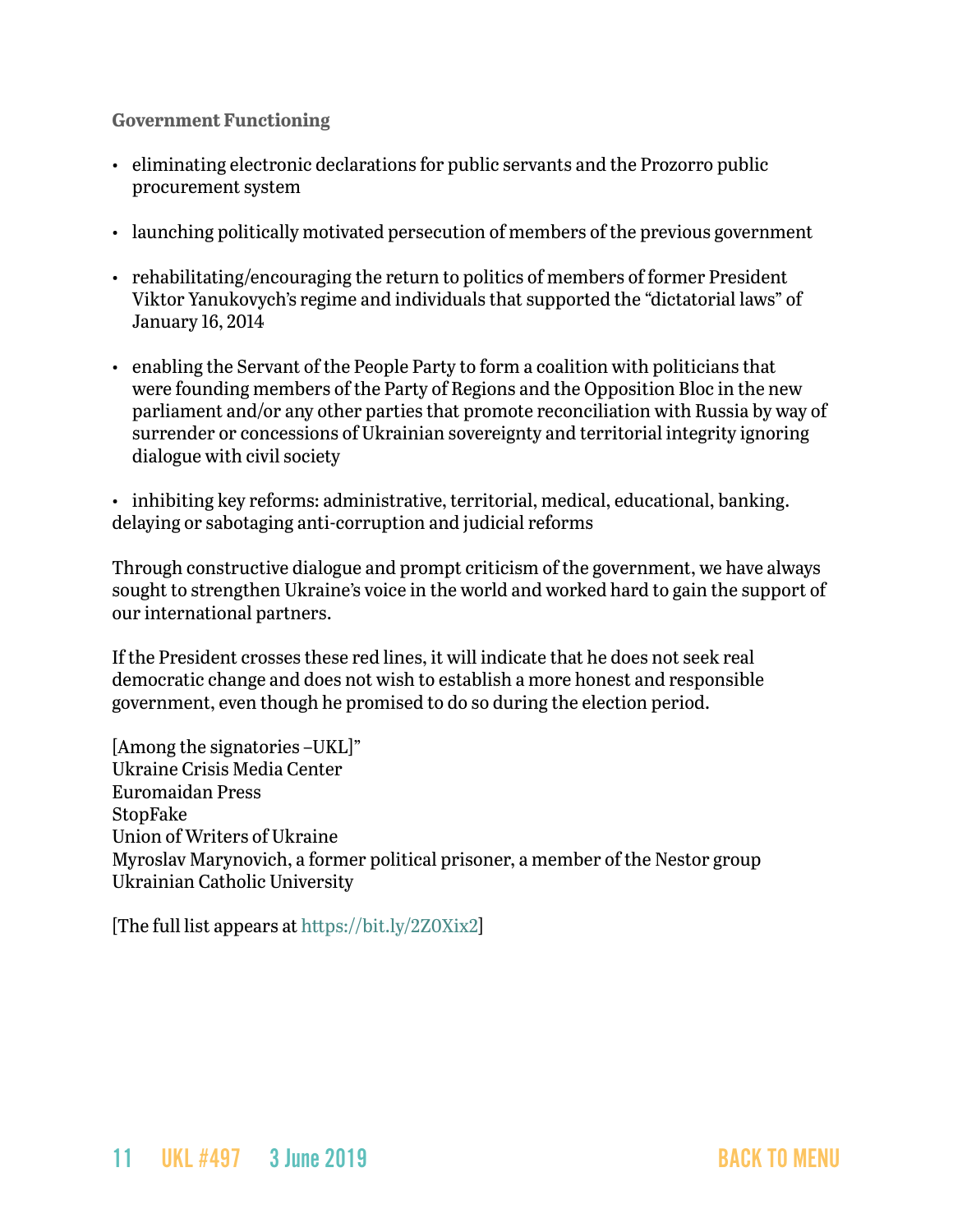# #9 Zelenskiy's Top Priority – Stop Predatory Law Enforcement

by Anders Aslund Kyiv Post, 24 May 2019

*Anders Åslund is a senior fellow at the Atlantic Council and author of the new book "Russia's Crony Capitalism: The Path from Market Economy to Kleptocracy." Follow him on Twitter @ anders\_aslund* 

After Volodymyr Zelenskiy's landslide victory, Ukraine is in a regime change situation, whether we call it so or not. The previous administration carried out great economic reforms, but the country's law enforcement and judicial system remain predatory. What Ukraine needs most of all is rule of law.

Zelenskiy has a tremendous popular mandate, 73 percent of the vote, but this is an anti-mandate against the old dysfunctional system, which has rendered Ukraine the poorest country in Europe. Ukrainians want Zelenskiy to break up this system and build something better.

If Zelenskiy follows the old rules, he will fail, but how much leeway should he be allowed? He needs to utilize his current momentum to cross the chasm of misery to move to a more functional system. Poland's great reformer Leszek Balcerowicz called this a period of "extraordinary politics," when people accept temporary suffering for future gains.

A natural place to start is with the constitution, but this constitution is of poor quality. Ukraine adopted its first post-Soviet constitution in 1996. It left much undetermined and concentrated too much power in the president. As part of the settlement of the Orange Revolution, presidential chief of staff Viktor Medvedchuk quickly rewrote the constitution, reducing presidential powers, but also making the constitution fatally contradictory. For example, the president appoints governors, but they are supposed to obey the prime minister. Some, including former Prime Minister Yulia Tymoshenko, voted against this constitution because of its contradictions.

Absurdly, in the fall of 2010 the Ukrainian Constitutional Court that is supposed to interpret the constitution abolished the December 2004 constitution at the behest of then-President Viktor Yanukovych, restoring the more presidential 1996 constitution. Several of those discredited judges remain on that court today.

The Constitutional Court recently embarrassed itself by claiming that the law on illicit enrichment, which is the basis for anti-corruption work, contradicts the rule of law. Zelenskiy rightly demands that the Rada restore this vital law as soon as possible. Neither the constitution, nor the constitutional court, are credible guides on the road to the rule of law.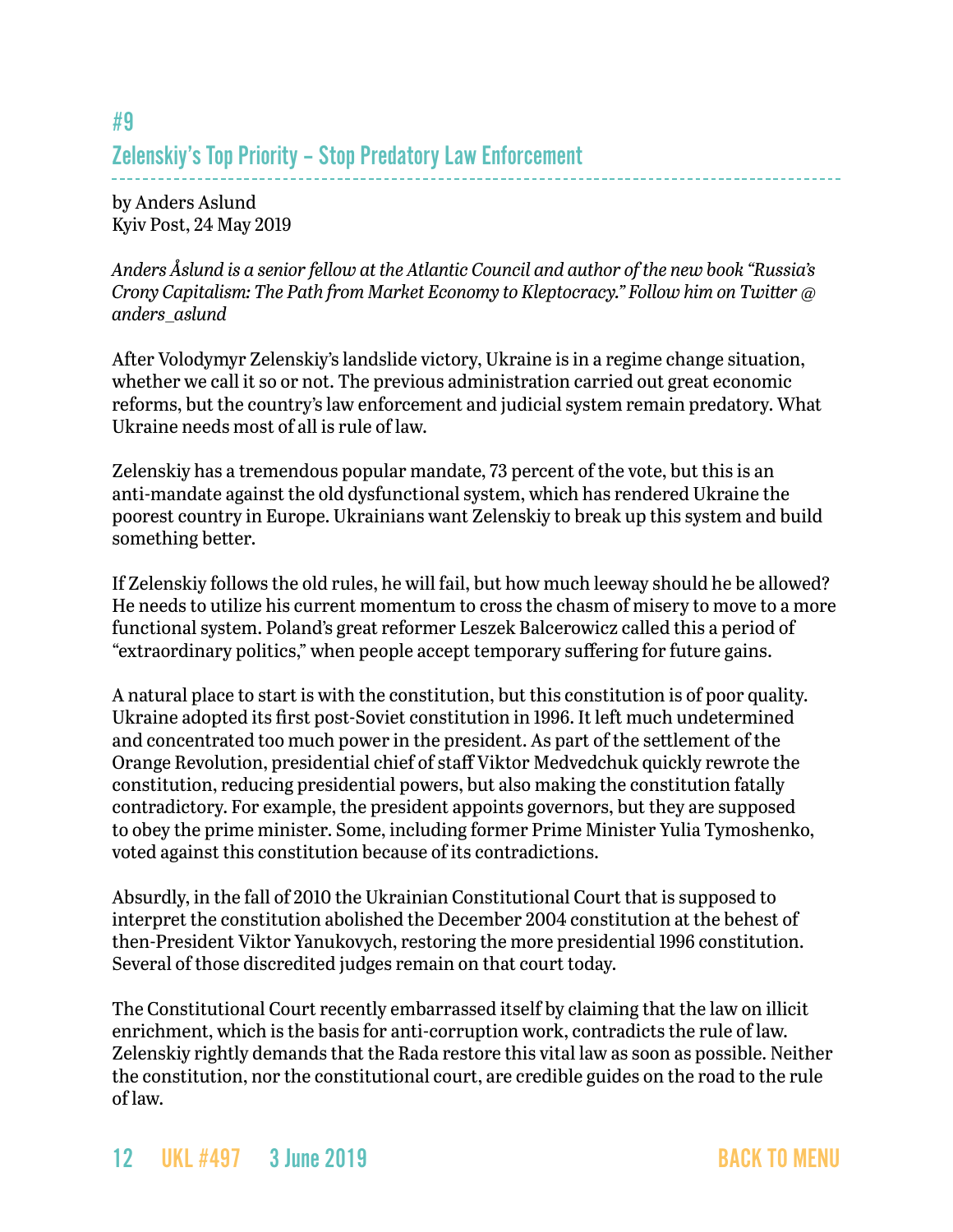When you try to break a bad old system, you need to bring in outsiders, who have a fair amount of knowledge but are not part of it, as John Williamson argued in his excellent volume The Political Economy of Policy Reform. That is exactly what Zelenskiy is doing. Most of his appointees are political amateurs. Estonia in 1992 was the most successful post-Soviet reform government under Prime Minister Mart Laar because it followed this model. Laar was 32 and he had three ministers who were younger than 30. His slogan was: "To wait is to fail." He argues that it is better to act fast and make mistakes than to wait and be abhorred or compromise with the old elite.

Yet, a new leader needs to coopt some of the old insiders, because they know how the system works and how it can be broken. If a new leader sacks all of them, he might antagonize the whole establishment and unite them against him, as happens in the "Servant of the People," where the Rada impeaches the fictional president. The difficult political art is assessing which old-timers to compromise with, and one can only judge in hindsight.

Zelenskiy appears to opt for foreign policy professionals of high repute, but he seems to be making his own choices. Diplomacy is not the rotten part of the system that needs to be replaced. The same can be said of the National Bank of Ukraine and the Ministry of Finance that maintain the macroeconomic standards of the International Monetary Fund.

In the presidential administration, Zelenskiy has chosen one member of the old guard, Andriy Bohdan, as chief. For the rest, he has appointed old friends from his production company Kvartal 95. In principle, this makes sense. He clearly feels he needs one hardcore policy professional, such as Bohdan. It remains to be seen if he has made a good choice.

Replacement of the prosecutor general and the head of the Security Services should be top priorities, because businessmen see these institutions as the most predatory. It is vital for a new regime to hold early parliamentary elections. Otherwise the old guard will block reforms through the parliament, especially in Ukraine, where the distribution of power between the president, parliament, and government is so confused. The big risk in an interregnum is that the new guard cannot rule while the old guard feels no inhibition on theft. Therefore, the period before parliamentary elections after a new president has been elected is extremely dangerous and usually costly.

Ukraine knows this story all too well. The utter failure of the 1991-94 period was caused by the absence of early Rada elections. After the Orange Revolution, politicians focused on the March 2006 Rada elections rather than reform. In 2014, no economic reforms occurred until a new government had been formed in December. Ukraine needs to learn from history and not waste another opportunity.

If Zelenskiy had failed to dissolve the parliament, he would have invited failure. Now he has sensibly agreed with all the parliamentary factions to hold early elections on July 21. We should applaud his decision rather than invoke Medvedchuk's constitution or a

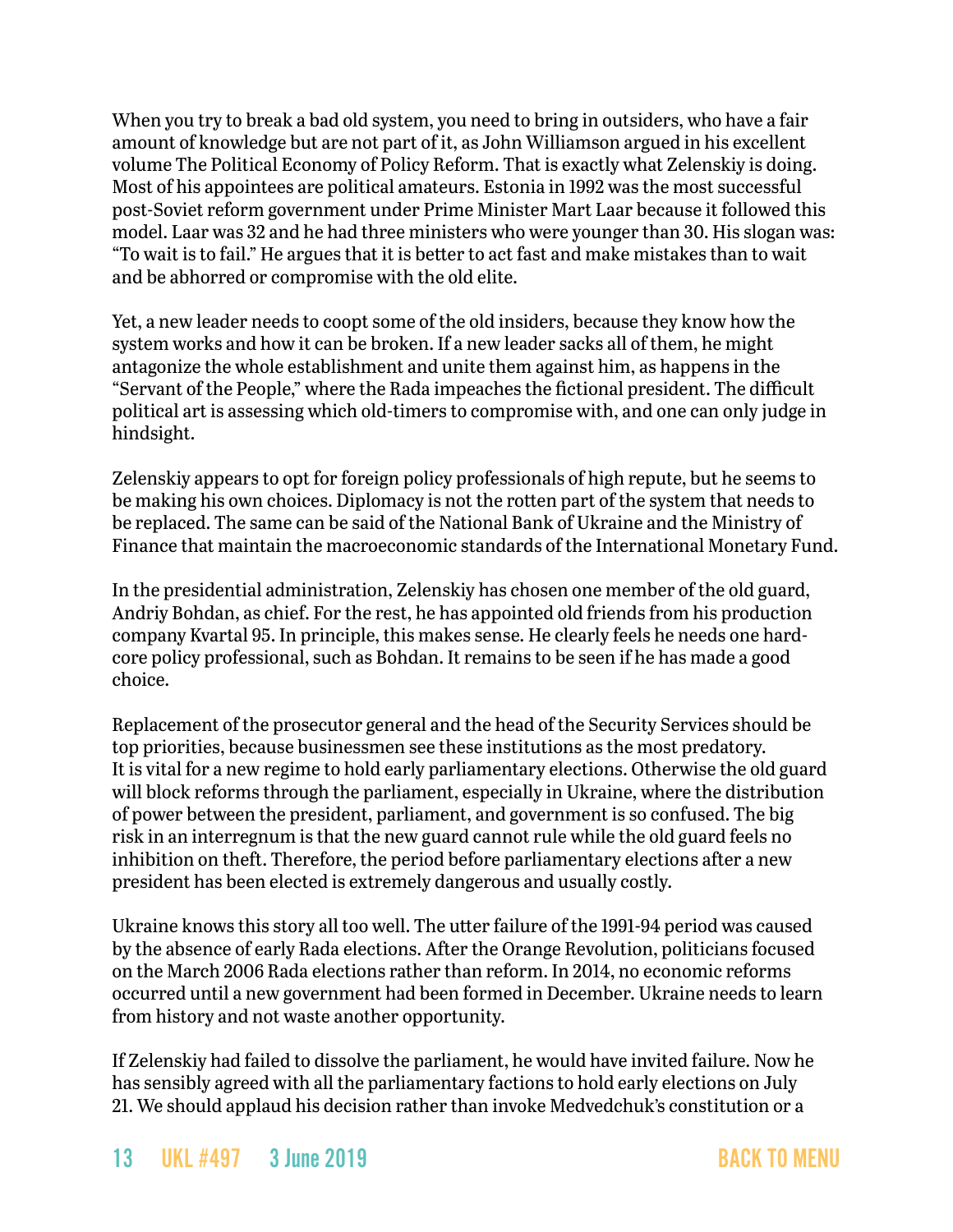corrupt court. Only after new parliamentary elections can a new government be formed and a new reform program be adopted. Now we can hope for that in September.

An absurd argument against Zelenskiy is that a number of dodgy émigrés have returned. In reality, the current prosecutor general who was appointed by the previous president failed to prosecute these people and the courts failed to sentence them. These are sins of omission by the old guard. Whatever Zelenskiy would have done to stop their entry would presumably have been illegal.

Zelenskiy should be guided by sound democratic principles rather than a flawed constitution and a dysfunctional constitutional court. We observers should wish the new president the best of luck while carefully checking his actions.

### #10

Ukraine President-Elect Zelenskiy's Positions on Russia, Explained

Moscow Times, 22 April 2019 <https://bit.ly/2HOsYA7>

Volodymyr Zelenskiy will be inaugurated as Ukraine's new president in about a month with questions still swirling about his true policy positions toward neighboring Russia. A native Russian speaker with no political experience, Zelenskiy has been accused by critics of having adopted a soft stance toward Russian aggression — including the annexation of Crimea in 2014 and Moscow's support for separatists in eastern Ukraine.

The politician has even been accused of accepting financing from the Kremlin and of being the preferred choice of Russian President Vladimir Putin — who had a rocky relationship with outgoing Ukrainian President Petro Poroshenko.

We looked back at Zelenskiy's interviews and public statements to see what the incoming Ukrainian president's positions on Russia really are.

Zelenskiy's positions on Russia before his presidential run:

— Shortly after Russia annexed Crimea in March 2014, Zelenskiy said he was open to touring the Black Sea peninsula with his comedy troupe, but ruled out vacationing there "as long as there are armed people."

— In March 2014, he said: "I really want to address Mr. Putin. Dear Vladimir Vladimirovich! Do not allow even the hint of a military conflict to happen. Because Russia and Ukraine really are brotherly nations… If you want, I can beg you on my knees. But please, do not put our people on their knees."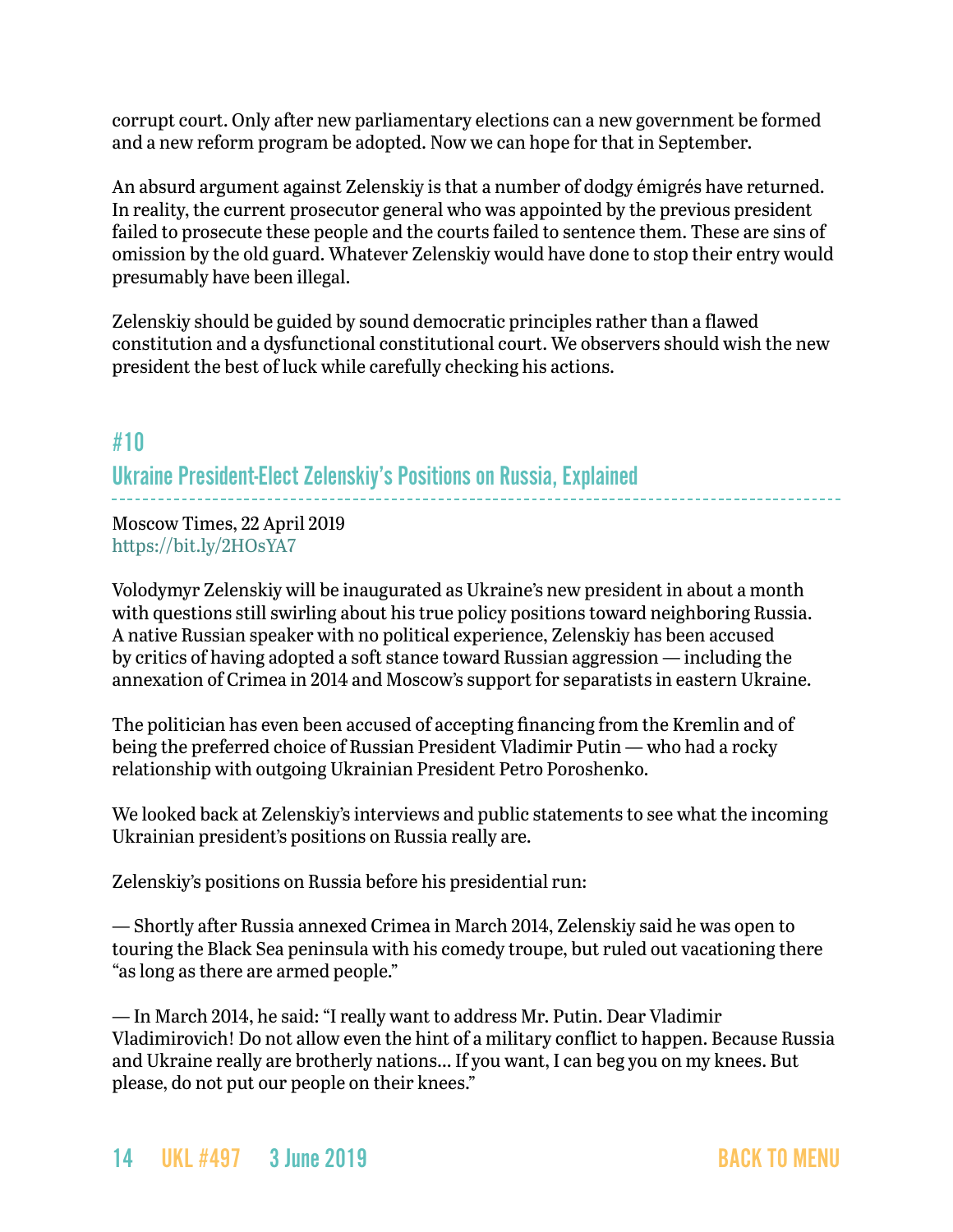— In August 2014, the politician sparked a Russian investigation after he performed for Ukrainian troops on the frontline in eastern Ukraine and donated 1 million hryvnia (\$37,200) to their cause.

— While touring the frontline, he was accused by Russian media of making inflammatory statements. He said that his Russian colleagues were brainwashed and thanked Ukrainian soldiers for "defending us from all kinds of scum."

**Campaign promises regarding Russia and foreign policy:**

— Zelenskiy promised to bring home the 24 Ukrainian sailors who are under arrest in Russia after being captured in a naval incident near Crimea earlier this year. The candidate said that freeing the sailors would be his "number one task."

— The president-elect has stated that talks are unavoidable between Ukraine and Russia" because there's a "real war" between the countries. He also said that "there can't be any compromise on Ukraine's sovereignty and independence. We don't sell our people and we don't sell our territories."

— He has stated his support for finding alternative sources for oil imports other than Russia after Moscow banned exports to Ukraine last week.

– Zelenskiy promised to hold a referendum on Ukraine's accession to the European Union and NATO.

**Positions on Crimea and Donbass:**

— Zelenskiy said that he had a plan for a "powerful information war" to achieve a ceasefire in the Donbass. The plan includes launching pro-Ukrainian, Russian-language broadcasts in the region and worldwide.

— Zelenskiy ruled out granting special status to the breakaway regions of Donetsk and Luhansk, whose Kiev-controlled parts went heavily in Zelenskiy's favor during Sunday's runoffs. He said there's "no point" in negotiating directly with the Moscow-backed rebels and endorsed deploying UN peacekeepers in the region.

— He has said that Crimea's return to Ukrainian control would only be possible under new leadership in Russia. "The so-called 'referendum' cannot be considered as an act corresponding to the free will of Crimean residents."

**Does Zelenskiy have financial interests in Russia?**

— Claims appeared on a Ukrainian hacking group's website before the election runoffs earlier this month alleging that Zelenskiy's campaign had received financing on behalf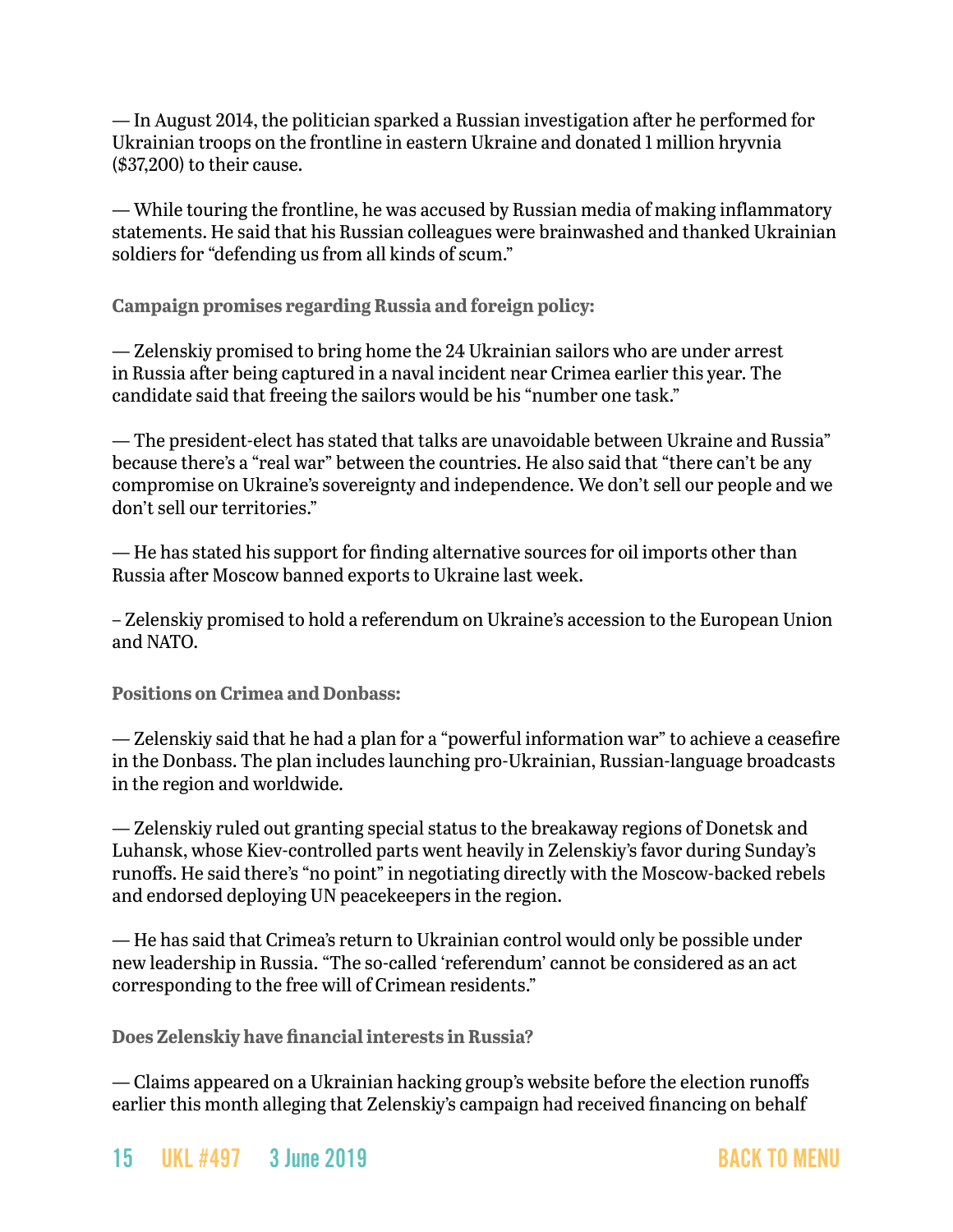of longtime Kremlin aide Vladislav Surkov and Russian billionaire Konstantin Malofeev. Ukraine's Security Service (SBU) said last week that it was verifying the information as part of a criminal case.

— Faced with accusations that he visited Russia at the onset of the war in eastern Ukraine in April 2014, Zelenskiy admitted that he had been working on a Russian film project that wrapped up in early June of that year. Since then, he has repeatedly declined to travel to Russia for his film premieres and festivals.

— Zelenskiy's Kvartal 95 production company took a 30-percent hit after cutting off all ties and leaving the lucrative Russian market following the annexation of Crimea.

— The then-presidential candidate denied reports in January 2019 that he still owned three active Russian film and television production companies through an offshore scheme. Zelenskiy said he pulled out of his stake at one of the companies a week later.

### #11

**b**----------

# The Murder That Didn't Happen

y Igor Burdyga OpenDemocracy, 30 May 2019 <https://bit.ly/2YYcrzq>

It felt like daytime under the lights outside Arkady Babchenko's apartment block. It was a late May evening in 2018, and television crews were trying to force their way into the apartment block on Kyiv's left bank, but the police had closed off the entrance. Medics carried out the body of the famous Russian journalist on a stretcher.

An unknown man had shot Babchenko, a war correspondent, as he entered his own apartment. Shortly after, the Ukrainian police reported that Babchenko had died en route to the hospital.

"They took me to the morgue, where they brought me into an orderly's room," Babchenko told the BBC a few days later. "There I came back to life, I took off my t-shirt and cleaned myself up. I turned on the TV and started watching the news about my 'murder'."

Indeed, there was a lot of news about the killing. Politicians close to Ukrainian law enforcement immediately accused the Russian authorities of the murder. Babchenko, known for his criticism of the Kremlin, had left Russia in 2017 after receiving threats against his life. At a UN Security Council meeting the following day, 30 May, Ukraine's Foreign Minister Pavlo Klimkin also spoke about the murder's possible "Russian clients".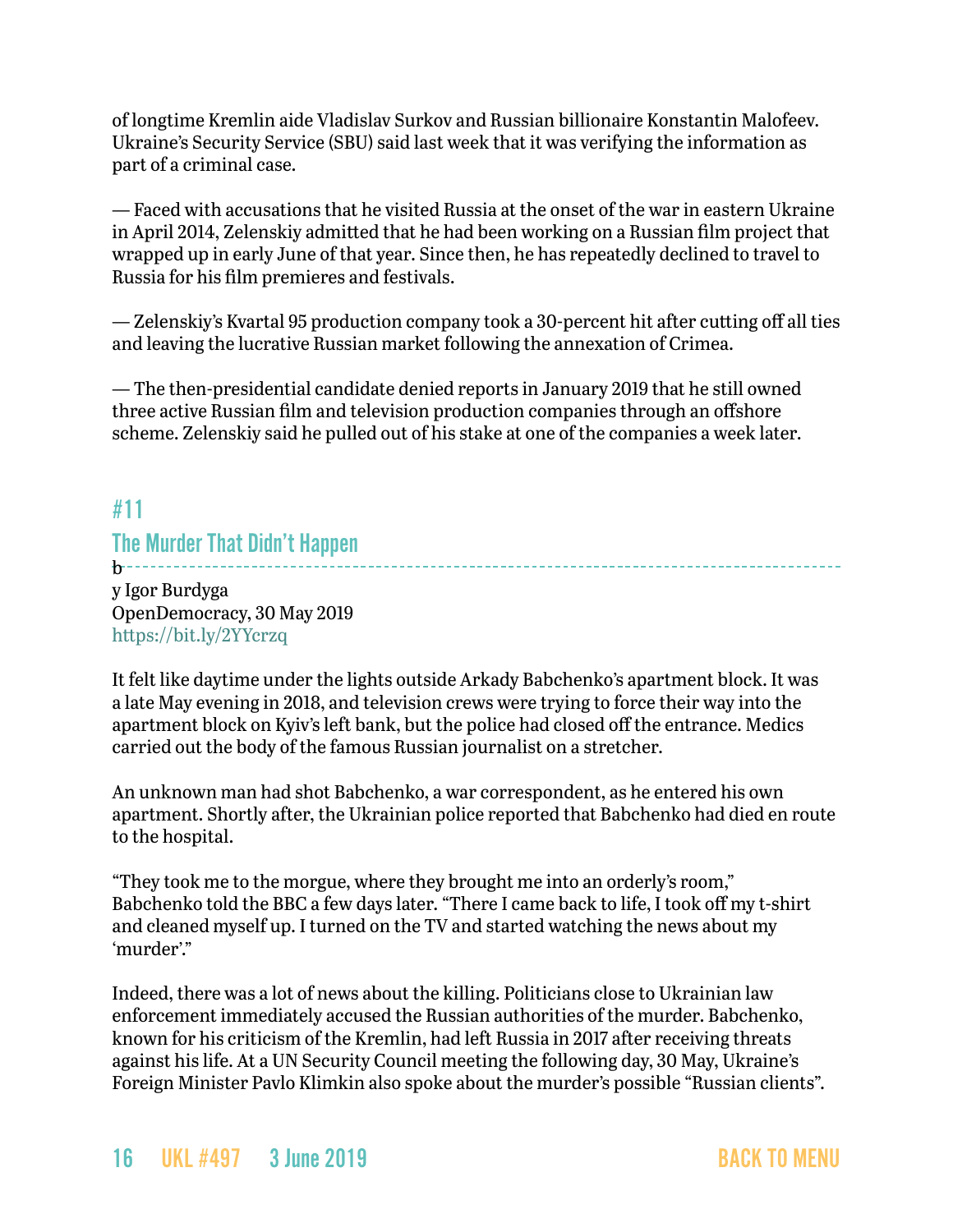"Today, the Security Service of Ukraine has information that it was the Russian security services who ordered the murder of Arkady Babchenko," Vasyl Hrytsak, chief of the Security Service of Ukraine (SBU), said a few hours later at a press briefing.

Hrytsak ended the briefing with the words "Arkady, you're on", and, with a gesture of the hand, presented the "resurrected" journalist to his shocked colleagues.

The SBU claimed at the time that even though Babchenko's murder was staged, there had been a real plan to kill him. The man who was supposed to carry out the hit, a former monk called Oleksiy Tsymbalyuk, had risen to some prominence in military circles as a volunteer fighter in the war in eastern Ukraine. Tsymbalyuk had contacted the Ukrainian security services of his own accord three months earlier, and handed over the man who apparently ordered the killing. The latter, who had promised to pay Tsymbalyuk \$40,000 for the hit (if successful), was arrested the day after the "murder".

The actions of the security services outraged both Ukrainian and Russian journalists, as well as world leaders who had believed in the "murder" and the "Russian connection". But the SBU and General Prosecutor's Office had a justification: this staged special operation was necessary in order to catch not only the man who ordered the hit, but also a list of the Kremlin's other potential victims.

This list quickly became one of the first mystifications in the investigation: different sources gave different numbers of names on it (sometimes 30, sometimes 47). These people were journalists, politicians, left-wing and right-wing activists. In short, the selection was a chaotic one. Some were called in for questioning by the SBU as witnesses. They were asked to sign what were, in effect, non-disclosure agreements, and the security services offered them bodyguards for protection. Others weren't even contacted.

The ensuing investigation was supposed to prove the role of the Russian security services in the attempt on Babchenko's life, as well as other subversive activity in Ukraine. But a year on after the "Babchenko case" began, there's neither transparency, nor serious evidence.

#### *Deals*

The first person to be arrested in the investigation was Borys Herman, a 50-year-old businessman based in Kyiv, the capital. In Herman's messages to Oleksiy Tsymbalyuk, which are part of the investigation materials, he discusses on several occasions surveillance on Babchenko, the timeline for the "order" and the necessary weapons.

Herman was the co-owner of a range of logistic and trade firms, as well as a Ukrainian-German firearm company, Schmeisser. Indeed, it was in connection to the latter that Herman already had a criminal background when he was arrested: the Ukrainian police suspected that Schmeisser company registration documents had been tampered with, and one of the shareholders had lost their shares as a result.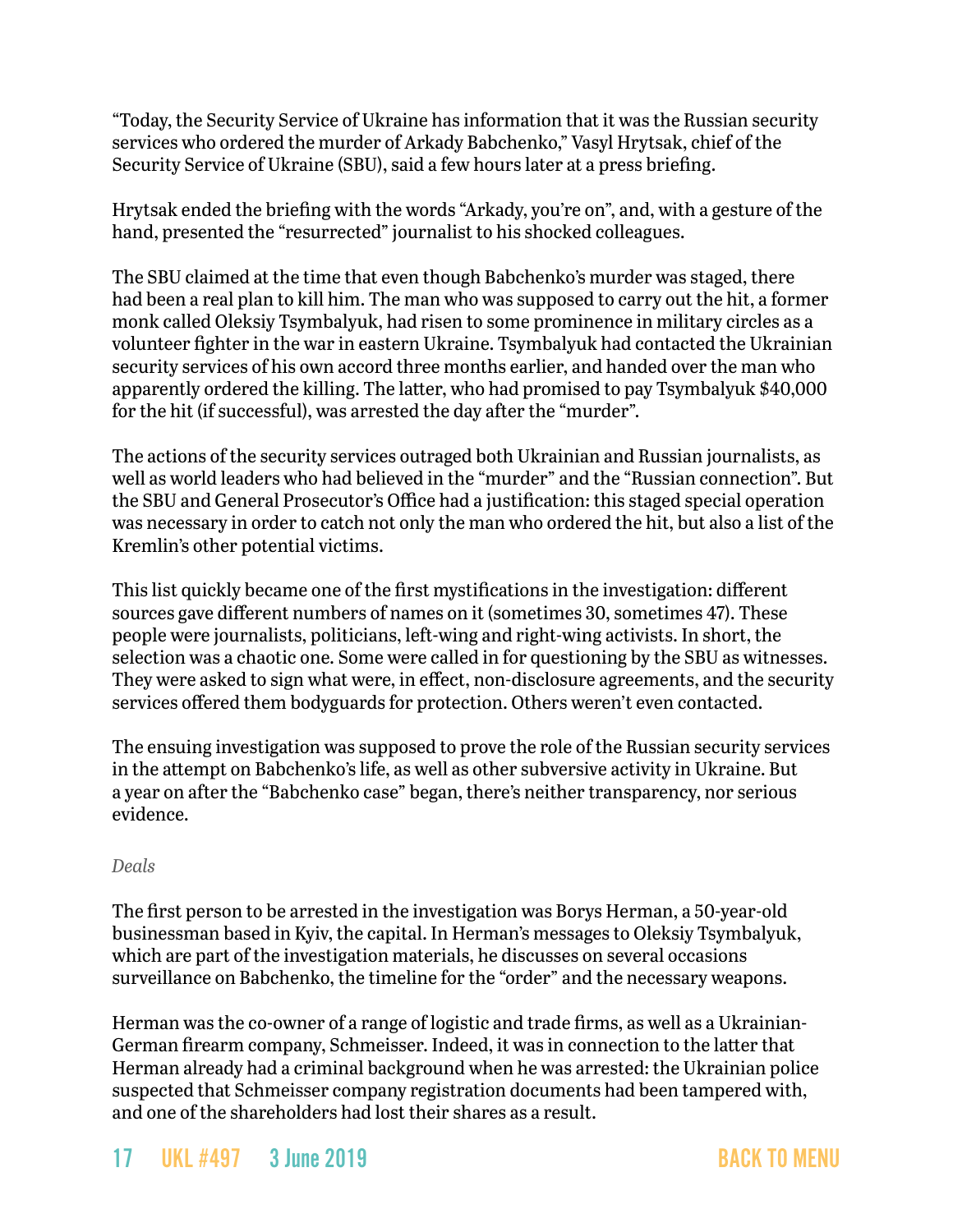Herman had also been previously suspected of illegal firearms possession. Schmeisser allegedly repaired weapons for volunteer battalions fighting on the Ukrainian side in the Donbas. Oleksiy Tsymbalyuk, the prospective "killer", transported spare weapons parts and ammunition to Schmeisser from the front.

At the first court hearing, Herman called himself a patriot and a Ukrainian counterintelligence agent, who had also been involved in the "Babchenko operation". According to Herman, he received the order to kill Babchenko from Vyacheslav Pivovarnik, an old comrade and business partner who worked for a so-called "Putin Foundation", which had been set up to destabilise Ukraine, finance opposition political parties and street protests.

Herman claimed that he had contacted Tsymbalyuk because he knew that the former monk also collaborated with the security services - and would not go through with the murder. "But we didn't reveal our hand," Herman said in court. "We understood that there's a lot of moles from the Russian security services in the SBU."

The SBU denied the claim that they had a relationship with Herman. But still, Herman quickly struck a deal with the investigation. The court sessions were closed to the public on the pretext that the investigation should remain secret, as well as possible security risks for suspects.

At the end of the summer 2018, Herman admitted that he had prepared a terrorist act against Babchenko, as well as the illegal sale of weapons. The sentence was announced in a closed court hearing, and is still yet to be made public. Instead, it's only known that Herman received four and a half years in prison - less than the minimum term set out by Ukrainian law for these kind of serious offences.

Since the end of 2018, Herman has been serving his sentence in a prison colony near Kyiv. Almost immediately he appealed for early release on the basis of his health, and a local court has been examining this appeal for several months. These hearings are also being held in camera on the insistence of Herman's lawyer Yevhen Solodko, one of the most highly paid criminal lawyers in Kyiv.

Was Borys Herman really a Ukrainian counterintelligence agent? Did he order the hit on Arkady Babchenko with the security services' knowledge? Solodko, Herman's lawyer, says yes.

In correspondence with openDemocracy, Solodko even revealed the name of Herman's supposed "curator" from the Ukrainian security services - the man who potentially possesses Herman's agent file. This man, Dmytro Ponomarenko, is apparently a former director of yet another Ukrainian firearms producer. openDemocracy unsuccessfully tried to contact Ponomarenko via telephone to confirm this information.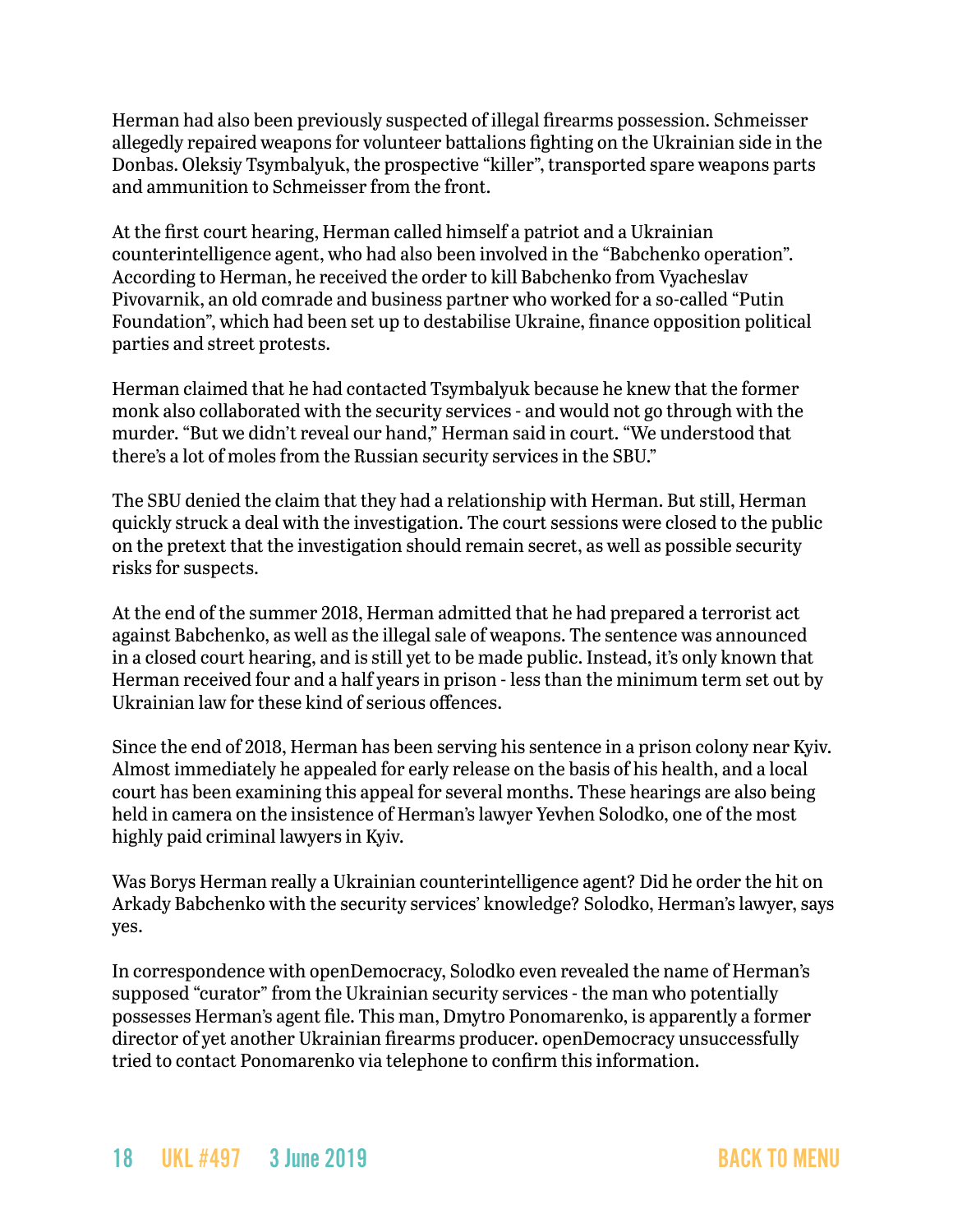#### *A trip to Rostov*

Messages between Borys Herman and his business partner Vyacheslav Pivovarnik, who spent more than a year living in Russia, became the investigation's main evidence of the "Russian connection" in the Babchenko case. Indeed, it was this correspondence that led the investigation to identify another suspect.

Taras Stelmanshenko, 40, was arrested in mid-June 2018. According to the investigation, Pivovarnik sent the passport details of Stelmashenko and two residents of Cherkasy, in central Ukraine, on to Herman in order to arrange their transport from the southern Russian city of Rostov-on-Don to Kyiv. The Ukrainian security services quickly announced that the group had been in Rostov for training on carrying out terrorist attacks in Ukraine. During the search of Stelmashenko's apartment, law enforcement found a pistol.

Speaking to openDemocracy, Stelmashenko called himself an "independent artist". In court, prosecutors talked about his possible connections with a local criminal group in Cherkasy ("Torpedo") - Kostyantyn Krivich, a member of this gang, was detained for an arson attack on a Hungarian cultural centre in the west Ukrainian town of Uzhhorod.

Stelmashenko spent more than six months in jail before unexpectedly being released, having admitting his guilt and receiving a suspended sentence for illegal firearm possession. In a comment to openDemocracy, the General Prosecutor's Office stated that they did not find evidence of Stelmashenko's involvement in the attempted murder of Babchenko.

In an interview with openDemocracy after release, Stelmashenko claimed that he only found out that Babchenko even existed after his arrest, and that he did undergo training in Rostov, but for work in a private security firm.

#### *Special agent*

Vyacheslav Pivovarnik presents a similar version of events. He arranged Stelmashenko's trip to Rostov, apparently on the request of an acquaintance who was, according to Pivovarnik, looking to organise a personal security detail.

The Ukrainian security services have been searching for Pivovarnik for a year now. They believe he is the principal client of the attempted murder, and that he acted under the auspices of the Russian security services. For a long time his identity remained a mystery, but in autumn 2018 – after Borys Herman struck a deal with the investigation – Pivovarnik posted a video on YouTube where he claimed that he was, in fact, a Ukrainian intelligence agent, and had been since 2010.

Back then, according to Pivovarnik, he was working at an institute in Kyiv – the Institute of Geopolitical and Economic Research, an "expert centre" run by ex-intelligence chief Oleksandr Skipalskyi. The latter is a former deputy director of the SBU and runs an

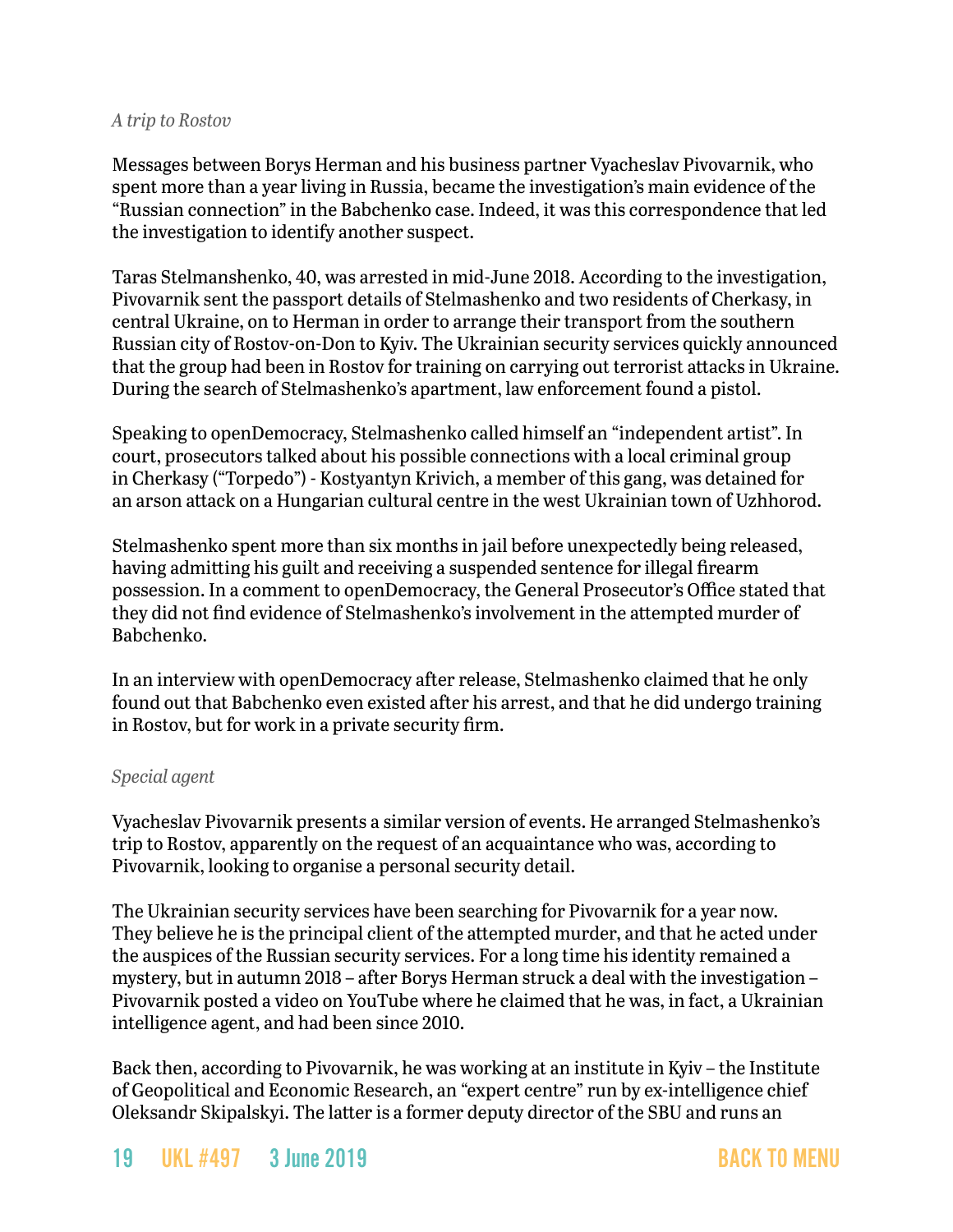organisation for security service veterans. Indeed, according to Pivovarnik, it was Skipalskyi who recruited him, proposing that he "expose enemies of Ukrainian statehood".

In a comment to openDemocracy, Skipalsky said that he does not remember Pivovarnik. During the interview, he also recalled that a man named Sergey Deyev had also worked at the institute. The latter, who died five years ago, was a business partner of Pivovarnik's.

According to Pivovarnik, it was cooperation with the Ukrainian security services that led to success in his main area of business – contraband goods. Pivovarnik is registered as the co-founder and director of several logistics companies, but he calls this cover for illegal imports and exports. "We transported everything apart from weapons, alcohol and cigarettes. It's people who are higher up that are involved in that," he says to openDemocracy during a Skype interview.

Pivovarnik claims that he traveled to Russia to collect information on Russia's weapons industry – a task set by his curator at the Ukrainian Ministry of Defence's Main Intelligence Directorate, known by its acronym GUR.

"Russia and Ukraine have been competing in the military business for many years," he says, "and information on export contracts or companies that provide spare parts is always very valuable."

But Pivovarnik claims that his alleged curators from the Ministry of Defence quickly changed their plans, and suggested that he attempt to provoke the team of Vladislav Surkov, an aid to Vladimir Putin, into ordering a series of terrorist acts in Ukraine. A prominent "political technologist", Surkov is known for "curating" Russian activities in Donbas, Abkhazia and South Ossetia. According to Pivovarnik, he made contact with a deputy of Surkov's, Inal Ardzinba, and offered him the contract on Babchenko.

"We had to demonstrate to the Russians that there was an underground organisation in Ukraine which was capable of carrying this out," Pivovarnik claims, "then get evidence of the deal and expose the fact that Russia was sponsoring terrorism to the whole world." He adds that this alleged mission was unsuccessful. After several meetings, Ardzinba apparently declined the proposal.

"When I reported this back to Kyiv, I was told that it was too late to back out. The process had already begun," Pivovarnik alleges. "But I didn't expect that they would make me into the principal client."

It's difficult to verify Pivovarnik's claims: the SBU calls them a lie, and Dmitry Poida, the man who allegedly organised the introduction between Ardzinba and Pivovarnik, denied knowing either of them in correspondence with openDemocracy.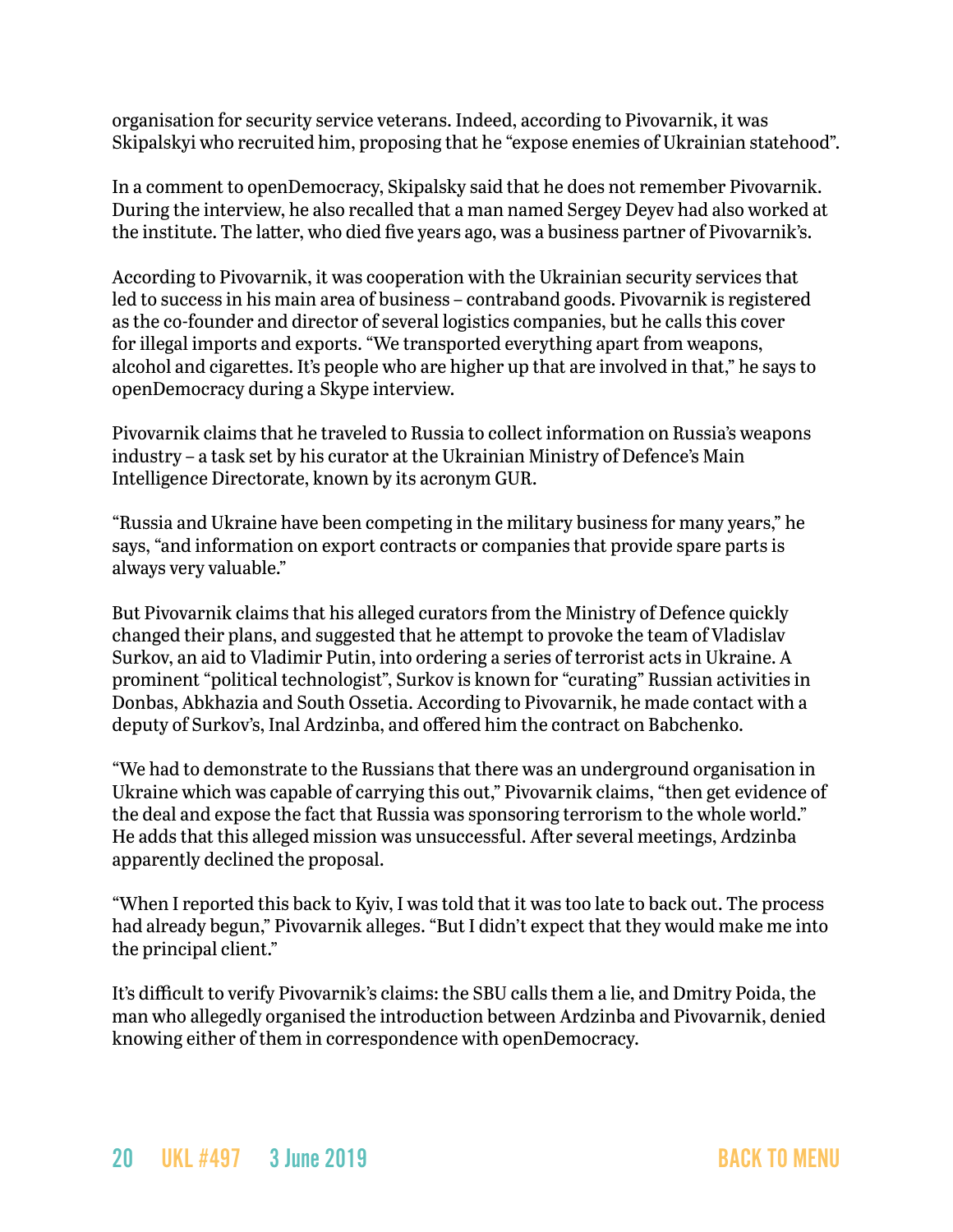Pivovarnik shared screenshots of chats with Andriy Kapustin, his alleged curator from the GUR. The messages, which openDemocracy has copies of, discuss details of contraband deals, and at the beginning of June 2018 – Borys Herman's testimony in court.

Pivovarnik's interlocutor suggests that the former return to Ukraine and take responsibility for the operation. In exchange, the interlocutor promises a "bonus and a good life". OpenDemocracy could not confirm the veracity of these messages: a man by the name of Andriy Kapustin did serve in the SBU until 2016, and then in the GUR until 2017. At a minimum, one of the telephone numbers used in the chats does belong to Andriy Kapustin, but he did not respond to the author's calls or messages.

#### *A pariah*

Pivovarnik himself claims that he left Russia in summer 2018: first he crossed the border into Ukraine illegally, and then travelled to Hungary. He refuses to return to Ukraine and appear before investigators: he is afraid for his life.

In December 2018, the SBU finished its investigation into Pivovarnik and transferred the case to court – he will be tried for committing a terrorist act in absentia. But after five months, the trial is yet to begin – the initial hearing has been postponed several times, and at the last hearing, on 20 May, one of the three presiding judges recused herself.

"No one wants to hear this case because it's a stitch-up," Valentyn Rybin, Pivovarnik's lawyer, claims. Rybin is known for defending Russian soldiers captured by Ukraine, as well as a series of suspects accused of state treason and spying for Russia.

Rybin claims that the charges against Pivovarnik are based solely on Borys Herman's testimony, which was given as part of a deal with the investigation. The Ukrainian security services, whose leadership was recently changed by Ukraine's new president Volodymyr Zelensky, still refuses to comment on the Babchenko case until verdicts are handed down to all suspects.

Arkady Babchenko himself does not know details of the case. The investigation does not officially consider him a victim – a status that would permit him access to investigation materials. But that does not prevent Babchenko from naming the man he believes is the principal client of the attempted hit on him – Evgeny Prigozhin, a Russian businessman close to Vladimir Putin, and who founded the now infamous Russian private security firm Wagner.

In Babchenko's opinion, the plan to kill him was Prigozhin's personal revenge for the journalist's investigation into Wagner's activities, as well as an attempt to destabilise the situation in Ukraine. Speaking to openDemocracy, Babchenko admits that he came to this conclusion on the basis of "logical conclusions from well-known facts".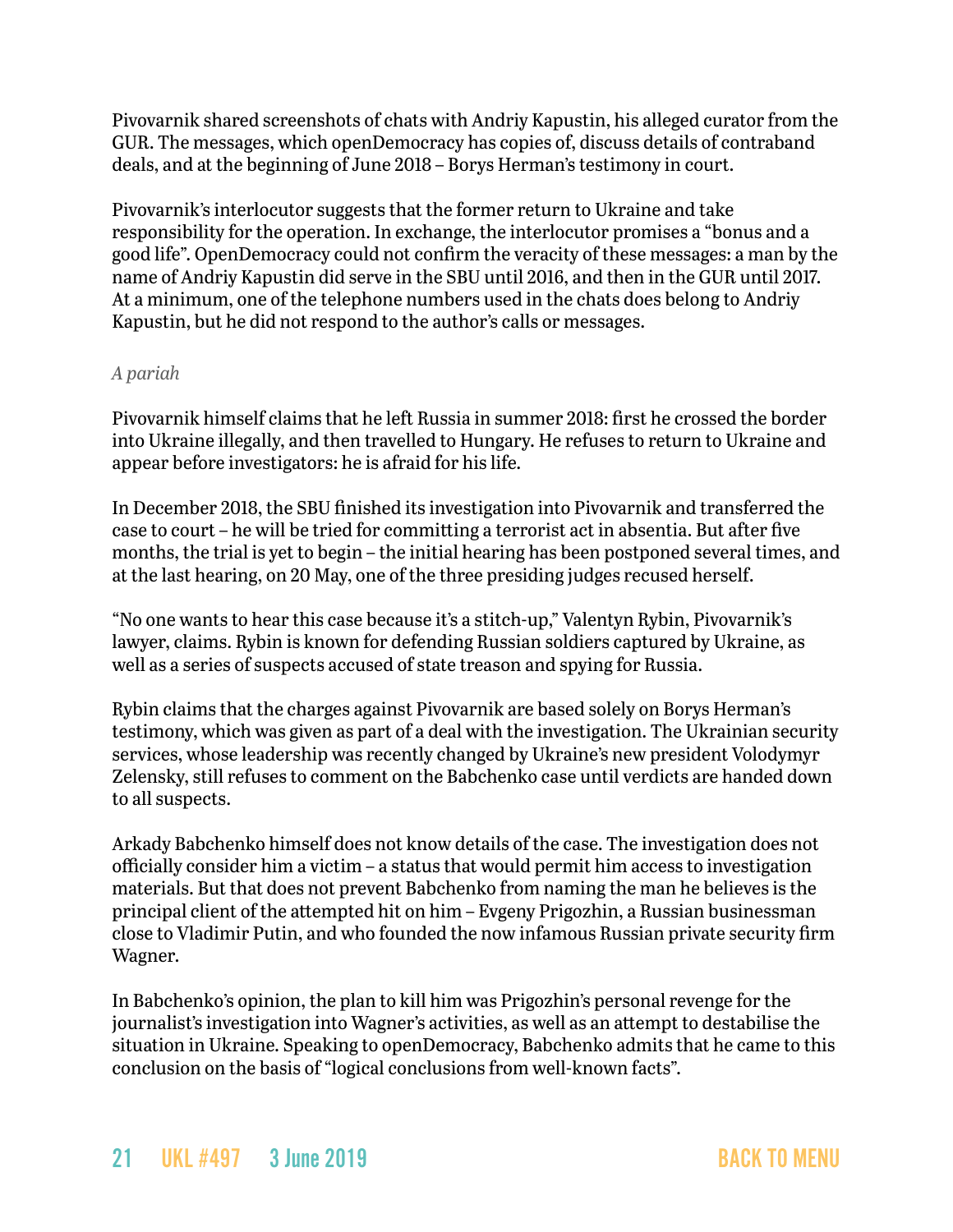In December 2018, Babchenko applied to the European Court of Human Rights, accusing the Russian authorities of harassment and attempting to kill him. That same month, Time magazine gave their annual nominationfor "Person of the Year" to a group of journalists from across the world – journalists who were killed, imprisoned or attacked for their professional work. The US magazine also named Arkady Babchenko in the nomination, noting that he had become a "pariah for certain colleagues" as a result of the staged murder.

*Update: Inal Ardzinba commented to openDemocracy that he is not acquainted with Vyacheslav Pivovarnik. We were unable to refute or confirm his comment.*

### <span id="page-21-0"></span>#12

Russian Donbas Militant Leader Girkin Admits to Using Civilians as Human Shields and Other War Crimes

by Halya Coynash Human Rights in Ukraine, 29 May 2019

Igor Girkin (Strelkov), the Russian former military intelligence officer who led the seizure of Sloviansk in April 2014, has admitted to using civilians as human shields and exposing them to shelling in 2014. This is not the only war crime that Girkin acknowledges during this latest interview, in which he gives more details of how he personally decided on targets for extrajudicial killings. Following outrage from Ukrainian journalists, Girkin asserted that all their actions had been justified, and said he regretted only having not killed more Ukrainians.

The interview was given on 24 May and can, at present, still be found here [\(https://bit.](https://bit.ly/2HP2Ogy) [ly/2HP2Ogy](https://bit.ly/2HP2Ogy)). Judging by Girkin's previous admissions to war crimes, the video may be removed, but copies of relevant parts can be found here ([https://bit.ly/2MkaWKg\)](https://bit.ly/2MkaWKg)) and here ([https://bit.ly/2WdP7R4\)](https://bit.ly/2WdP7R4).

Girkin says that where they tried to fight away from built-up areas, they were defeated. *"Ukrainian military men said to me why are you sitting like cowards, go out into the field, don't hide behind civilians. Well sorry! Go out into the field to be killed? I'm not Don Quixote, after all!"*

It should be stressed that Girkin and his fighters were not just 'sitting' behind civilians, they were firing at, and very often killing, Ukrainian soldiers and volunteers. Girkin was also asked about "rumours" of executions, which Girkin openly acknowledged. He says that four men were executed, including two leaders of units whose men had, allegedly, committed crimes. In one of the cases, the 'platoon leader' had not known of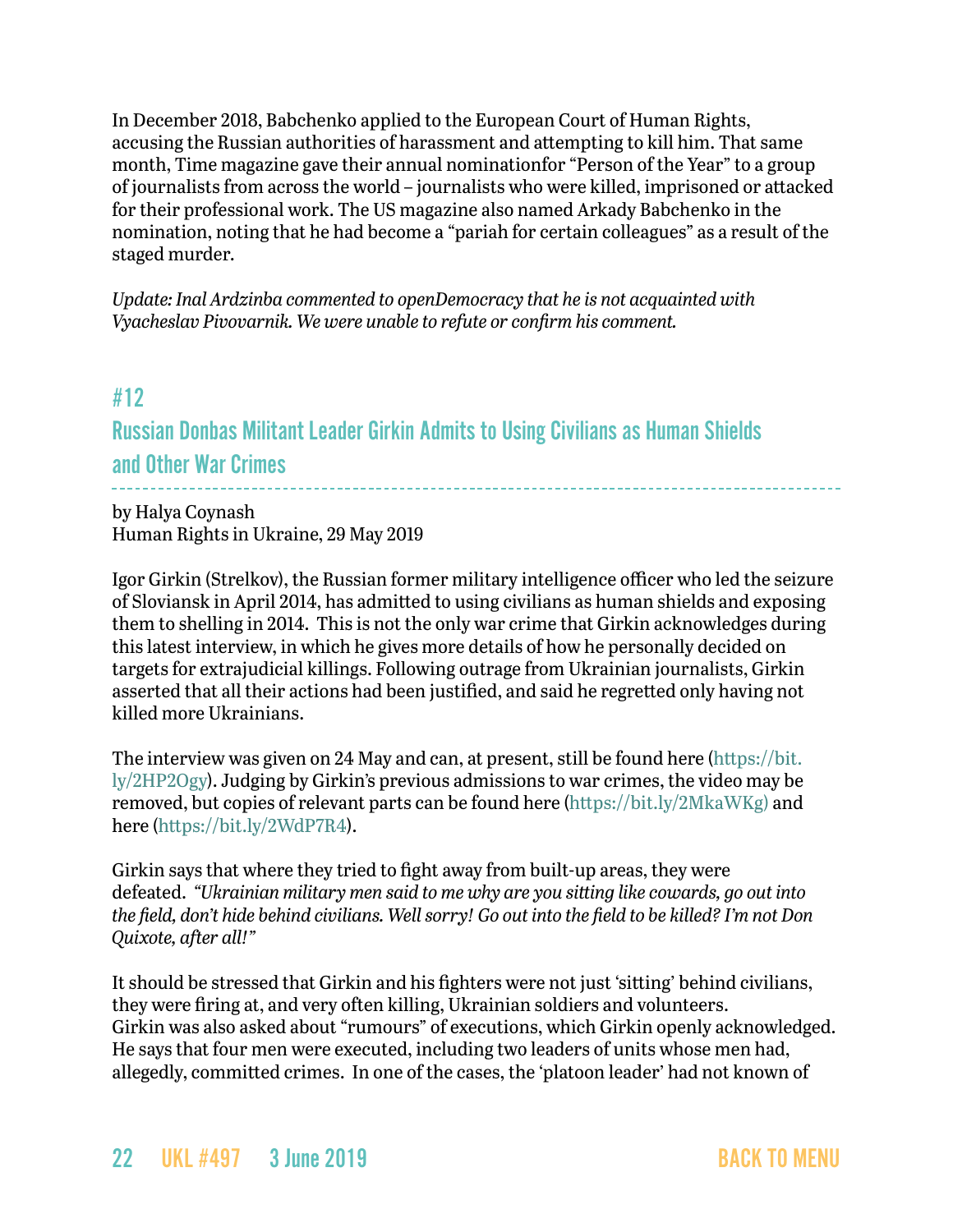the crimes, he said, but he was killed anyway, although the actual culprits, he claims, were sent to a punishment division.

Girkin asserts that initially these executions were by 'sentence' of what he calls a tribunal, made up of commanders of armed formations, however later they were without any 'trial'. There is no indication of whether any of the victims were given a chance to defend themselves, and it was Girkin who effectively decided who should be killed. He says that "several Ukrainian spies and saboteurs" were killed, without any explanation as to how their decisions were reached.

He did not mention whether Horlivka Councillor Volodymyr Rybak; 19-year-old student Yuri Popravka; and 25-year-old student Yuri Dyakovsky, whose hideously mutilated bodies were found in a river, had been considered 'spies' or 'saboteurs'. All were abducted and murdered by the militants under his control just days after they seized Sloviansk.

There is little that can be called new in the interview. It was certainly known from the outset that the militants were using civilians as human shields. Indeed, in May 2014, two courageous women in Kramatorsk actually confronted militants telling them to get out of their street and stop putting their children in danger. They were forced to flee as punishment for their courage.

Russia was also well-aware of how the Russian and pro-Russian militants it was heavily arming and financing were using civilians. Such methods were, in fact, useful for Russian propaganda which made no mention of the fact that the militants were shelling Ukrainian positions from residential areas, shouting only if Ukrainian soldiers returned fire.

The first evidence of extrajudicial killings was reported by western journalists after Girkin and his men were forced to retreat from Sloviansk in early July. It was after that and some other defeats, that Russia stopped relying on formally retired spetsnaz officers like Girkin and mercenaries and began deploying its own soldiers with its first military losses believed to have been at the end of August.

At the beginning of August 2014, Igor Druz, a senior aide to Girkin confirmed to the BBC that militants had executed people in Sloviansk. He claimed that a number of people had been killed "to prevent chaos".

Girkin may have left Russia's military intelligence service [GRU] in 2013, but it is difficult to view this 'retirement' as unrelated to his subsequent actions. While Russia is still trying to claim that it is not a party to the war in Donbas, it was unable to keep denying its role in Crimea. Girkin is rightly under EU sanctions to this day over his role, as leader of the paramilitaries who helped Russian soldiers without insignia take control, in Russia's invasion and annexation of Crimea. He arrived in Donbas on 12 April 2014, with around 50 heavily armed men, who had come from Crimea, via Russia. It is simply inconceivable that this was not supported, if not directly organized and controlled, by Moscow.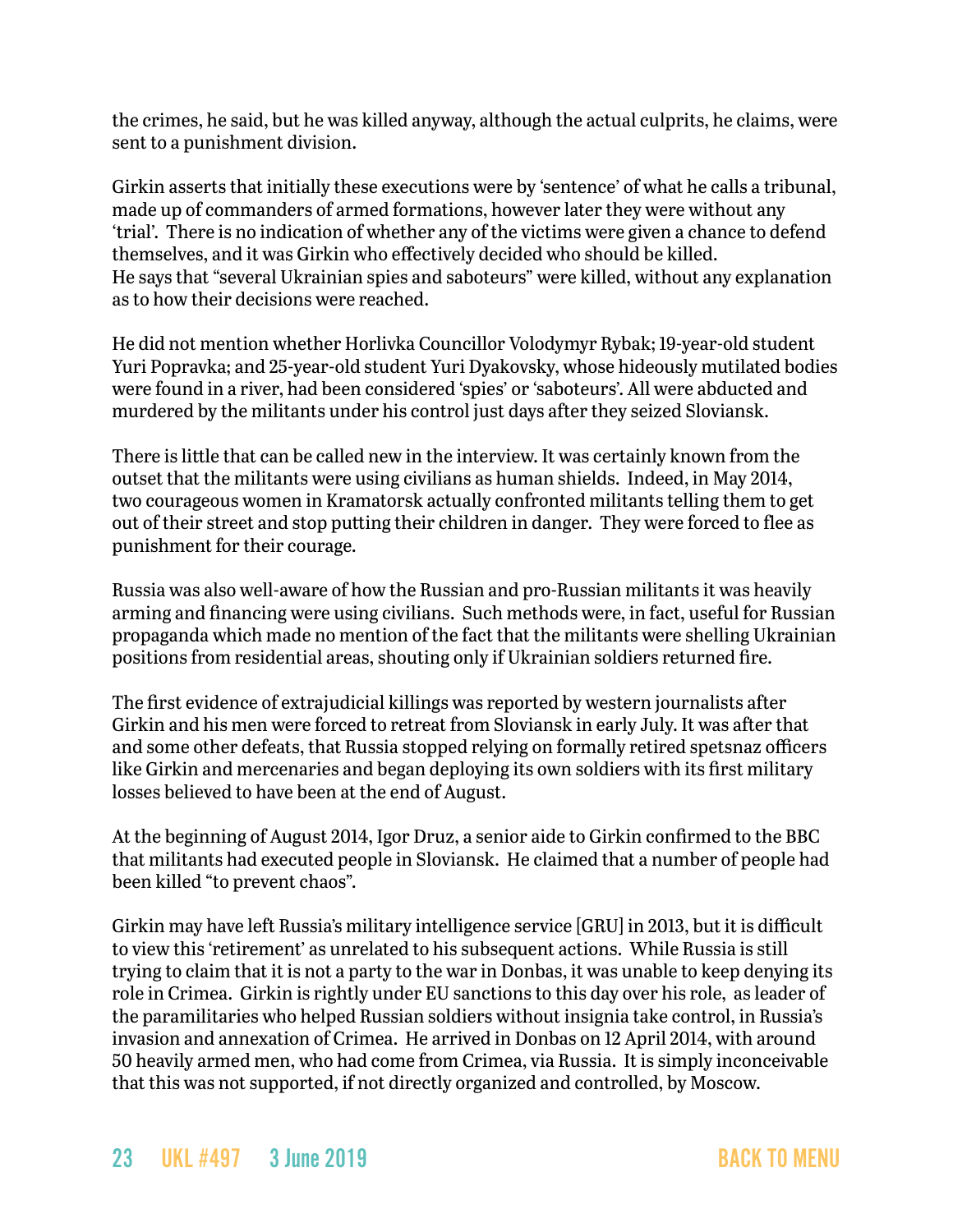In March 2016, Girkin made another public admission to having ordered extrajudicial killings during an interview to the Russian publication Komsomolskaya Pravda. The interview was removed, presumably after enough commentators noted that Girkin had publicly confessed to war crimes.

In it, Girkin was asked how they had combated looting, and answered "through executions", using legislation on 'military courts' introduced by Soviet dictator Joseph Stalin in 1941. He admitted to four such executions in Sloviansk, with one person having been "an ideological supporter" of the Ukrainian nationalist 'Right Sector'. It is possible that Girkin mentions four in the knowledge that there is written evidence of four executions since in the 24 May interview, he certainly uses words that suggest a higher number of executions.

The Komsomolskaya Pravda URL now contains a quite different text, however the interview was very widely reported, and doubtless safely recorded as evidence for the International Criminal Court at the Hague.

The interview prompted a St. Petersburg lawyer, Arkady Chaplygin, to formally demand that Russia initiate criminal proceedings against Girkin for committing what were undoubtedly war crimes in eastern Ukraine.

It was a courageous move, but one that was clearly ignored by the Russian authorities. Girkin freely moves around Russia, confident in the knowledge that he will never be handed over to Ukraine or to the Court in the Hague. It is possible that his openness regarding war crimes and the war in Donbas is deliberate policy aimed at protecting his own skin. A very large number of the militants have died violent deaths not linked to the fighting, and the suspicion does arise that they have been removed because of all that they could divulge. While careful to follow Moscow's narrative on the Kremlin's most sensitive points ("all volunteers" and "the majority were Ukrainian"), Girkin appears to divulge everything and does it with total impunity.

### #13

"A Surreal Country": The Mad Dash for Russian Citizenship in Separatist Luhansk

by Kristina Safronova Meduza, 24 May 2019 <https://bit.ly/2ESOJwX>

Since April 24, residents of the self-declared Donetsk and Luhansk People's Republics have been able to receive Russian citizenship through a simplified process. On May 1, this option was made available to all Ukrainian citizens with Russian residence permits. A center for issuing Russian passports to DNR and LNR residents has already opened in Russia's Rostov region. Since early May, people have flocked to these offices, hoping to lay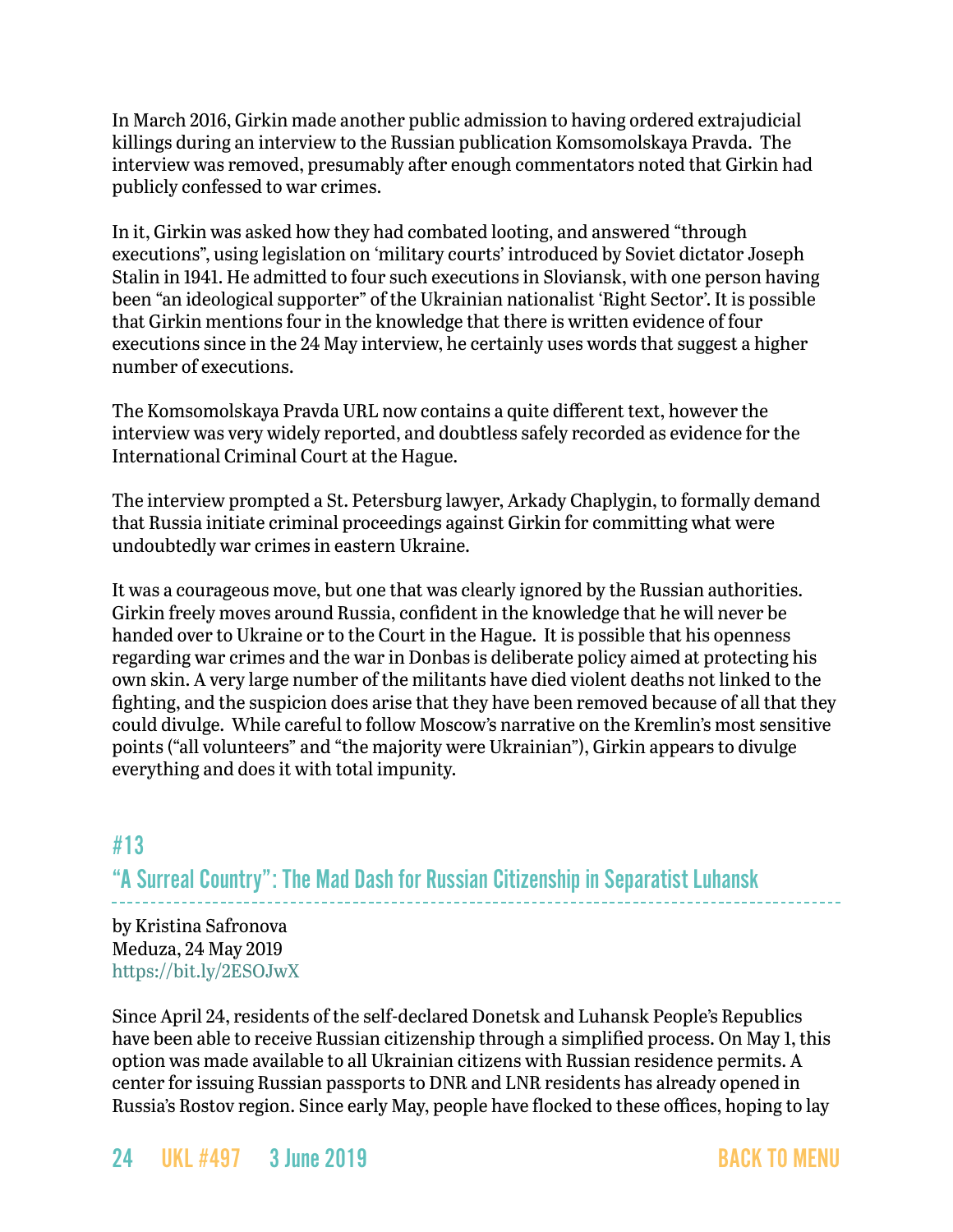their hands on a Russian passport, even though the process laid out by Moscow requires them to submit their paperwork where they live. Meduza special correspondent Kristina Safonova travelled to Luhansk and the Rostov region to learn more about this dash for Russian citizenship and why people in Ukraine's Donbas want it so badly.

There's an executive order, but still no timetable

"Where do we go for the passports, to get citizenship?" asks an elderly man, stopping an official at the Interior Ministry's Migration Department in Novoshakhtinsk, a mining city in Russia's Rostov region.

"It's by your registration location, in your republic," he explains.

"But they told us that it's in Novoshakhtinsk!" the old man says, growing nervous. To look the official in the eyes, he has to tilt his head up slightly.

"In Novoshakhtinsk they opened a center [for issuing passports to LNR residents], but documents are received at the registration location. Someone there brings the documents here - they're collected back where you live."

"And if we're here? There was a supervisor here, and he told us to come."

"We don't receive documents. Look, go wait in the first office [for the supervisor]," the official says, tired of arguing, before hiding behind one of the doors.

This passport center for residents of the self-declared Luhansk People's Republic opened on April 29 in Novaya Sokolovka, a village on the outskirts of Novoshakhtinsk. The facility occupies several rooms in a newly renovated community center that local journalists say needed repairs for the last 46 years. Behind the center, there's an unfinished house, and the fire department is just across the street in a building with a sign above the entrance that reads, "Prevention. Rescue. Assistance." Except time has nearly erased the letting, and all that remains is the word "Rescue."

The community center is surrounded by a fence, and nobody's allowed inside without permission. "It's a restricted area," explain two police officers, standing by their patrol car. They say the center is closed to the public, but people show up every day. (On the morning of May 8, when Meduza's correspondent visits the building, there's nobody waiting outside.) The officers say they offer advice to these people through the fence.

"Members of the public ask why [their documents] aren't accepted here, and they want to know the processing timetable," says Anatoly Ignatenko, a senior official at the Migration Department office in Novoshakhtinsk. "There's an executive order," he adds, "but still no timetable." Ignatenko says everyone who wants Russian citizenship should get it eventually, in theory at least, but they're supposed to submit their applications at the Interior Ministry's Migration Department, not at the center issuing their passports.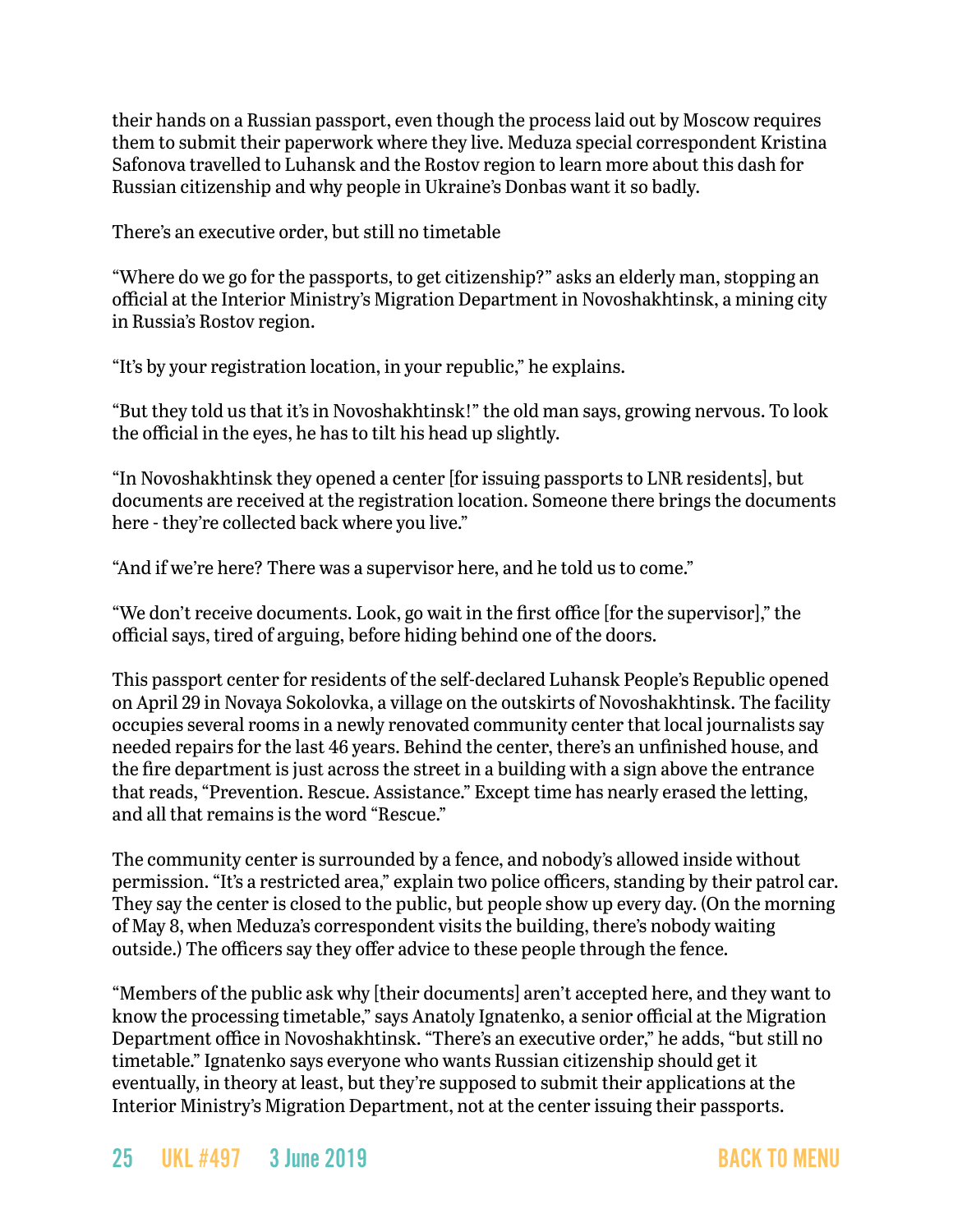"We're here as a transmitting site," Anatoly Ignatenko continues. "[LNR] representatives and security officials bring us the documents, we receive them, and then pass them up the chain, to the Migration Department's head office in Rostov." Ignatenko doesn't say how many citizenship applications have already been processed.

#### No visitors today

The office space for the Interior Ministry's Migration Department in Novoshakhtinsk is a two-story brick building with faded paint at 9 Soviet Constitution Street, 10 kilometers (about 6 miles) from the community center in Novaya Sokolovka. Alexey and Eleonora (who asked Meduza not to release their surnames) say they've come here, not for the first time. They haven't gotten anywhere by speaking to the staff, and now they're waiting to talk to a supervisor. Alexey periodically walks up to each office, checks the posted business hours, and sometimes tries the door knobs. They're all locked.

Alexey is 82 years old. Eleonora is a year older. They were both born in Novoshakhtinsk and went to college here together. After graduating, she got married and followed her husband ("he was a miner, they sent him off on assignment"), and left for the city of Makeevka in the Donetsk region, where she received Ukrainian citizenship, after the Soviet Union collapsed.

When her husband died, Eleonora was left on her own. Her only daughter had moved away to Zaporizhzhya, in southeastern Ukraine. "Every five years, the former students would meet on the Don," Alexey says. "I kinda asked, 'Where's your husband?' and she said, 'He died.' My [wife] had also died. And then I looked at her like, 'Well, how 'bout it?'" They started living together in 2006, moving between Novoshakhtinsk and Makiivka (east of Donetsk) every three months. But five years ago, when the war broke out in the Donbas, Eleonora relocated to Russia, and she only returns home for a few days at a time, every three months. This is when she started thinking about getting Russian citizenship.

"If we sign, the DNR will stop paying me the [monthly] pension for my [deceased] husband - 8,000 rubles [\$125]," Eleonora says. "Last year, I received a DNR passport, but back then there was so much paperwork you needed to submit [to acquire Russian citizenship]. And now on television they're painting this wonderful picture, saying 400 people from the Luhansk region have already brought their documents. But what for? If no one understands anything?"

"They said there's no need to go anywhere. A DNR official comes and checks the documents. Just wait three months. But look at this mess. They're not executing the president's orders. There's jack shit, and nobody knows anything. This country is surreal!" Alexey says angrily.

Nina is 72. Four years ago, she left Zimogorye in the Luhansk region and moved in with her sister in Novoshakhtinsk. "That's right where they were bombing us, at the front line," she says. "I got out of there because I was left completely alone. Everyone had died. On top of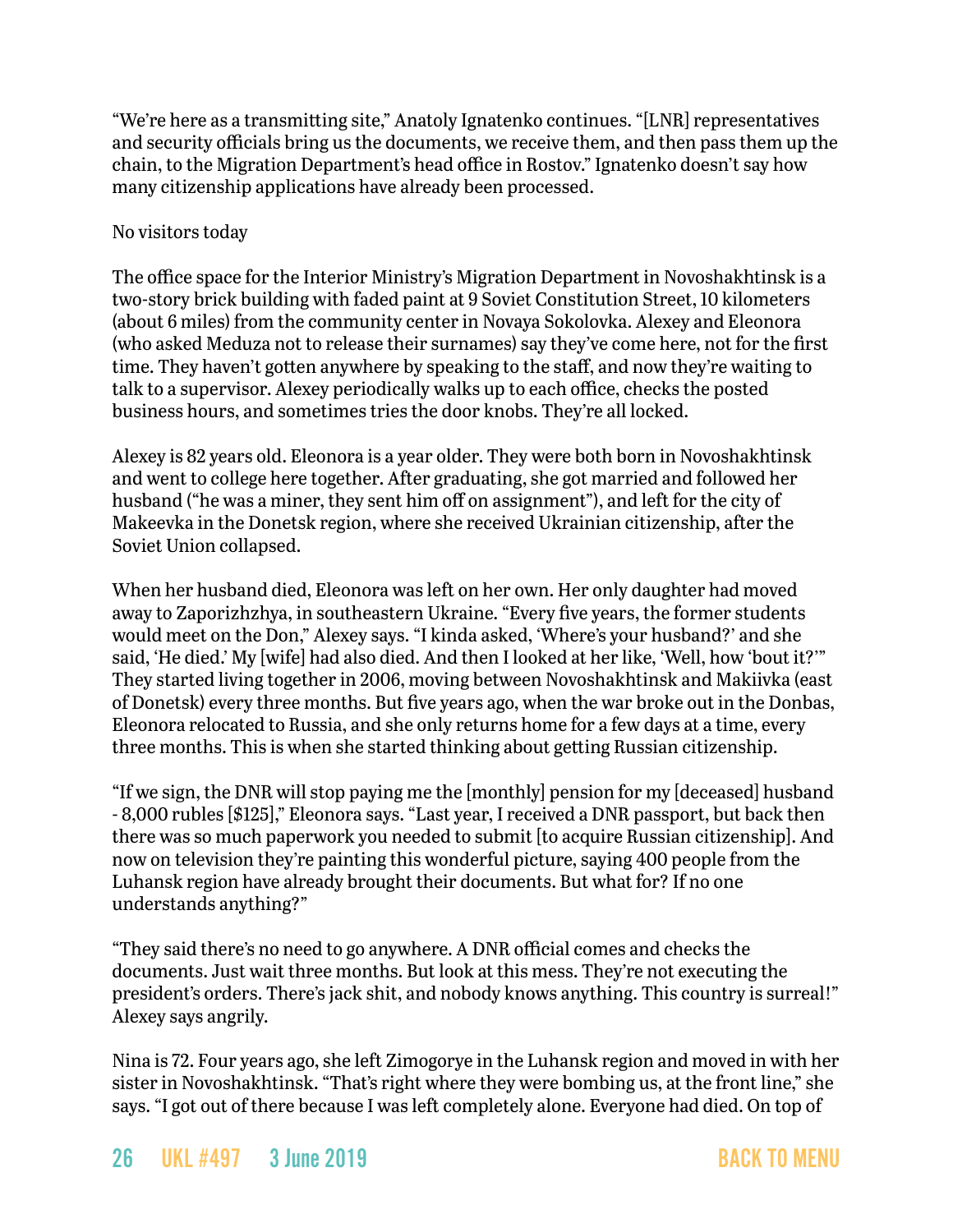that, I'm disabled, you see?" She holds out a swollen right forearm. It took Nina two and a half years to get a residence permit in Russia, and she expected to wait another five years for Russian citizenship, but President Putin's executive order means she might get it in just three months.

Like other Ukrainians with Russian residence permits (both temporary and long-term), Nina has to apply for Russian citizenship where she lives. In her case, that's Novoshakhtinsk. But Nina doesn't know this, and she has been unable to speak to anyone working in the Migration Department. Officials tell her that the office isn't receiving visitors today, even though the blue sign at the building's entrance says otherwise.

Visitors have been trying to get answers from each other for a while: "Where do we go? To Luhansk, Donetsk, or Novaya Sokolova? Which documents do we bring?" But most people leave more confused than when they arrived, only to return on Monday.

#### "Coming home"

Novoshakhtinsk isn't far from Russia's "border" with the LNR. The quickest route to Luhansk runs 124 kilometers (77 miles) through the "Dolzhansky" checkpoint, but locals often avoid the bad roads here and go around to the "Izvarino" checkpoint. From there, it's a straight shot to Luhansk along Highway M04.

Depending on the traffic, you might spend anywhere from 30 minutes to several hours at the checkpoint. Frequent travelers say there was once a time when you could pass without waiting in line, in exchange for a "donation to the LNR." When this option disappeared, people living in the towns closest to the border started selling places in line. Locals would also come into Russia to buy cheaper gasoline, but that practice largely ended when the cost of fuel in Russia and the LNR became roughly the same. To avoid getting stuck in long lines at the border, drivers now use VKontakte to track the congestion at checkpoints. Travelers post updates about how many cars are in line at any given time, so others can decide if they'd rather take a longer route to another checkpoint.

Two years ago, you could still see destroyed houses and artillery damage in fences along the road from Izvaryne to Luhansk. Today, evidence of this violence is gone almost entirely: the bus stops have been repainted, the pavement and homes in the area have been tidied up, and the only reminders of the war are an enormous billboard showing a humanitarian aid truck and the words "Thank you, Russia!" and a memorial complex atop a small hill, dedicated to the defenders of the Donbas.

On May 7, volunteers arrive at the memorial outside Sorokyne for a Saturday of clean-up work. Women in blue jackets sweep the area and prune the flower beds. 67-year-old Lyubov Tkachenko says the monument was built using public donations, and her familyowned sausage-clip manufacturing business, "Tonpak," has looked after the site for the past three years.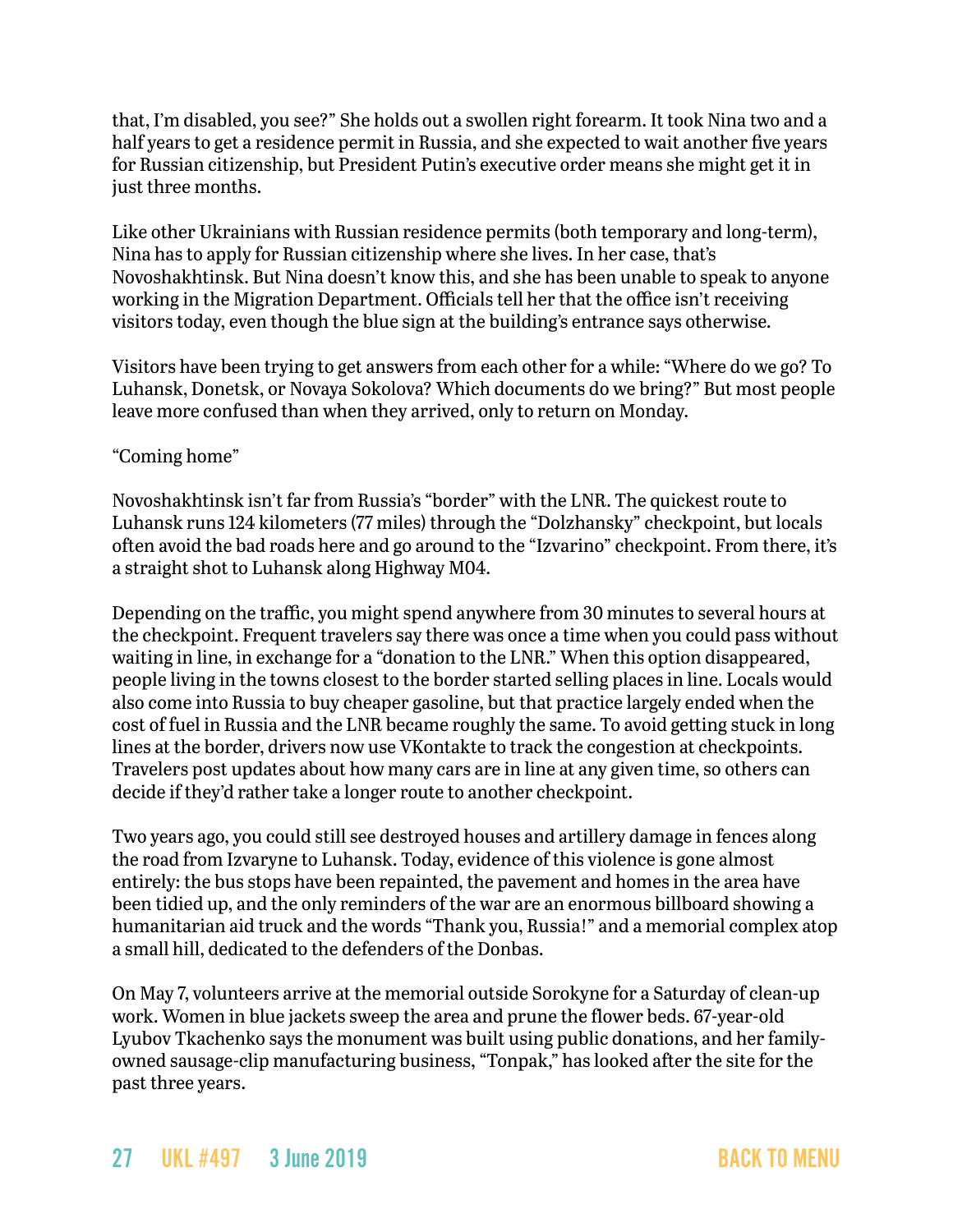When the war began, Tkachenko says, supermarket shelves emptied of everything but napkins. Pharmacies also ran out of supplies, and even the cash registers suddenly failed. "I cried every time a humanitarian aid shipment arrived," she recalls. "It was only thanks to Russia that we started getting goods from Russia and Belarus." Tkachenko says people in the Donbas have nothing to begrudge for the past five years, and they're very grateful. She doesn't think of Russia as the aggressor, though she admits she was scared in 2014: "You walked around and there were soldiers everywhere. My daughter came under fire. I went out in gunfire for conifers and seedlings. They were shooting and we were planting trees. It made you laugh, and it reduced you to tears. But what could you do? We didn't stop work at the factory, and we survived."

Tkachenko says she was happy to learn that LNR residents will be able to become Russian citizens. "Of course, this step by Putin is especially heartening for us. We've been living in uncertainty for five years now." Because the Luhansk "republic" isn't officially recognized, Tkachenko had to send her daughter to live with her grandmother in Kharkiv, where she's studying at a Ukrainian school that will be able to provide her with a valid diploma. With their daughter "abroad," Tkachenko and her husband can't get an LNR international passport, though they need these documents to fly to China for work. She says she doesn't want to move to Ukraine because she's afraid of "falling in with someone who's dishonest."

Tkachenko's company now only works with Russian banks, and her products are shipped through Russia to Kazakhstan and Kyrgyzstan. She says her family is wealthy by local standards, but she doesn't reveal their income.

According to the LNR's Social Policy Ministry, the average monthly salaries in 2017 for local civil servants and healthcare workers reached 4,979 and 7,415 rubles (\$77 and \$114), respectively. Two years earlier, however, the prices of essential goods in the Donbas spiked an average 50-60 percent, according to Human Rights Watch.

Since 2015, retirement payments in the LNR and DNR have been steady. Pensions are set at the pre-war Ukrainian levels, but they're paid in rubles. Each month, Tkachenko receives 3,200 rubles (\$49). Some people in the region manage to collect two pensions, which requires getting temporary registration on Ukrainian territory. "I don't blame them," Tkachenko says. "What's 2,000 rubles [\$31]? And after the increase, it's 3,200? It's very little."

Ukrainian state officials say they plan to withhold social benefits from anyone living in the LNR or DNR who obtains Russian citizenship.

According to experts surveyed by the website The Bell, Russia will spend at least 100 billion rubles (\$1.5 billion) in additional annual social-security payments to the millions of people living in the Donbas. President Putin says the cost will be significantly lower, arguing that 100 billion rubles will fund the expanded pension coverage for several years, not just one.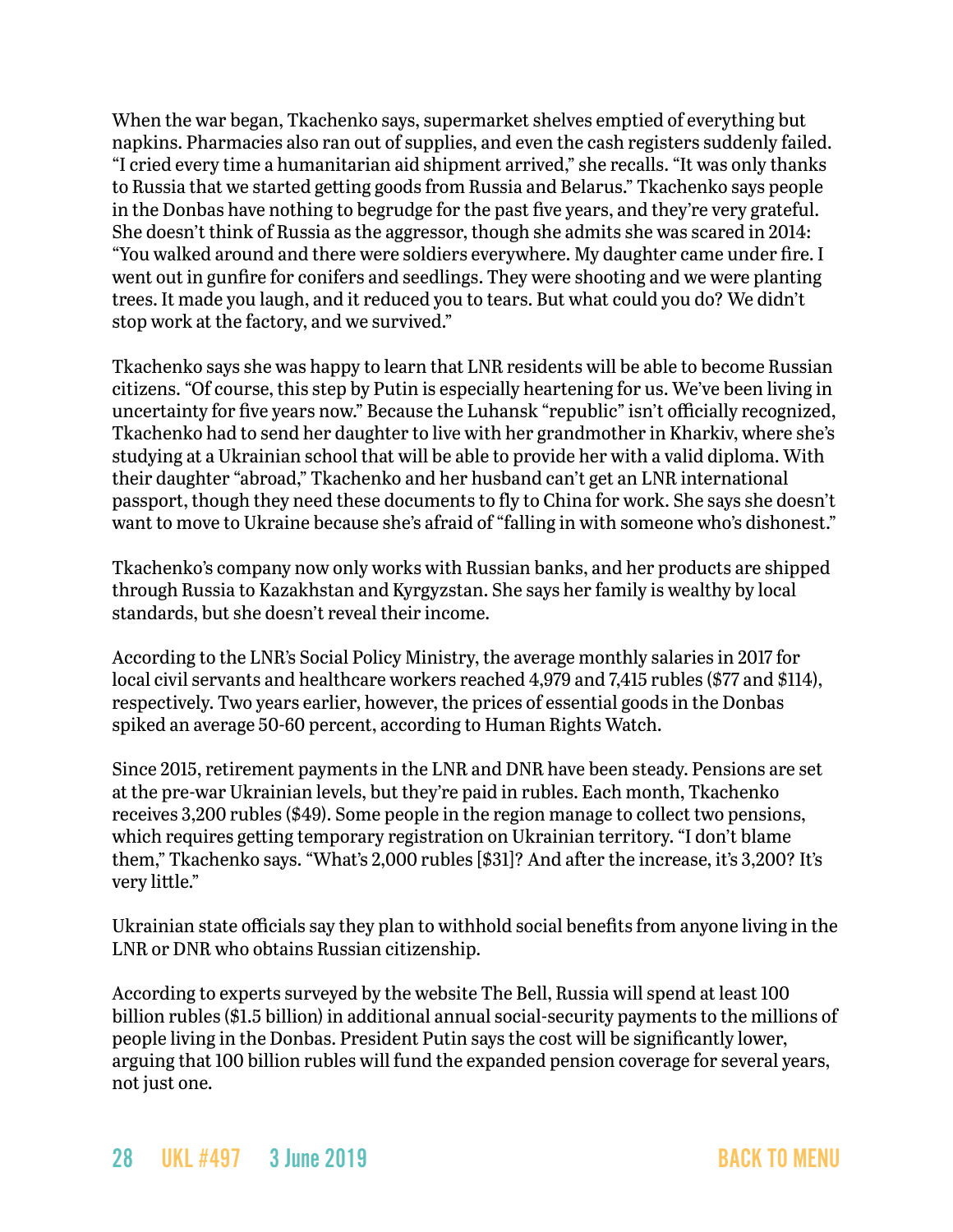"For me, [getting Russian citizenship] means coming home. My parents were in Russia, and my sister stayed," Tkachenko says. "We weren't waiting to take part [in Ukraine's presidential election], but of course we're very worried. We'd really like to see relations get better. I have a daughter in Ukraine. I've got in-laws in Ukraine. We talk on the phone. There's absolutely no animosity between us or between the people. The fact that the authorities can't come to a resolution is a separate issue."

#### "It's the same life"

The Leninsky branch of the Luhansk militia isn't the only station in the city, but at least 100 people line up outside on the afternoon of May 7. Some stand at the main entrance, beside a memorial plaque dedicated to Valery Lipnitsky (who fought with the separatists and died on January 20, 2015), but most of the crowd hides from the sun under the tall fir trees. Everyone here wants to apply for an LNR passport; locals can't get Russian citizenship without one.

"We could have gotten passports earlier [the LNR started issuing passports in 2015], but we waited until the last minute," explains 18-year-old Katya Bezkaravaynaya, saying that she can still hardly believe Russian citizenship is within her grasp. Bezkaravaynaya is training in modern dance and she dreams of leaving Luhansk for St. Petersburg, which she's never seen. "I love my city, but there are no prospects here. I can't become a dancer here," she says. Her classmates also want to leave Luhansk: one plans to go to Ukraine, and the others to Russia. Getting Russian citizenship doesn't require renouncing your Ukrainian citizenship, but Bezkaravaynaya says she doesn't need it anymore. "I think Russia is better," she says.

Before submitting their documents, people have to wait - in the longest and slowestmoving of all the lines - to be fingerprinted. "They said everyone today will [get through] in time," Elena, 45, says. She was born and raised in Luhansk, but she moved to Nizhny Novgorod in 2015. "I had to save [my] child." Elena already has Russian citizenship, but she's in line for her elderly parents. "If they wanted to move, they would have done it a long time ago. They've lived here throughout the blockade, and all the shelling. But you can't compare now to 2014. The republic is slowly recovering: the grocery stores are packed with food, they're paying some kind of pensions again, and the prices generally are the same as in Russia. Everyone understands perfectly that people in Luhansk and across the Donbas are set on uniting with Russia. I think it's the next step. At least people here hope so."

Today isn't 62-year-old Alexander's first attempt to get an LNR passport. In 2015, he was told to keep using his Ukrainian documents, after the office ran out of forms. That's when he says he first got the idea to become a Russian citizen. Before the war, his father-in-law left him a house in the Rostov region's Tarasovsky district. When he saw the long lines at the passport center in Russia, however, he quickly abandoned the idea. "[At the Migration Department in Tarasovsky] there were three times more people than here," he says. "I had to get up at five in the morning to catch the bus. Even here I arrived at six, and only half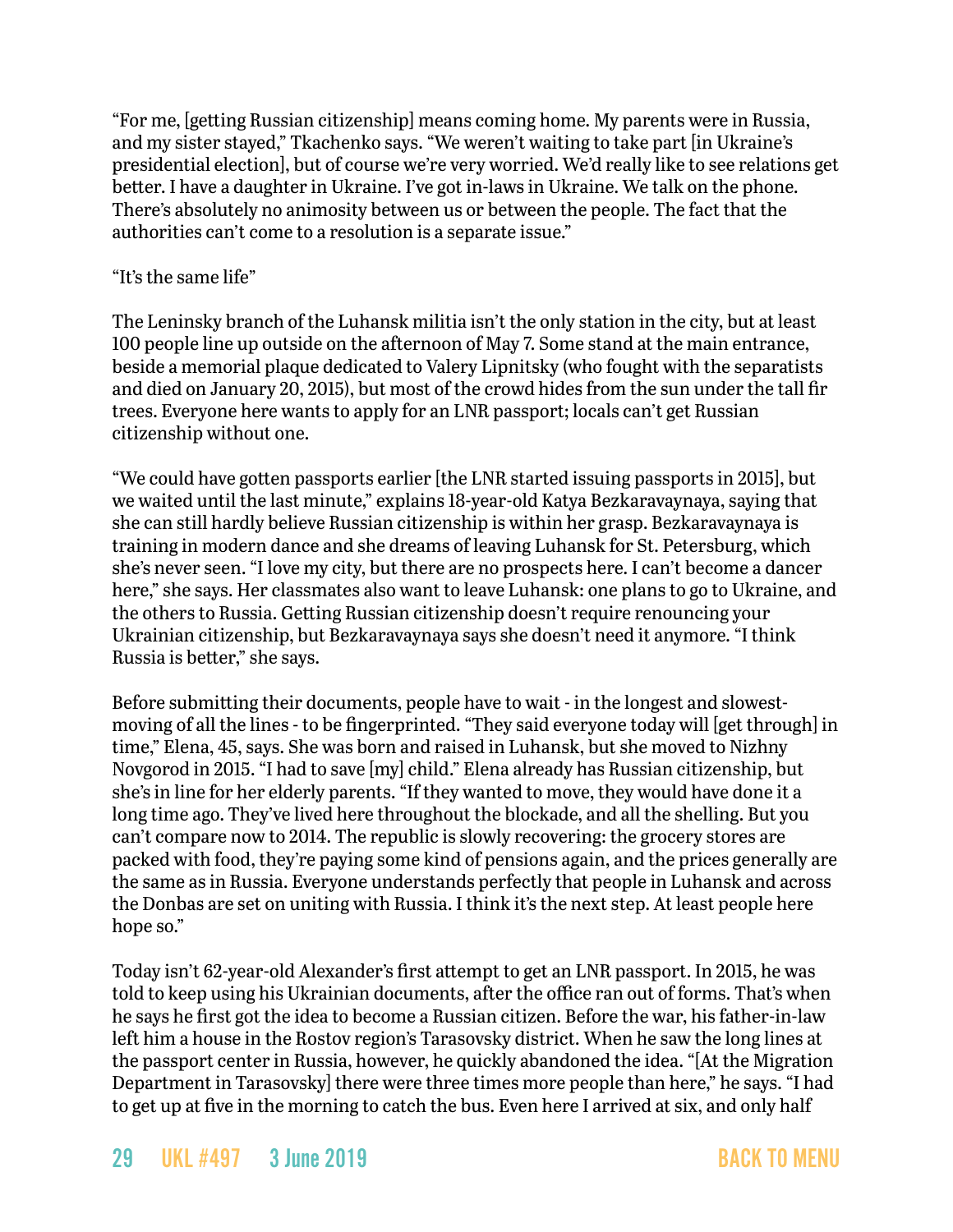the line has gone through. But I want to apply for Russian citizenship. We are brotherly people - we are one. It's no picnic in Russia, either. It's the same life, whether you're here or there."

"Surviving however they can"

There's a crowd just as big outside Luhansk's Migration Service office, but these people are waiting to apply for Russian citizenship. A young man loudly reads out the numbers of those who can now submit their paperwork, but most have given up and gone home, so only two or three people come forward, of the five numbers called.

65-year-old Lyudmila (Meduza is not revealing her real name, at her request) sits near the entrance in a folding chair. She's been here since five in the morning, but she first got in line yesterday, on May 6, when the office started accepting applications for Russian citizenship. Her number is 435.

Lyudmila's grandparents died in 2006, leaving her their apartment in the Krasnodar region. Since then, she's been trying to get a temporary residence permit in Russia: "Oddly enough, only the war helped. When it all started, everyone came to stay with me [in the Krasnodar region]. My daughter was living with her boyfriend. He went to fight in the militia, and later he got Russian citizenship. [According to Russian law, foreign citizens who have participated in armed conflicts are ineligible for Russian citizenship.] When he moved in with us, he and my daughter got married, and they finally granted me RVP. Before, they'd told me: 'Private property does not give you grounds for becoming a citizen of this country.' But this is my historical homeland. It's where my grandmother, my grandfather, and my mother were born and raised."

Suddenly there's shouting from all sides:

"Sir, where do you think you're going?"

"Hey, check yourself in at once!"

"What's your number?"

The ruckus breaks out because a man, either by mistake or sneakiness, decides to step a little closer to the entrance. The police officers on duty manage to restore order, and everyone falls silent again, their eyes fixed on the front door.

"It's just a madhouse," says Marina, who traveled more than 60 kilometers (almost 40 miles) north from Rovenky to submit her paperwork. In the two hours she and her husband have waited in line, the office has admitted just 20 people. But Marina's husband, Vasily, says it's even worse back in their hometown: only five applicants get through every hour.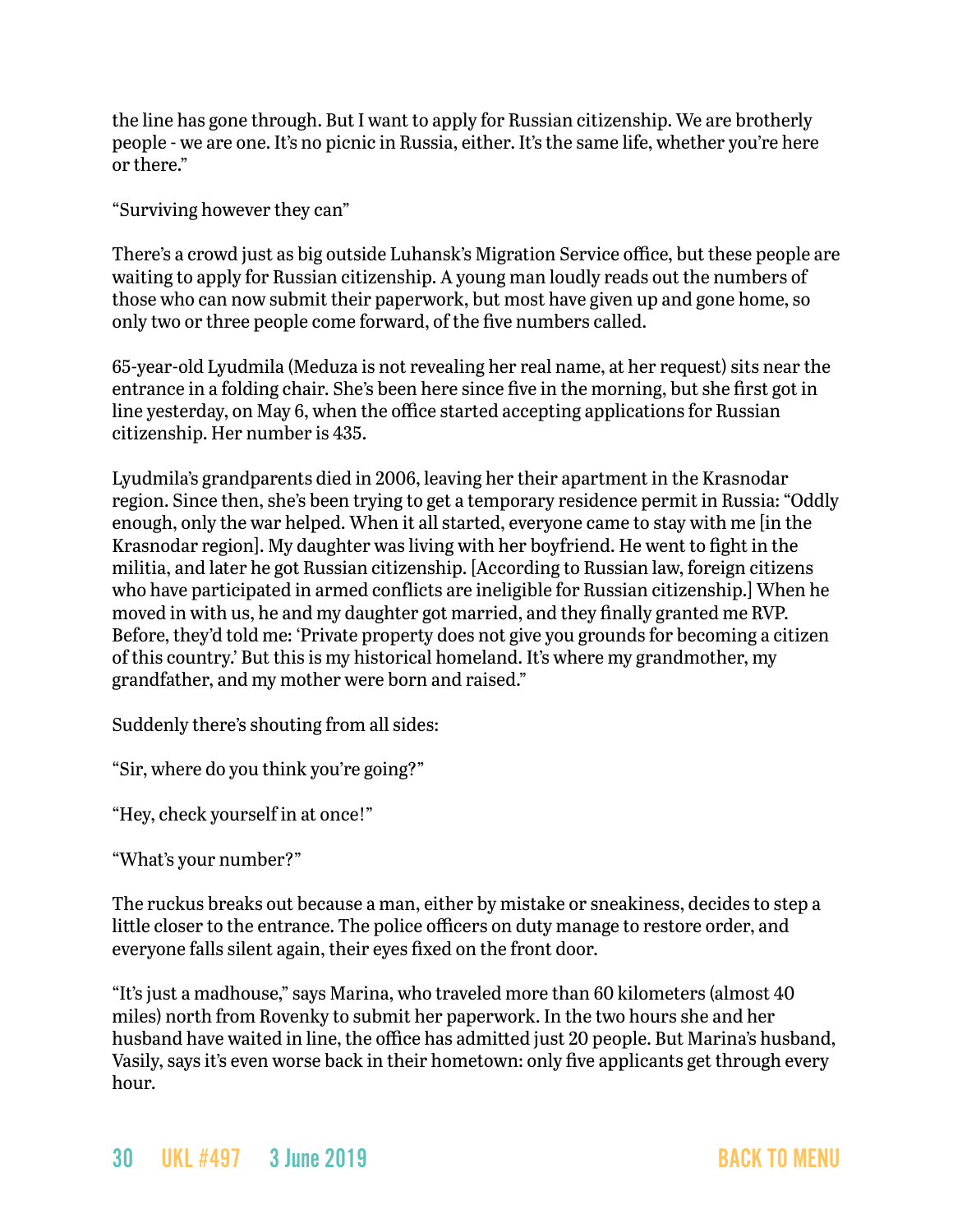Five years ago, their daughter left for St. Petersburg. She later managed to get Russian citizenship and found a job. Her parents also want to move to Russia. They say there's nothing to do in the LNR.

"There's work, but the salaries?" Marina complains. "I'm an accountant, and I get 5,000 [rubles per month - about \$77]. Is that enough to pay for an apartment, food, and clothes? Our utilities alone are 2,000!" She says people "survive however they can" in the unrecognized republic. "The retirees collecting two pensions can still manage, and so can the miners. But here we are, unable to help our children or grandchildren."

Another commotion interrupts Marina's story, and the police narrowly avert a fight in the crowd.

"Are they open again tomorrow?" a middle-aged woman asks her husband.

"They said to stay until the end. Then they'll say about tomorrow. I hope to God they're open, so we can at least get inside."

# <span id="page-30-0"></span>#14 Ukraine: A Forgotten Conflict, A Forgotten People

by Mathias Eick, *European Civil Protection and Humanitarian Aid Operations (ECHO)* European Commission, 14 Mat 2019 <https://bit.ly/2XnJigJ>

The European Union has focused its humanitarian funding in the areas near the front line and in the so-called non-government controlled areas where the needs of elderly people are particularly acute.

As the conflict in eastern Ukraine between the armed groups and the government enters its fifth year, 3.5 million people are in need of humanitarian assistance. An estimated 30 percent of people (more than one million) affected by the conflict since 2014 are elderly, many of whom have been driven from their homes by the violence along the contact line that divides government-controlled areas and non-government-controlled areas in the Donetsk and Luhansk regions. Older women and older people with disabilities and chronic illnesses are particularly vulnerable. The European Union, as one of the largest humanitarian donors in Ukraine, has focused its humanitarian funding on projects in the areas near the front line and especially in the so-called non-government controlled areas where the needs are particularly acute.

The industrial town of Avdiivka with its coke and aluminum plant, belching pillars of smoke, is one of the larger urban areas situated right on the front line. Donetsk airport, where major battles took place, is only a few kilometres to the south. Despite the conflict, 16 000 people still live in Avdiivka, many of whom are pensioners.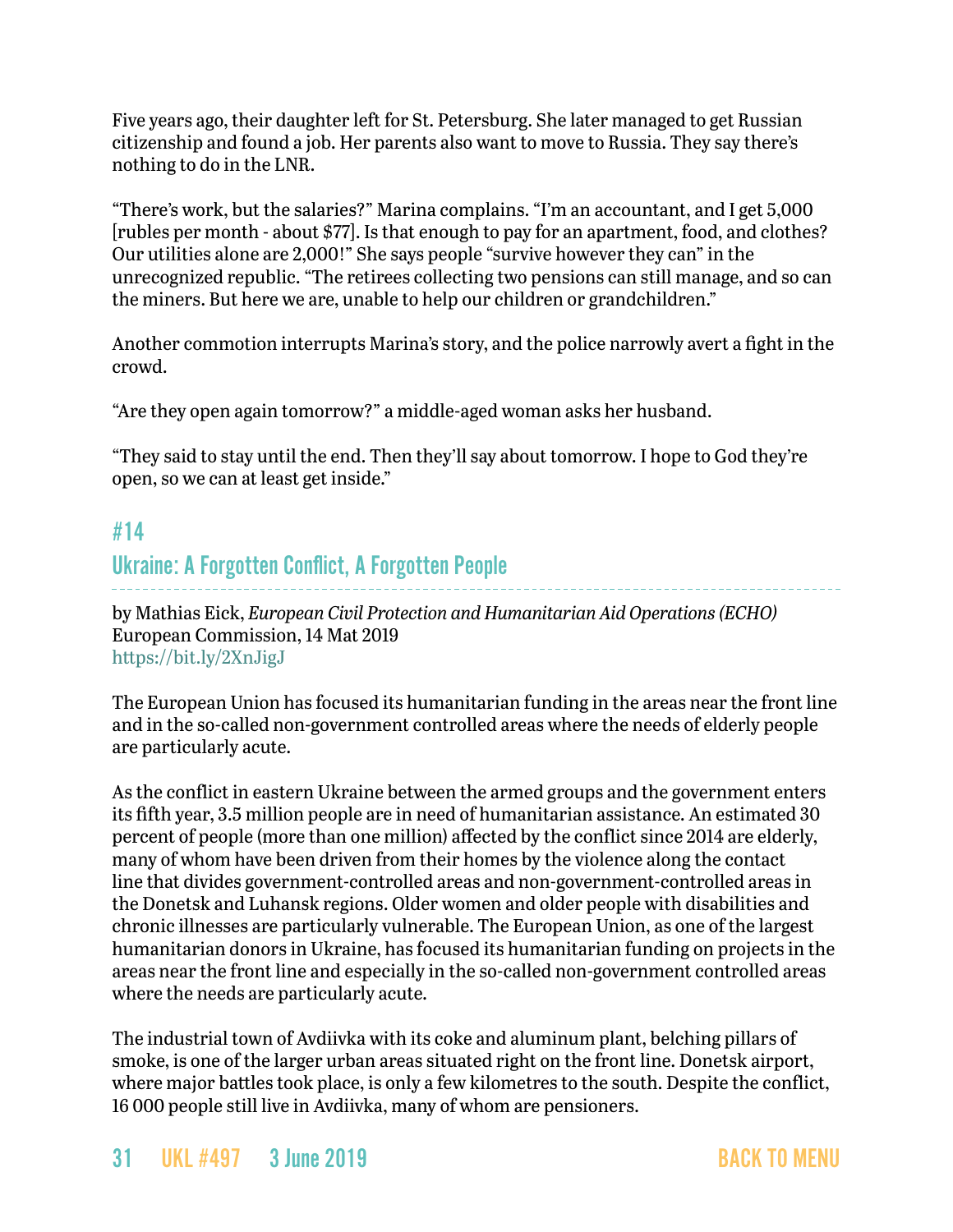Viktor Georgievich, 81, spends most of his days in bed in his cluttered room in a small apartment, the walls and doors cracked from shelling. Viktor came to Avdiivka in the 1960's to work in the factory and start a family. His wife and their older son died, and 30 years of hard working conditions caused problems with his spine and legs. Now, his few visitors include his younger son Alexandre, daughter-in-law Natasha, and their two children.

He receives regular visits from Yulia, a volunteer with the international NGO HelpAge, one of several humanitarian organisations that receive financial support from the EU to tend to the specialised needs of the elderly.

"Thanks to Yulia, I get to sit outside the apartment block and see the neighbours," Viktor told us. "But it is becoming more painful to walk and I need my stick and someone to help. Yulia also helps me with my physio exercises and other treatments I need. With her visits, and my family around I am never lonely. I love to play with my baby granddaughter and see her smile. At least the broken windows were recently replaced after lobbying the local authorities."

One particular area of concern is the payment of pensions to the elderly living in nongovernment controlled areas. While pitifully small, these pensions are usually the only source of income for hundreds of thousands of elderly in Ukraine. For the pensioners who reside in non-government controlled areas, the government imposed a condition for them to register as internally displaced people in order to receive Ukrainian pensions. While some of the pensioners have moved to government-controlled areas, others remained in non-government controlled areas.

Thousands of elderly are therefore forced to regularly cross the official crossing points in the searing summer heat or blistering winter cold to access their pensions and buy the basic essentials. This places tremendous strain on the fragile health of many elderly people. With EU support, the French NGO Premiere Urgence Internationale (PUI) set up first aid stations at major crossing points which can address sudden health problems the elderly may suffer during their arduous crossing.

Some also cross to look for relatives with whom they have lost contact, who they fear are perhaps imprisoned or even dead. Many elderly continue to remain in their homes along the front line because of an emotional attachment and often believe they are too old to move.

Antonina Mikhailovna, who lives in Myronivskyi and recently celebrated her 90th birthday is just one of thousands of elderly who fled their homes at the beginning of the conflict but returned soon after. "*I was very homesick there and decided to come back after a short time.*" She also refuses to move in with her grandchildren, and her children passed away long time ago. Her home was repaired with the help of People in Need, a Czech NGO and the UN Refugee Agency. But she can regularly hear the shelling. "*The fact is that every evening when we go to watch the news on TV, we think 'God, let us live to see the day*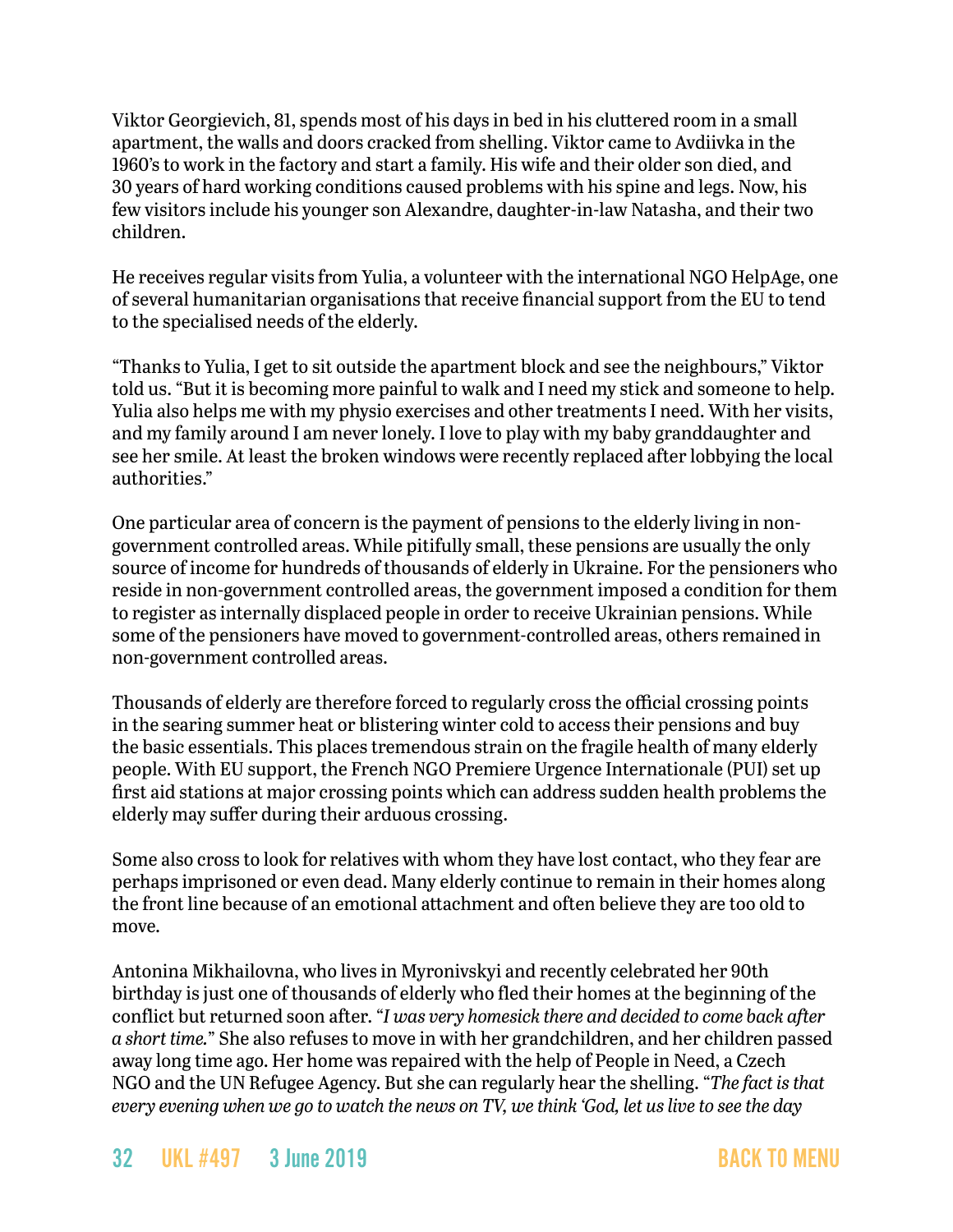*when there will be no war',*" Antonina adds. Many others like Antonina, who live in small villages near the front line, no longer have access to government-run health services. With EU funding, the NGO Medecin du Monde works with local medical staff to visit isolated communities regularly so that senior citizens can be examined and be supplied with vital medicines.

Back in Avdiivka, Nadezhda Fedorovna tries to sit up for her volunteer visitor. Now aged 85, she was partially paralysed in 2016 when her apartment was hit by artillery fire. Her son still lives with her, but he suffered a bad stroke two years ago, and is not able to look after her. "I have no more hopes and dreams for myself, but I wish strongly for peace and health for our community and our country," she says.

Viktor, who worries about his daughter-in-law and his grandkids, echoes Nadezhda's words, "The kindergarten closed so Natasha lost her job there and my son only works shifts so is struggling to pay for food and rent. This country has suffered so much and now we need peace. I want my granddaughter to grow up healthy and happy."

# <span id="page-32-0"></span>#15 The Killer Queues of Ukraine

by Olga Malchevska BBC World Service, 28 May 2019 <https://bbc.in/2wumIXO>

*Ukraine's simmering war with Russian-backed fighters has an inevitable civilian cost - people are caught in crossfire or step on mines. But a surprising number die in a more unexpected way - collapsing in the queues at the front line.*

Many are standing in silence. Arguments break out as people try to push in. Some of those queuing are more than 80 years old.

They will be queuing for most of the day. Most don't eat or drink for fear they will need the toilet. Not because there aren't any toilets, but because they might lose their place in the queue.

This is one of the checkpoints at Ukraine's front line. About 30,000 civilians cross the contact line every day.

"Don't you see? People are dying here!" one of the women queuing says to me.

She doesn't mean this figuratively.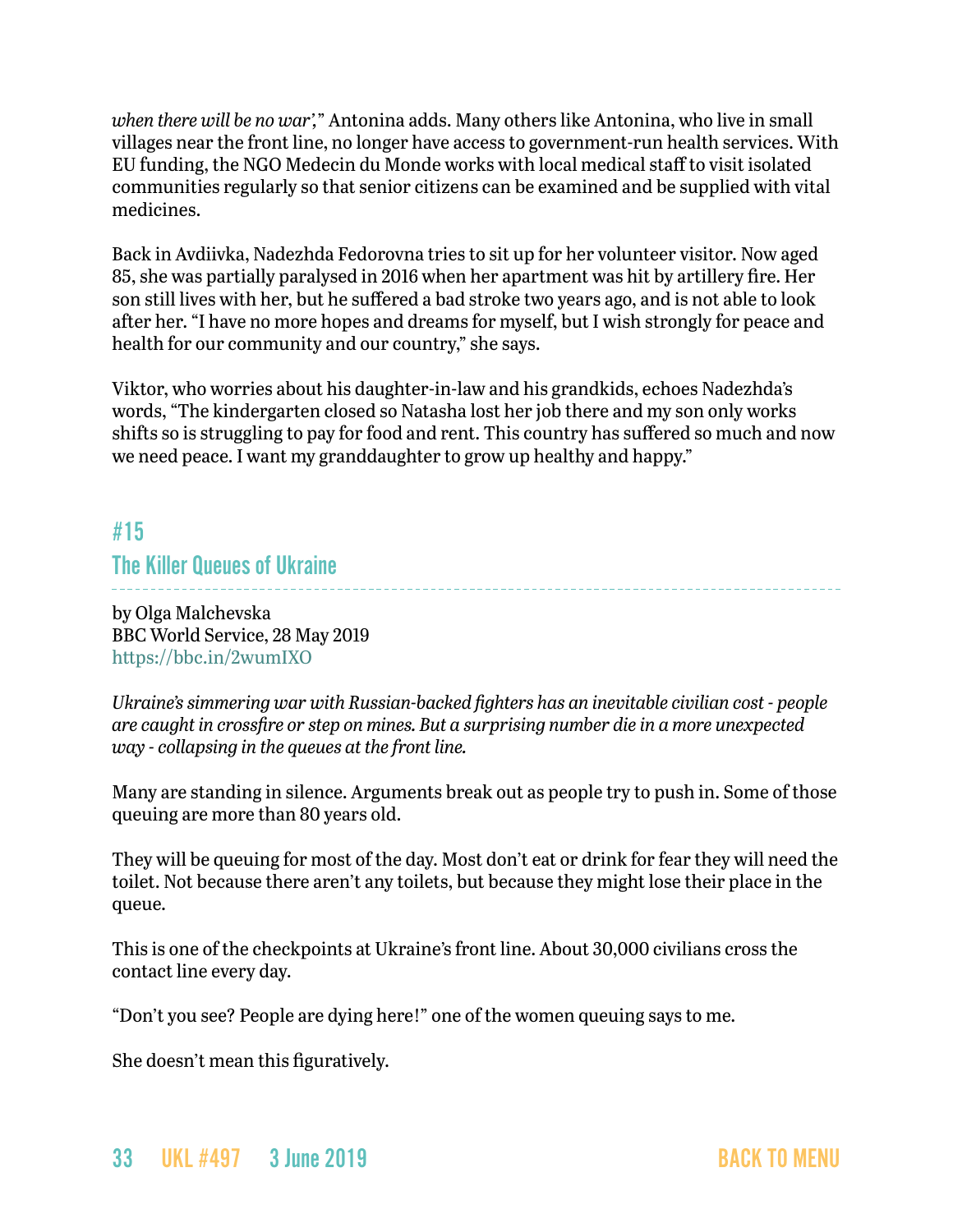Eighteen civilians, mostly elderly, have collapsed and died crossing the front line since December, the OSCE (Organisation for Security and Co-operation in Europe) reported in April. Most of the deaths were from heart-related complications.

Others in the queue fall ill or faint.

Some are crossing the front line to visit family.

But most are waiting to carry out a laborious, but necessary, errand - collecting their pension.

#### *At the front line*

I decide to travel to the front line to find out more.

There are five checkpoints on the Russian-backed eastern territories - four in Donetsk region and one in Luhansk region, and five corresponding checkpoints on the Ukrainiancontrolled side.

The queue moves slowly as permits are checked on either side of the front line. Between the checkpoints is a walk of up to 3km (1.9 miles) across the contact line. It is mined on both sides and a curfew on shelling during daylight hours is not always observed.

But statistics suggest another big and unexpected risk - the sheer exhaustion of queuing. Most of those crossing are elderly.

At Stanytsia Luhanska, the checkpoint in Luhansk, paramedic Natalia Sylkina is struggling to cope.

"It's been madness today," she says. She explains that she and her colleagues are bringing people out of the queues who have already fainted, or are on the verge of doing so.

"There's already been around 30 patients, with six or seven of them fainting."

The previous day they treated 31 patients, she says.

"They're all squeezed together. They can't breathe… We've been raising or lowering their blood pressure here or resuscitating them."

I discover that those who are 80 and over can actually go straight to the front of the queue, but most don't know about this, or don't believe it when I tell them - so fearful are they of losing their place.

I also travel to another crossing point - Mayorsk. Despite the curfew on shelling I hear the sound of gunfire and the army tells me to take cover.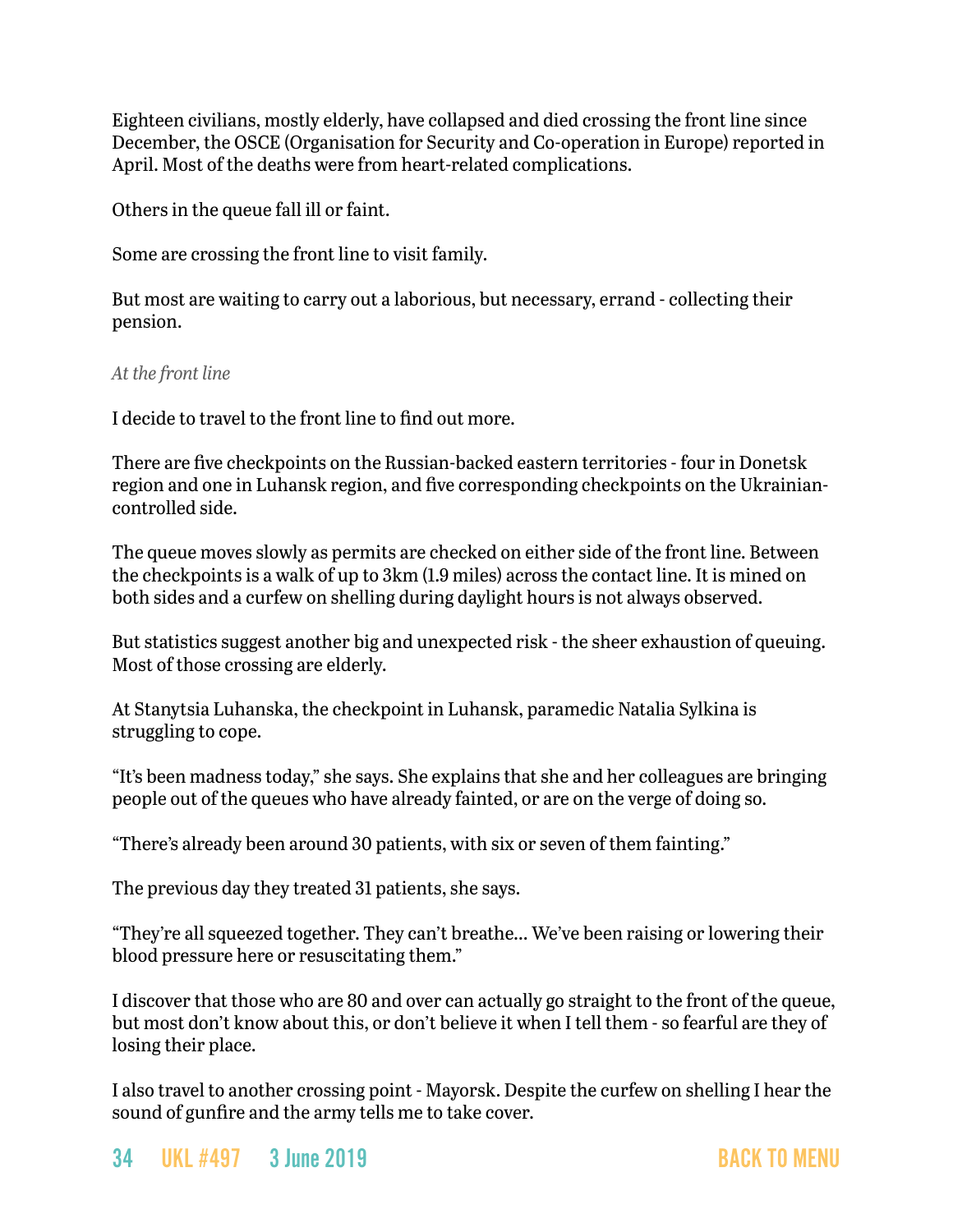One of those queueing there is Karolina, nine months pregnant, and crossing to see family on the other side.

"It's difficult now. I'm scared that I might have to give birth on the way," she says.

But, as at Stanytsia Luhanska, most of those queuing in Mayorsk are elderly.

This checkpoint has particular significance for Alevtina Kakhidze, who is travelling with me. It was the checkpoint her mother was heading for a few days after their last conversation.

That was four months ago.

Alevtina is a well-known Ukrainian artist. She lives in the north of the country; while her 70-year-old mother Liudmila lived in Zhdanivka, in the eastern region controlled by Russian-backed fighters.

It was very difficult for them to meet but they spoke most days on the phone. Alevtina drew pictures of her mother's anecdotes - a way for her to envisage Liudmila's daily life in a conflict zone.

She created a Facebook page for the pictures and they became popular amongst those in Ukraine hungry for news about the breakaway territories.

One day in January this year, Alevtina was expecting a call from her mother. Her phone rang, showing her mother's number.

But when Alevtina answered the phone, it wasn't Liudmila on the end of line. It was an unfamiliar voice. A man.

"A woman whose phone I'm calling from has died," he said simply.

Alevtina was in shock. "I couldn't speak," she says. "I didn't know what to think - whether it was even true."

She asked the man to call her back later when she had been able to process the news.

Since he had introduced himself as a separatist fighter, calling from Mayorsk checkpoint, Alevtina feared the worst. She knew that her mother had been planning to travel to the front line that week.

On 16 January Liudmila had got up at 04:30 to start this gruelling process. These trips were made in inhuman conditions. It took her about 11 hours to reach Ukraine-controlled territory, she had told her daughter in the past.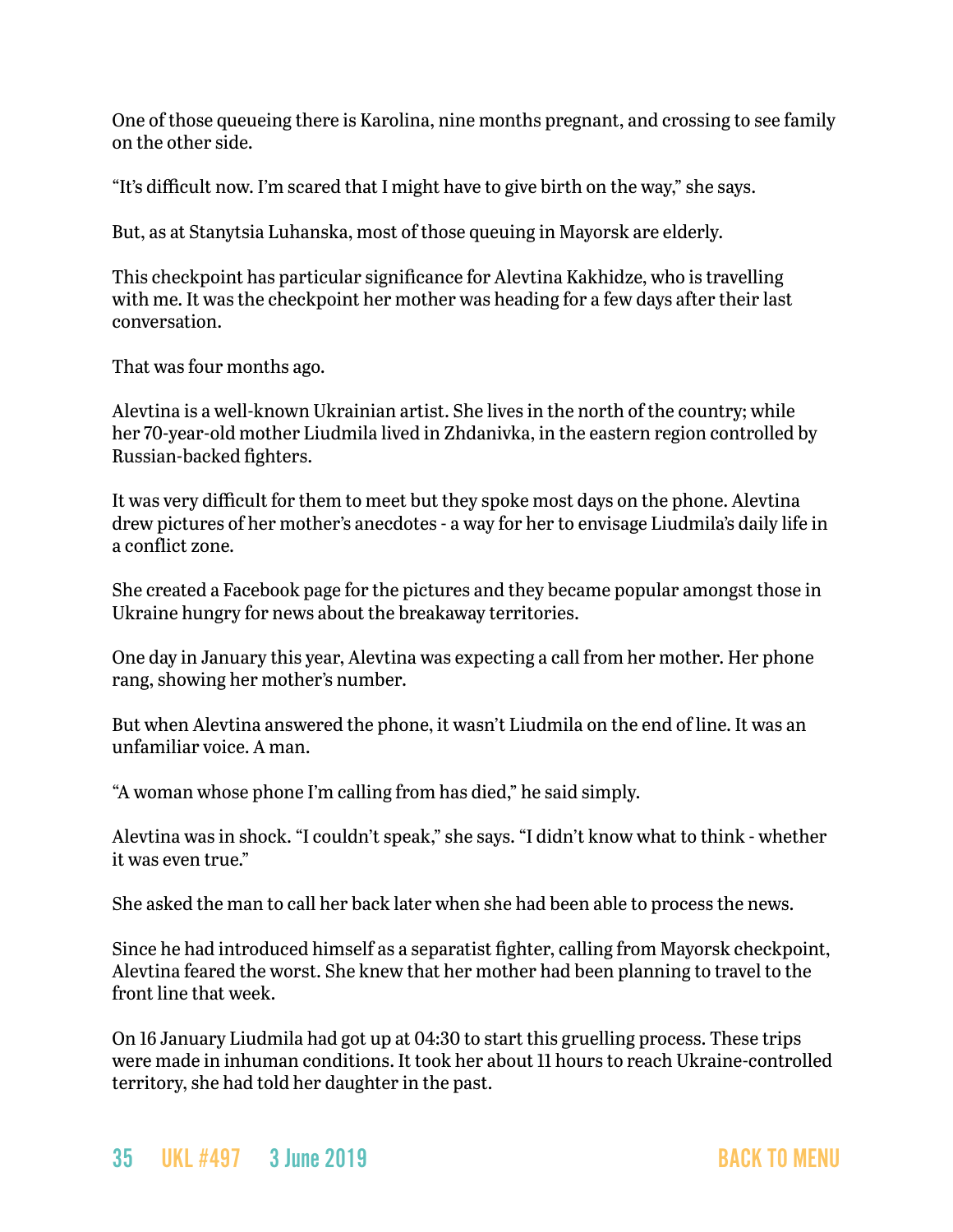The trip would be necessary, though, if she wanted to receive her pension. That could only be done on government-held territory.

So once through Mayorsk checkpoint on the Ukraine-controlled side, she would have headed to the town of Bakhmut.

Alevtina and I travelled there to see it for ourselves.

Bakhmut used to be an undeveloped backwater, but now it throngs with people who have crossed the front line from Ukraine's east, or who are waiting to return from the west. Dozens of businesses have sprung up - shops selling provisions and books for the journey across the front line; entrepreneurs running minibuses to ferry people right up to the checkpoint.

The queues that began at the checkpoints continue here at the banks and the ATMs.

There are many elderly people like Liudmila who have embarked on the same laborious journey for the same reason - to either collect their pension or to ensure the much needed money isn't taken away from them.

For Ukrainian nationals living in the territories controlled by Russian-backed fighters claiming your state pension is not a simple process.

Ukrainian banks don't operate on the breakaway territory.

And in order to qualify for them you need to pretend you actually live in a Ukrainiancontrolled area.

And then you have to be ready for someone to knock on the door of that property every 60 days to check if you really do live there.

Except that knock might not come on Day 60 - it might come on Day 58 or 59. So, many rely on a local friend to ring ahead and warn them the authorities are in the area. Then the dash to the front line begins.

Liudmila had originally planned to travel a couple of days later than she actually did, her daughter says. So Alevtina thinks she must have received such a phone call to warn her, and rushed to bring her travel plans forward.

Liudmila, like others living in the region, was also eligible for another pension - from the Russian-backed authorities, Alevtina says.

But at only \$46 [£36] a month, it was nowhere near enough to live on, even when supplemented by the money she earned selling vegetables. So her Ukrainian pension, giving her an additional \$65 [£50] a month, was essential.

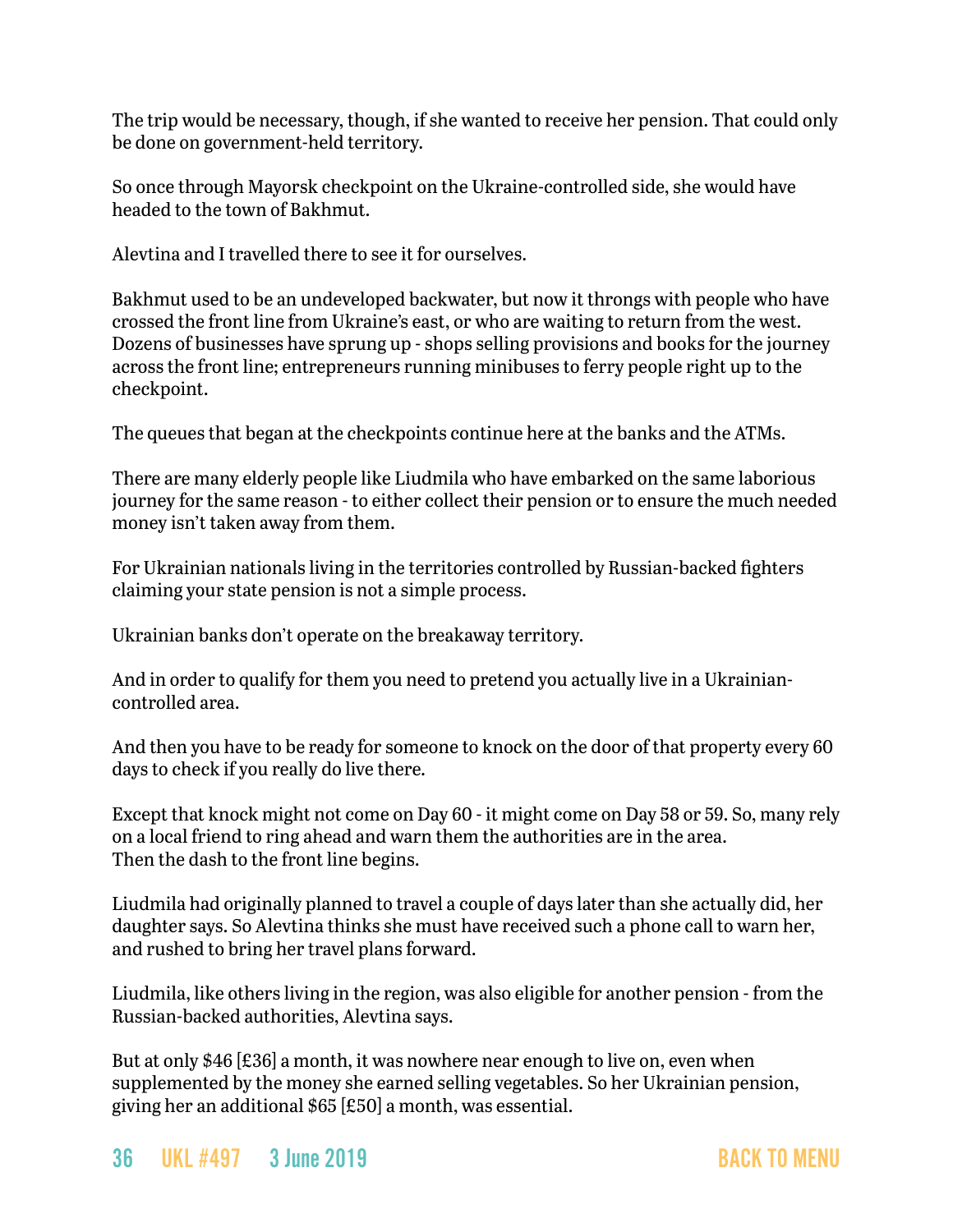The journey is so difficult and slow that not everyone can make it across and back in 24 hours.

Alevtina's mother could have stayed with friends. But some have to stay in a hostel overnight - an added expense, and from what I saw from the one I visited in Bakhmut, very basic conditions.

Alevtina says she could have given her mother the equivalent of her pension. But she knew Liudmila would be too proud to take it. She says her mother fiercely guarded her independence and felt it was her moral right to claim the money owed to her.

But it came at a fatal price.

Liudmila fell ill on a bus as she neared the final checkpoint manned by the Russianbacked militia.

"Somebody tried to help her; she was put into a shelter on the front line. They even called an ambulance, but it didn't manage to come in time."

No-one knows what she died from but her daughter believes the strain of the journey had taken its toll. It took two days for Liudmila's elderly neighbours to go and identify her.

Alevtina's high profile in the country made it too risky for her to cross over to the territories held by the Russian-backed fighters.

"I made dozens of calls to the emergency services, the authorities and the secret service," she tells me. "And finally, my mum arrived in our village… And we buried her."

#### *A gruelling conflict*

Human rights campaigners argue that the queues would be eased if the Ukrainian government worked harder to simplify the pension system for those living in the breakaway territories.

The government, for its part, says it tried to open an additional checkpoint to ease the queues but the Russian-backed forces wouldn't agree to it.

But the authorities are also accused by rights groups of making it deliberately difficult in order to deter claimants. About 62.2bn hryvnias [\$2.4bn] worth of pensions went unclaimed between August 2014 and September 2018, according to the Ukrainian NGO Right to Protection, which shared an official letter from the Ukrainian Pension Fund with the BBC.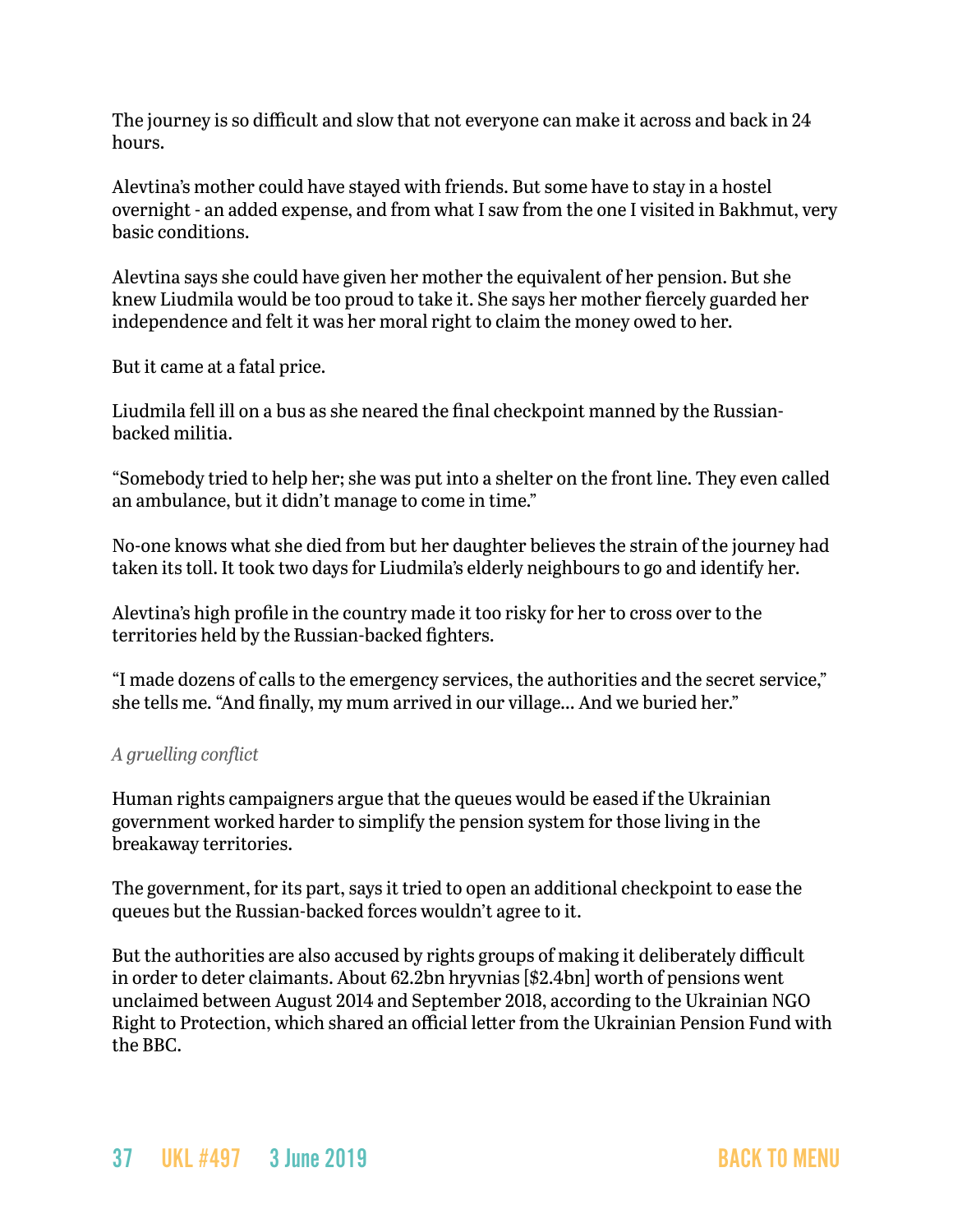In an interview with the BBC, Ukraine's minister of social policy questioned whether those living in the areas controlled by Russian-backed fighters should be claiming state pensions in the first place.

"Everyone who's pro-Ukrainian has left, and those who want to claim pensions on both sides have to put up with [the conditions]," Andriy Reva said in the report broadcast last month.

He said some residents there had helped perpetuate the fighting by allowing the Russianbacked separatists to use them as human shields.

"Honestly I don't feel pity for them... not one of them. I feel pity for [the] soldiers and officers, and for their families, who were killed there."

Mr Reva's comments created waves across Ukrainian society, with some MPs even calling for his resignation.

Human rights activists argue that the civilians should be seen as hostages of war, not enablers of the conflict.

Mr Reva added that the priority was to end the fighting.

"The main option to prevent those people from suffering is to stop the war. And to stop it - the occupiers must get out of the territory of Ukraine and that's it. And people will stop suffering.

"There are Minsk [peace deal] agreements, the formula is clearly defined in those. But even the first point [of the agreement] - the ceasefire - the gangsters do not fulfil. Because Moscow does not set them such a task."

Ukraine's new president Volodymyr Zelensky has also said he wants to end the fighting.

"Our first task is to achieve a ceasefire in Donbas," he said during his inauguration address on 20 May.

He has stated that Ukraine must "give a hand" to those living in the occupied territories. But he did not provide any details.

As a political novice - Mr Zelensky is best known for starring in a satirical TV series in which his character accidentally becomes president - it is not yet clear how much will change under him. His campaign did not focus on any concrete policy proposals.

His landslide election was, however, a clear message to former incumbent Petro Poroshenko that Ukraine's electorate is frustrated, not just with corruption, but also with the war.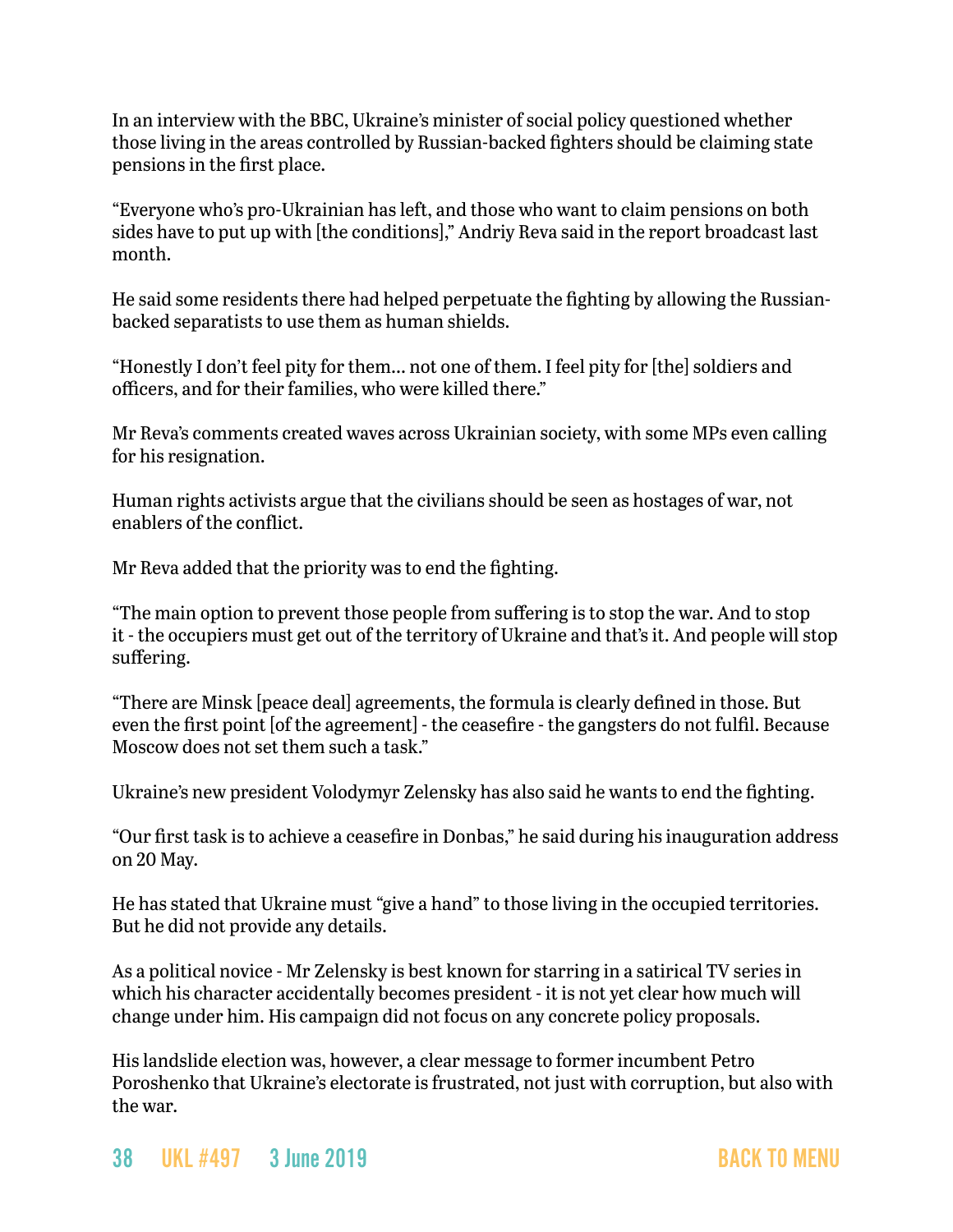The conflict began in 2014 when Russia annexed Crimea to the south, exploiting a political vacuum in Ukraine. Russian-backed fighters then seized Luhansk and Donetsk - the Donbas region - in the east.

Both Crimea and Donbas are strategic and symbolic gains for Russia. Annexing Crimea gives Russia better control of the Black Sea with its deposits of natural gas, and Donbas is home to most of Ukraine's coal mines.

Ukraine describes the conflict as a "Russian invasion". Western governments accuse Russia of helping the separatists in the region with regular troops and heavy weapons. Despite strong evidence to the contrary, Moscow denies that, while admitting that Russian "volunteers" are helping the separatists.

In April, Russian President Vladimir Putin signed a decree making it easier for those living in Donbas and Crimea to get a Russian passport.

Mr Zelensky declared this a hostile act, calling on the international community to react with sanctions.

A ceasefire in eastern Ukraine was declared in 2015 but is regularly broken by both sides.

The fighting has killed around 13,000 people. Three thousand of them have been civilians, the UN said in February.

#### *Healing through art*

In Bakhmut, the town Liudmila was heading for on her ill-fated final journey, I say goodbye to Alevtina.

I want to see more, so I am shown around by a local student, Denis Rudenko.

His university is called Horlivka's Institute of Foreign Languages. But confusingly it is no longer based in Horlivka.

After that town - 40km (25 miles) away - fell to the Russian-backed fighters in 2014, part of the university decided to move into Ukraine-controlled territory.

Denis says he has also moved from his hometown of Horlivka to Bakhmut.

"When you don't see any future there… you see only one option: to run away somewhere where at least there is a chance for a future."

On one of the walls inside the university is a mural of a woman trying to cross the front line.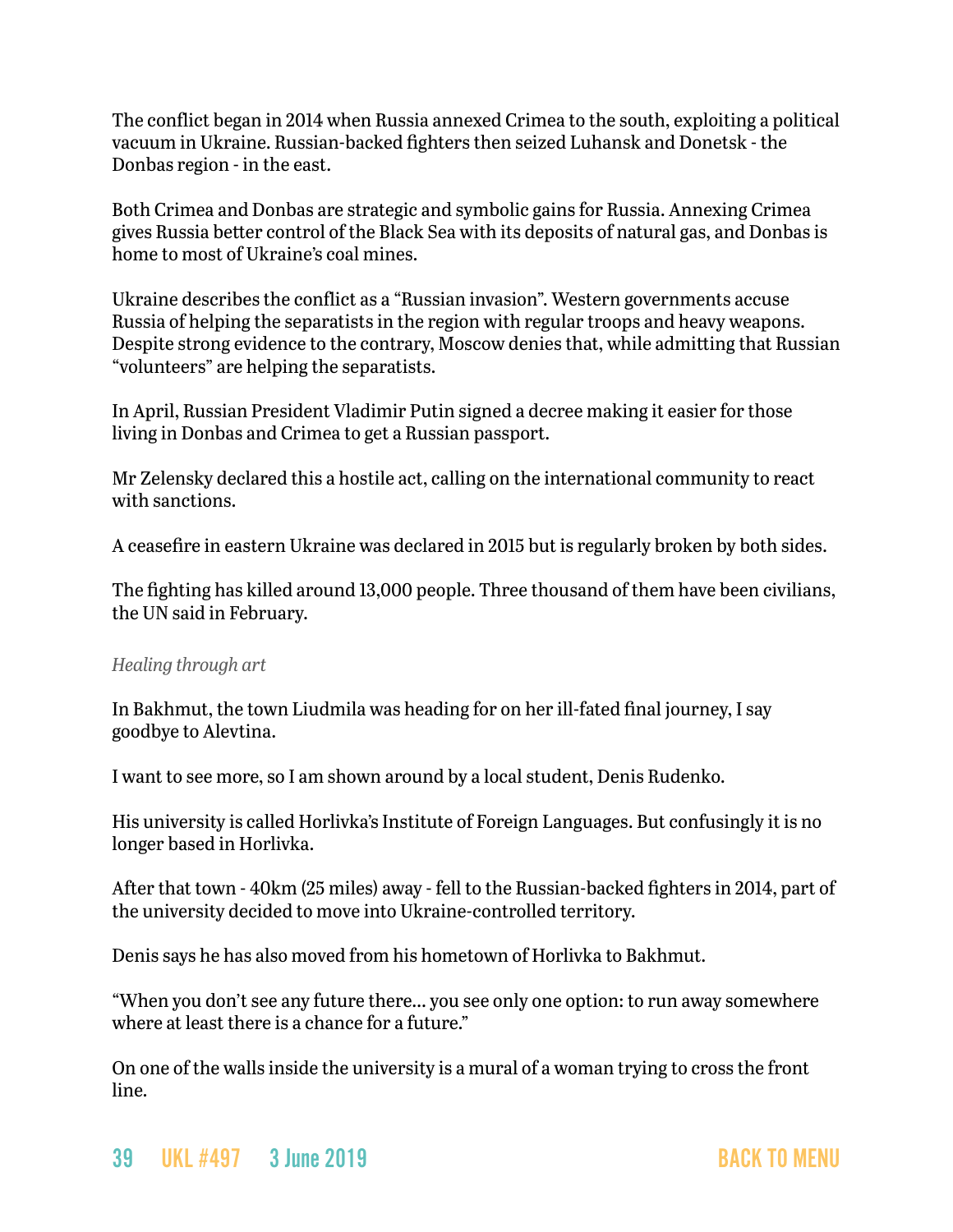"It was made by a famous Ukrainian artist," says Denis. "Alevtina Kakhidze. We are so lucky that she chose our town for her work. I helped a bit with that project - she brought so much inspiration."

Denis now organises art events for local young people, which attract youngsters not only from Bakhmut, but sometimes from the territory controlled by Russian-backed separatists.

His aim is to give visitors a global perspective on the conflict - many of those coming to the events have never left their home town.

He hopes the projects will break down boundaries.

"Maybe it's just little steps, but I feel they make a difference, make little changes."

#### *Remembering Liudmila*

Alevtina continues to update the Facebook page she created for her pictures about her mother.

The page is full of line drawings of the day-to-day challenges Liudmila faced in Zhdanivka.

Many of them show her in her garden. She was a keen gardener, and sold her produce to supplement her pension.

But even gardening is fraught with risk in a war zone.

"I've been carrying tomatoes today through the veggie garden, a bucket in each hand, and thinking: 'What if the shelling starts right now? Where will I hide with my tomatoes?'" she told Alevtina on the phone.

"I came home all sweaty. Not because my tomato buckets were heavy, but because I was scared."

Alevtina says she regularly tried to persuade her mother to leave eastern Ukraine for safety, but she could never get her to agree.

"What did I do wrong that I must escape?" she would say to her daughter.

"Should all my life now go down the drain just because of that so called 'new republic?'"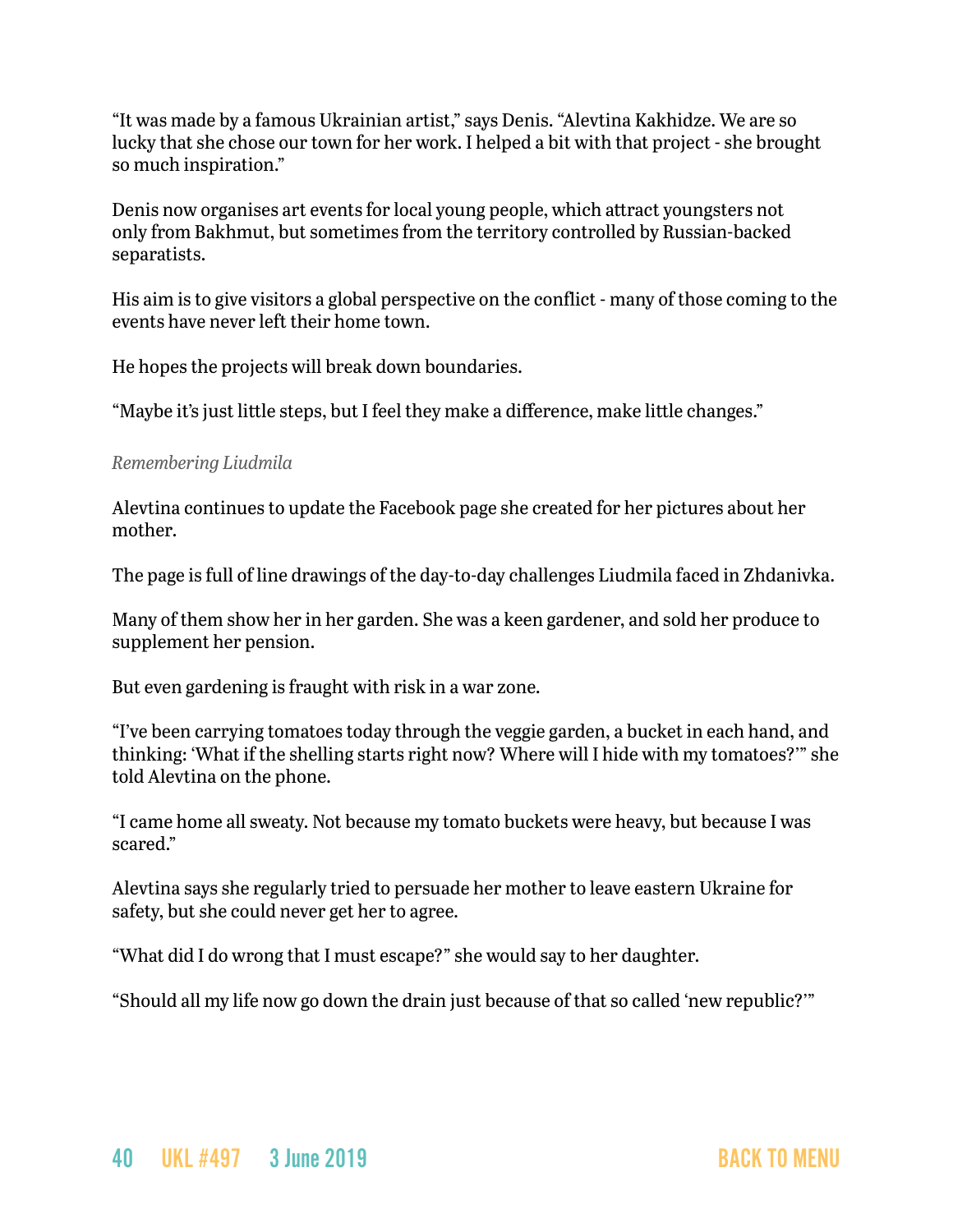# <span id="page-40-0"></span>#16 Where Are They Now?

By Grigory Alexandrov Meduza, 31 May 2019 https://bit.ly/2WEJBXa

*Five years ago, the bloodiest European war of the 21st century began in eastern Ukraine. Here's what's become of those early separatist leaders.*

Full-scale combat started in eastern Ukraine on May 26, 2014, with the battle for Donetsk airport. The Ukrainian army faced off against separatists from two self-declared "people's republics" in Donetsk and Luhansk, and by extension the Russian military, which offered its unofficial support. The "active stage" of fighting continued until February 2015, when the Minsk II agreement was signed. According to the UN, the conflict in eastern Ukraine has claimed at least 13,000 lives. Almost none of the figures who led the initial protests against the Ukrainian government or the subsequent fighting against Ukrainian troops remain in today's separatist leadership. In fact, many of these men have been killed. To learn what happened to the first leaders of the Donbas, *Meduza* spoke to people who knew them and to others who witnessed the dramatic events of 2014.

#### **The living**

#### *Igor Ivanovich Strelkov, real name: Igor Vsevolodovich Girkin. "Donetsk People's Republic" (DNR) defense minister from May 16 to August 14, 2014. Call sign: "Strelok" (Shooter)*

Before the war: Strelkov was born on December 17, 1970, in Moscow, and studied at the Institute of History and Archives. Strelkov is especially fond of military reenactment and the history of the White Guard movement that opposed the Bolsheviks in the Russian Civil War. He's fought in armed conflicts in Transnistria, Bosnia, and the Caucasus. According to some accounts, he demonstrated particular cruelty in Chechnya. Strelkov served in Russia's Federal Security Service (FSB) and retired with the rank of colonel. Afterwards, he managed security for the "Marshal Capital" foundation, which is owned by Konstantin Malofeev, a devout Russian Orthodox businessman who is suspected of financing the Donetsk and Luhansk separatist republics. (Malofeev denies these allegations.)

In 2014, Strelkov actively participated in Russia's annexation of Crimea, commanding a company of pro-Russian "militia" that stormed the Ukrainian Cartographic Center in Simferopol. Two people died in that confrontation: a Ukrainian soldier and one of the attackers.

During the war: While events were still unfolding in Crimea, Strelkov started recruiting individuals for a "business trip" to the Donbas. "Strelkov brought together a group of 52 people from Kyiv, Kharkiv, Odesa, and Crimea itself," says Alexander Zhuchkovsky,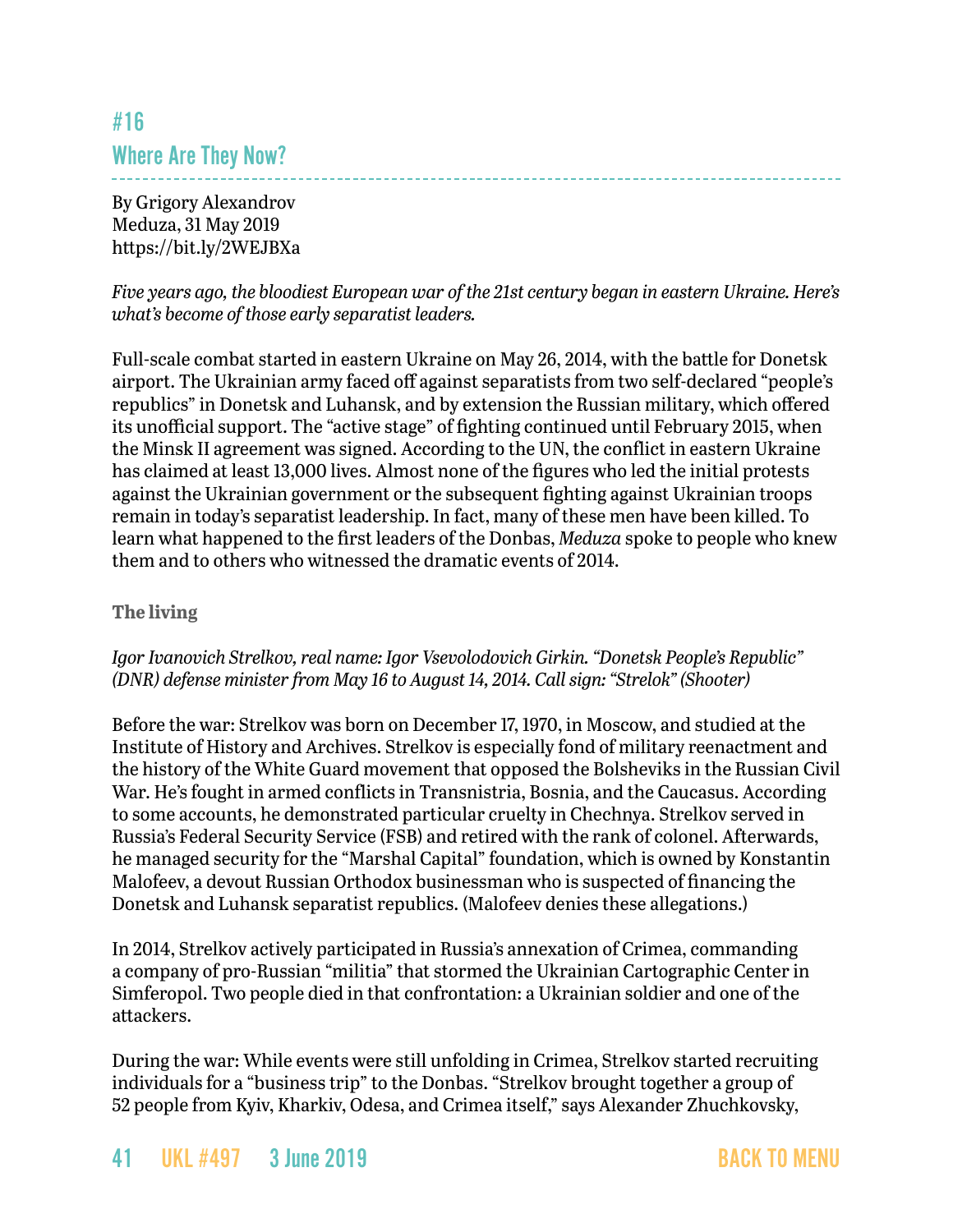a volunteer from St. Petersburg who coordinated aid contributions to Strelkov's unit and wrote a book titled "85 Days of Slovyansk." "They crossed the border and headed for Slovyansk, where there was a group of locals who actively supported the uprising. [Strelkov] had experience leading small paramilitary forces and conducting operations and acts of sabotage on this scale. In the first months of the conflict, he ran circles around the others. Here was an FSB colonel with a good education, a grasp of history, a breadth of knowledge, and four wars under his belt. This allowed him to become the first 'militia' leader and defense minister [of the DNR]."

Strelkov didn't tolerate any debate at meetings, and he imposed severe punishments on subordinates for failing to obey his orders — even executing some of his own men. He cited a martial law decree by the Presidium of the USSR's Supreme Soviet from June 22, 1941, as the legal basis for these actions. The website *Life* published a photograph of Strelkov's orders to this effect. "The first executions were two 'militiamen' who robbed someone's apartment," Zhuchkovsky says in his book.

Many Donbas locals say they're convinced that Strelkov was sent by Moscow to oversee the "transition period." Zhuchkovsky argues that he was sent to the region without a grand plan: "Go ahead, and we'll see. If you create the conditions and if you see that the situation there is the same as in Crimea, we'll give our support, and a normal military group will follow." According to former DNR People's Council Chairman Andrey Purgin (who spoke out against the Ukrainian authorities long before 2014), Strelkov's group initially had a "local mission," and he never planned to become one of the region's main separatist leaders. Purgin says another two groups came to Donetsk with Strelkov. Many of these combatants were wounded during the first battle for the city's airport on May 26, 2014, but almost no one remembers them today.

On July 5, 2014, Strelkov's forces abandoned Slovyansk, Kramatorsk, and several other settlements, and retreated to Donetsk, where he declared himself the city's military commandant and imposed martial law. "Donetsk is an enormous city where Makhnovism flourished and the leadership was still half Ukrainian," Zhuchkovsky recalls. "Controlling the situation in those circumstances was virtually impossible. All the 'militia' commanders were ambitious men, each one considered himself a great general, and they could all draw on certain resources and people. For many of them, crowns started growing on their heads. The city's defense hung in the balance."

"Everything then was very complicated and confusing, and mixed up in distrust, fake stories, and provocations," former DNR Security Council head and "Vostok" brigade commander Alexander Khodakovsky told Meduza. "We continued to address tactical issues, but on a personal level. While Strelkov was in Donetsk, there was no communication between us. I didn't trust him, and he didn't trust me."

Zhuchkovsky says Strelkov didn't want Ukraine to exploit the disagreements among separatist field commanders, so he resigned as DNR defense minister on August 14, and left the Donbas. According to Zhuchkovsky, there was also an ultimatum from Russia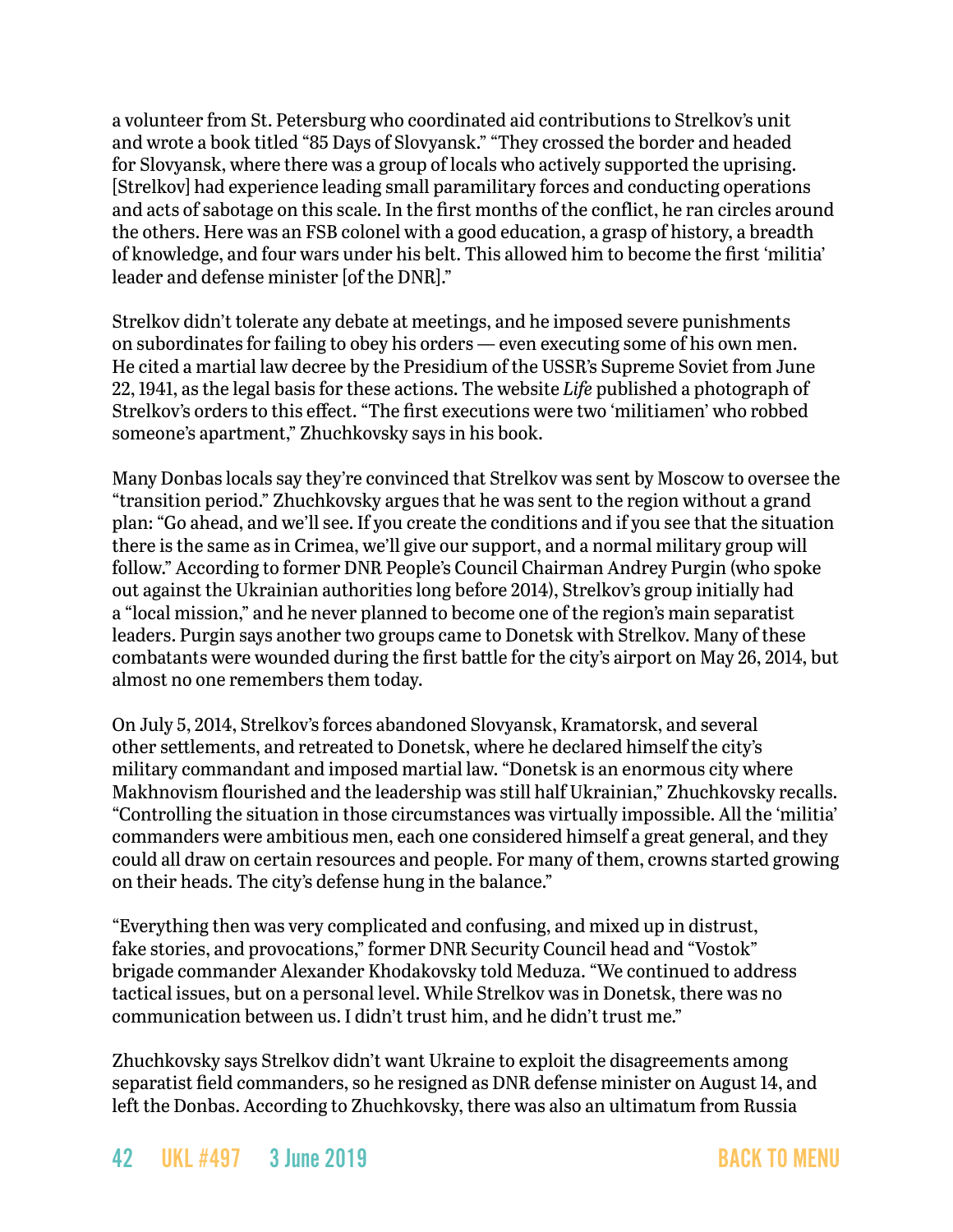demanding that Strelkov leave the region, as a condition for Moscow's support. Russia supposedly feared the combination of Strelkov's "mega-popularity" and "evidently oppositionist views."

After the war: Strelkov heads the "Novorossiya" social movement, raising humanitarian aid and ammunition and uniform supplies for DNR soldiers. Zhuchkovsky says there's almost no chance that he'll ever return to the Donbas: "He's already established himself as a staunch opponent of the authorities. Today, he criticizes Russia's state leadership harshly and consistently, and goes after Putin personally. He's viewed as an enemy of the state"

"Strelkov is totally incapable of working with staff," says Evgeny Shabaev, a former official representative of the "Donetsk Republic" movement in Russia. "After he returned from the Donbas, a lot of con men latched onto him, trying to exploit Mr. Strelkov's glory. They sang his praises, and called him a genius and a hero — all while opening fundraisers in his name, supposedly to help the militia and the people of the DNR. And then they disappeared. Some other supporters and I advised Strelkov to do some long-term planning, but he wasn't interested. After all, at one point he seemed to be as famous as Putin. And in the end, he's all alone outside the Foreign Ministry building with a poster about the Kuril Islands [against transferring the islands to Japan]."

Alexey Sorokovoi, the chief of staff of the Novorossiya movement, told Meduza that Igor Strelkov refused to be interviewed for this story.

#### *Alexander Borodai, DNR prime minister from May 16 to August 7, 2014*

Before the war: Borodai was born in Moscow on July 25, 1972. His father was a philosopher named Yuri. In 1992, Alexander Borodai fought in the Transnistria War, and a year later he defended the Russian White House from supporters of Russian President Boris Yeltsin. He has a graduate degree from Moscow State University's Philosophy Department, where he studied ethnic conflicts. Borodai worked as a military correspondent, reporting for the newspaper Zavtra from Chechnya and other post-Soviet war zones, and as a political consultant and public relations expert for the entrepreneur Konstantin Malofeev.

Arriving in Donetsk in the spring of 2014, Borodai rallied thousands of people for demonstrations under the slogan "The Donbas is Russia!" In mid-May, the DNR's Supreme Council approved his appointment as prime minister of the self-proclaimed republic. This position would later be known simply as "head of the DNR." "In the beginning, the DNR was supposed to become a parliamentary republic, but the war forced a unity of command," says Andrey Purgin, who was the co-chairman of the coordination council for the DNR's independence referendum. (After the vote, the DNR's Supreme Council was created on the basis of this commission. Purgin would eventually lead this institution, as well.)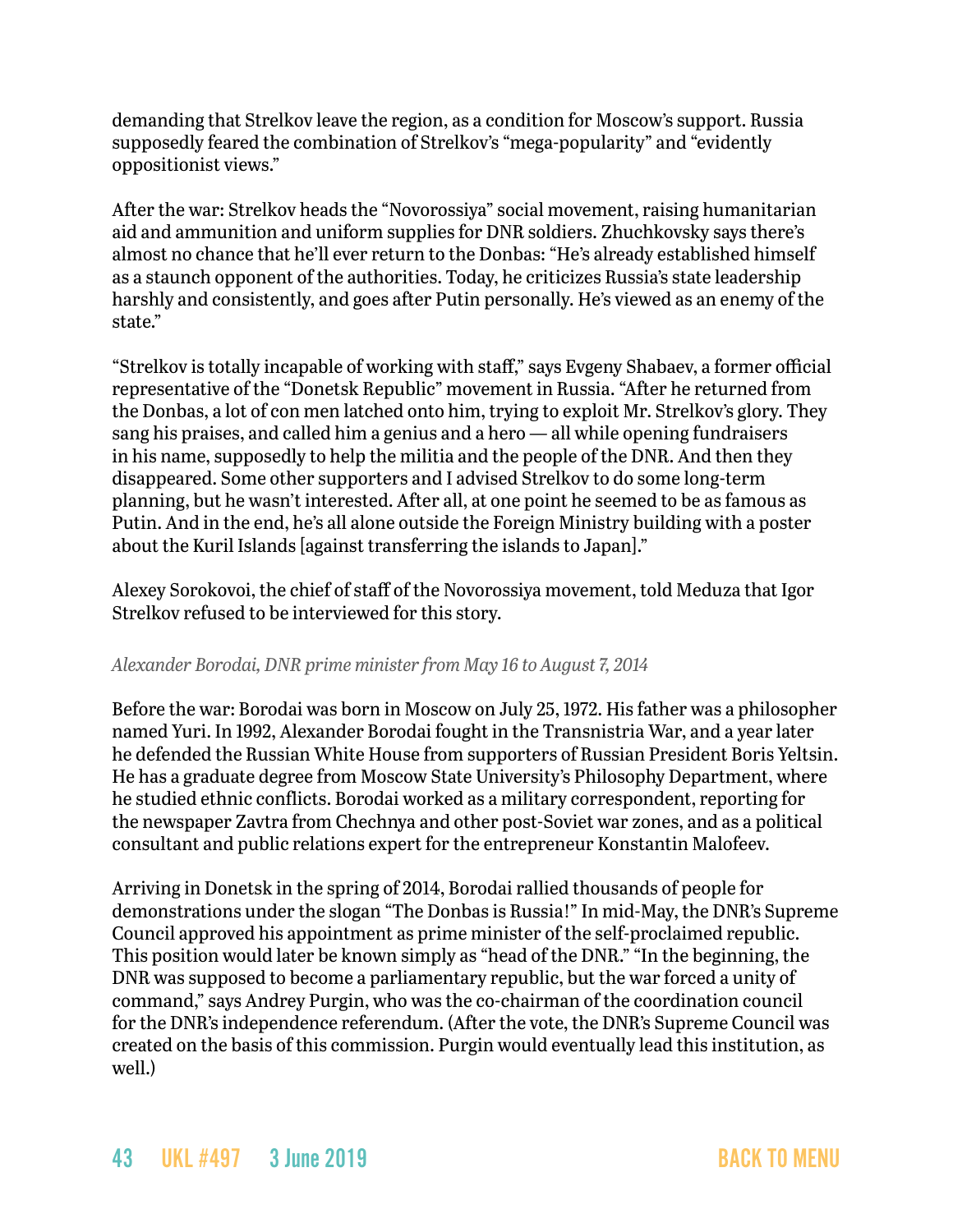During the war: "Borodai came to Donetsk supposedly as a representative of the Russian presidential administration," Evgeny Shabaev told Meduza. "He effectively appointed himself DNR leader. Admittedly, his authority and interests were really only limited to Donetsk, and even then they didn't extend to all spheres. So for a long time, the city's leadership continued to take orders from Kyiv. Meanwhile, armed men acting in Borodai's name and shouting 'Glory to the DNR!' seized shopping centers, commandeered property, and so on." Shabaev says the separatists also confiscated several billion hryvnias from a handful of Ukrainian banks in the city (one hryvnia was worth about 2.5 rubles, at the time), and the money was carted off to an unknown location, supposedly after a phone call from someone in the Kremlin.

Roman Manekin, a Russian publicist who's lived in Donetsk since 2014, told Meduza that "few people have done as much harm to the Donbas" as Alexander Borodai, recalling his so-called "tax holiday" policy. "The republic will not levy taxes on business people," Prime Minister Borodai announced at a public briefing on July 17, 2014. "This policy will remain in effect until the end of hostilities in our territory."

According to Manekin, the real reason for this decision was the fact that former DNR Security Council head Alexander Khodakovsky had managed to secure key posts for two of his subordinates, Alexander "San Sanych" Semenov and Pyotr "Khorvat" Savchenko, in the DNR's economic leadership: deputy prime minister for economics and revenue and taxation minister. But both men were busy in combat, and they'd never even set foot in their offices. "In this situation, Borodai made a 'Soloman's decision' not to collect taxes at all," Manekin explains. "This move prompted field commanders to impose 'taxes' on businesses independently. As a result, there was not, and indeed could not have been, a single boss or leader who didn't have a hand in the extortion free-for-all in 2014."

On July 17, 2014, a passenger flight from Amsterdam to Kuala Lumpur was shot down outside Donetsk, killing all 283 passengers and 15 crew on board, leading to the first major international sanctions against Russia. On August 7, Borodai resigned from his post as head of the DNR government, and was made a general adviser and deputy to the next prime minister, Alexander Zakharchenko. Borodai claims that he chose his successor, after considering Alexander Khodakovsky as an alternative candidate.

After the war: When he finally returned to Moscow in the summer of 2015, Borodai founded the "Union of Donbas Volunteers" (SDD). On its official website, the organization says it has dozens of offices and representatives in different regions, republics, and territories across Russia.

"This is a real organization that includes more than 13,000 people who participated in the events in the DNR and LNR," Borodai told Meduza. "The SDD has many passionate people who are united by the idea of all-Russian patriotism and loyalty to current President Putin. We treat the wounded, bury the dead, and help families. We're providing direct assistance to soldiers with medicines that are needed on the battlefield."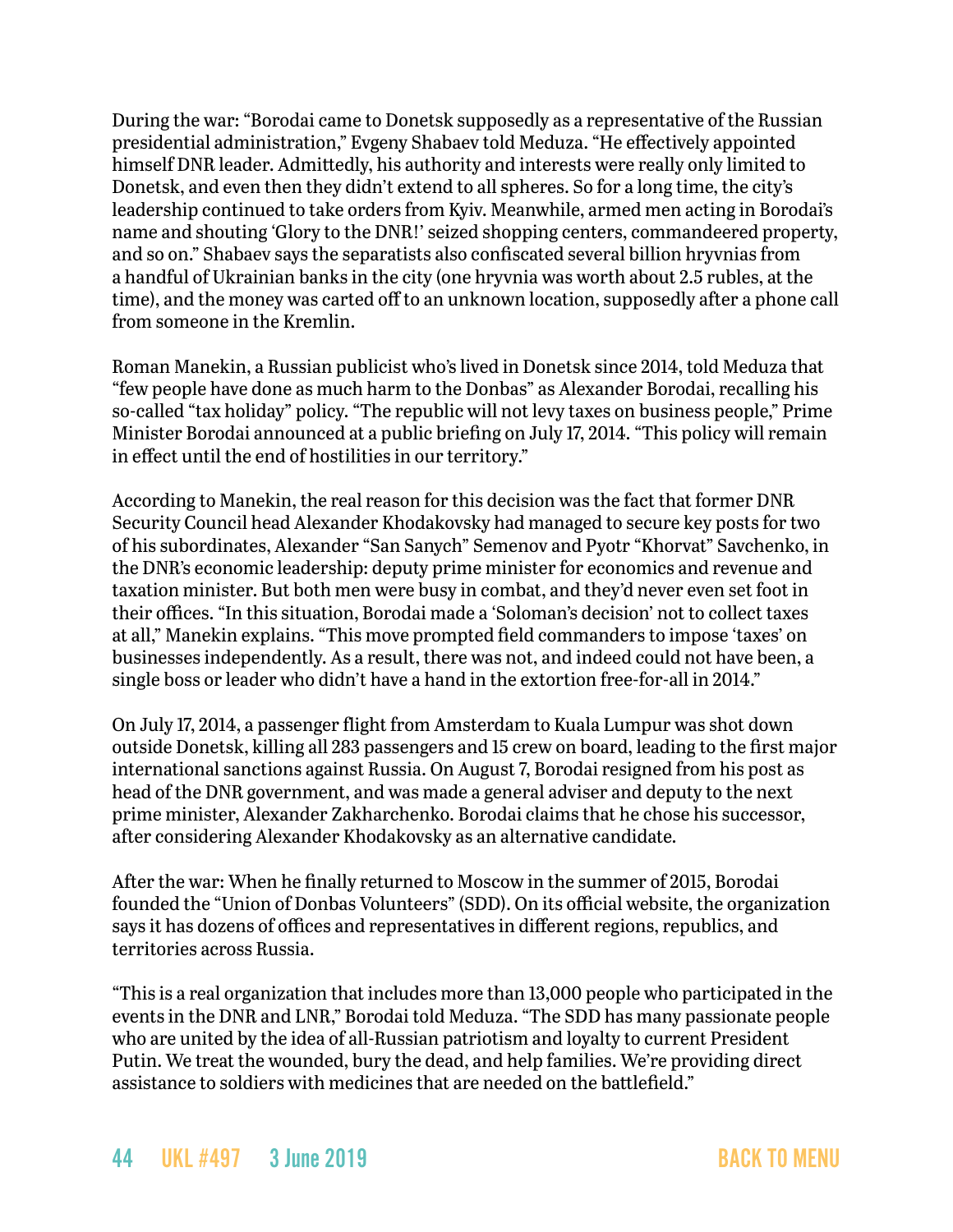Shabaev claims that SDD has helped send the most devoted and "inconvenient" Donbas fighters to Syria, and now Borodai is supposedly trying to recruit more mercenaries for private military companies that operate mainly in Africa.

#### *Denis Pushilin, head of the DNR since November 20, 2018*

Before the war: Pushilin was born on May 9, 1981, in Makiivka, an industrial city outside Donetsk. He served in Ukraine's Interior Ministry, and studied at the Donbas National Academy of Civil Engineering and Architecture, but never graduated. Before the war, he led the Ukrainian division of the "MMM" Ponzi-scheme company, which he used to organize a political party and run for a seat in Ukraine's Verkhovna Rada. (He lost.)

"At the time when I brought him into our still underground movement, Pushilin had no ties to the Donetsk patriotic or pro-Russian agendas," recalls Purgin, who says Pushilin still called himself a "patriot of Ukraine" as late as April 2014.

Pushilin nevertheless rose fast, quickly becoming one of the protest movement's formal leaders. "Denis couldn't marshal any real military force or serious financial assets, and he couldn't influence events at the front, or elsewhere, for that matter," a source close to the DNR's leadership told Meduza. "But he could speak convincingly in press conferences at the regional administration building."

During the war: After the Donetsk People's Republic proclaimed its existence, Pushilin became the chairman of its Supreme Council (which was later renamed the People's Council and made into the local parliament). According to Roman Manekin, Borodai publicly accused Pushilin in the summer of 2014 of trying to loot the Makiivka Iron and Steel Works. "On June 9, Denis Pushilin went to Russia, and after some time he was removed in absentia from his position on the DNR Supreme Council at Borodai's request, who presented documents showing that Pushilin was directly tied to mass theft," confirms Andrey Purgin, adding, "It wasn't just the Makiivka Iron and Steel Works, but also aluminum grain cars and other things."

Roman Manekin believes these allegations are linked directly to the murders of two of Pushilin's aides, one of whom was shot in a car, and another who was blown up in a minibus in the center of Donetsk. DNR officials say they suspect both killings were attempts on Pushilin's life, though he wasn't present at either incident. In July 2014, Pushilin visited Moscow, where (according to Manekin and several other sources) he met with Kremlin officials, including Vladislav Surkov. That fall, he returned to Donetsk and was elected to the People's Council, DNR's new parliament.

After the war: Pushilin represented the DNR at ceasefire negotiations in Minsk. In the fall of 2015, he became chairman of the People's Council (once again heading the DNR's local parliament). "One night, they gathered all the deputies together at gunpoint, and then they 'elected' Pushilin their chairman," Manekin recalls. "I led the People's Council from November 2014 to September 2015," says Andrey Purgin. "Denis Pushilin replaced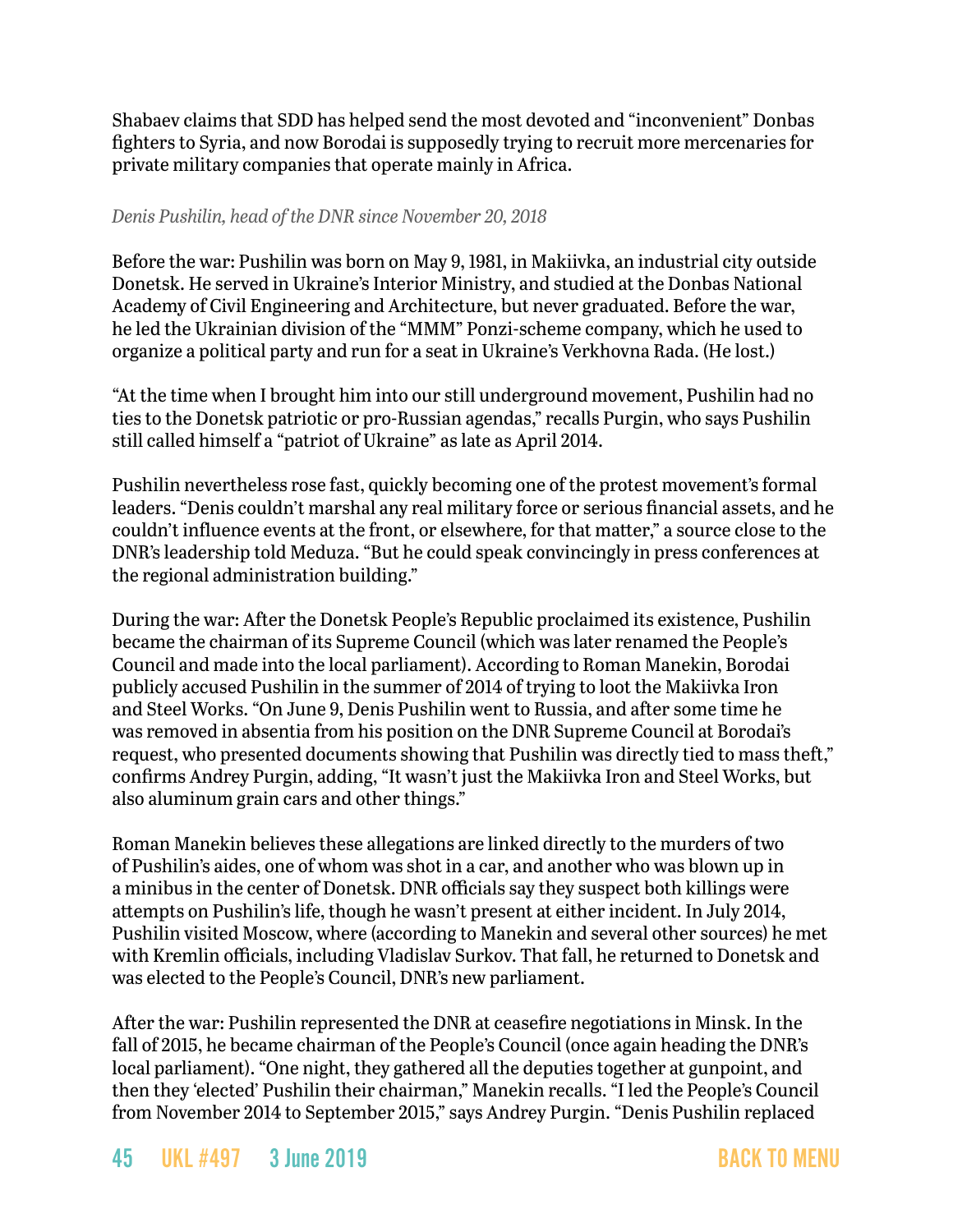me in this position with a one-off departure from all norms and laws. Simply put, it was a complete outrage. In civilized countries, they'd call this a coup. Afterwards, based on orders from the MGB [State Security Ministry], I was moved to a basement, and placed under guard. I didn't ask for these guards."

After a bomb killed Alexander Zakharchenko on August 31, 2018, Deputy Prime Minister Dmitry Trapeznikov became interim leader, in accordance with the DNR's constitution. A week later, however, Pushilin replaced him — despite the absence of any constitutional grounds for this transition. "Trapeznikov was taken by 'experts' in the middle of the night and brought to Russia," Manekin says, arguing that these events "prove clearly that this coup was carefully planned."

Manekin believes the decision to choose Pushilin was made at a much higher level than the DNR's own leadership, and he attributes the appointment to officials who dismissed Pushilin's considerable unpopularity in Donetsk. Other candidates for the job were either barred entry to the region, blown up, or kidnapped. "Election commission members told me in private about conversations with individuals who encouraged them to stuff ballots and falsify the vote in other ways," Manekin says, arguing that Pushilin remains one of Vladislav Surkov's "pet projects." On November 11, 2018, Pushilin was elected the new head of the DNR (winning 60.85 percent of the vote).

#### *Alexander Khodakovsky, DNR state security minister from May 16 to July 16, 2014, Security Council secretary from November 13, 2014, to March 13, 2015. Call sign: "Skif " (Scythian)*

Before the war: Khodakovsky was born on December 18, 1972, in Donetsk. After serving in the Soviet army, he worked in law enforcement, and by 2014 he was head of the Ukrainian Security Service's "Alpha" special ops unit in the Donetsk region. When war broke out, he sided with the separatists.

During the war: Khodakovsky created and led the "Vostok" battalion, which later became a full brigade. In the summer of 2014, he became DNR state security minister, and later served as Security Council secretary. He fought directly in several major battles, beginning with the first clashes over the Donetsk airport. To this day, many DNR security forces wear the Vostok chevron insignia on their uniforms, in violation of official regulations.

Eyewitnesses (who asked Meduza not to identify them) say soldiers from Khodakovsky's battalion stole metal and sold off railway cars and other equipment seized from several businesses and mines. Admittedly, there's not a single separatist division that isn't accused of illegal requisitioning and extortion, and their commanders usually justify these incidents as military necessities. Speaking to Meduza, Khodakovsky confirmed that he personally ordered his men to seize and sell off the railcars: "They were decommissioned, discarded, and already partly corroded. The owners had fled, and we needed to survive."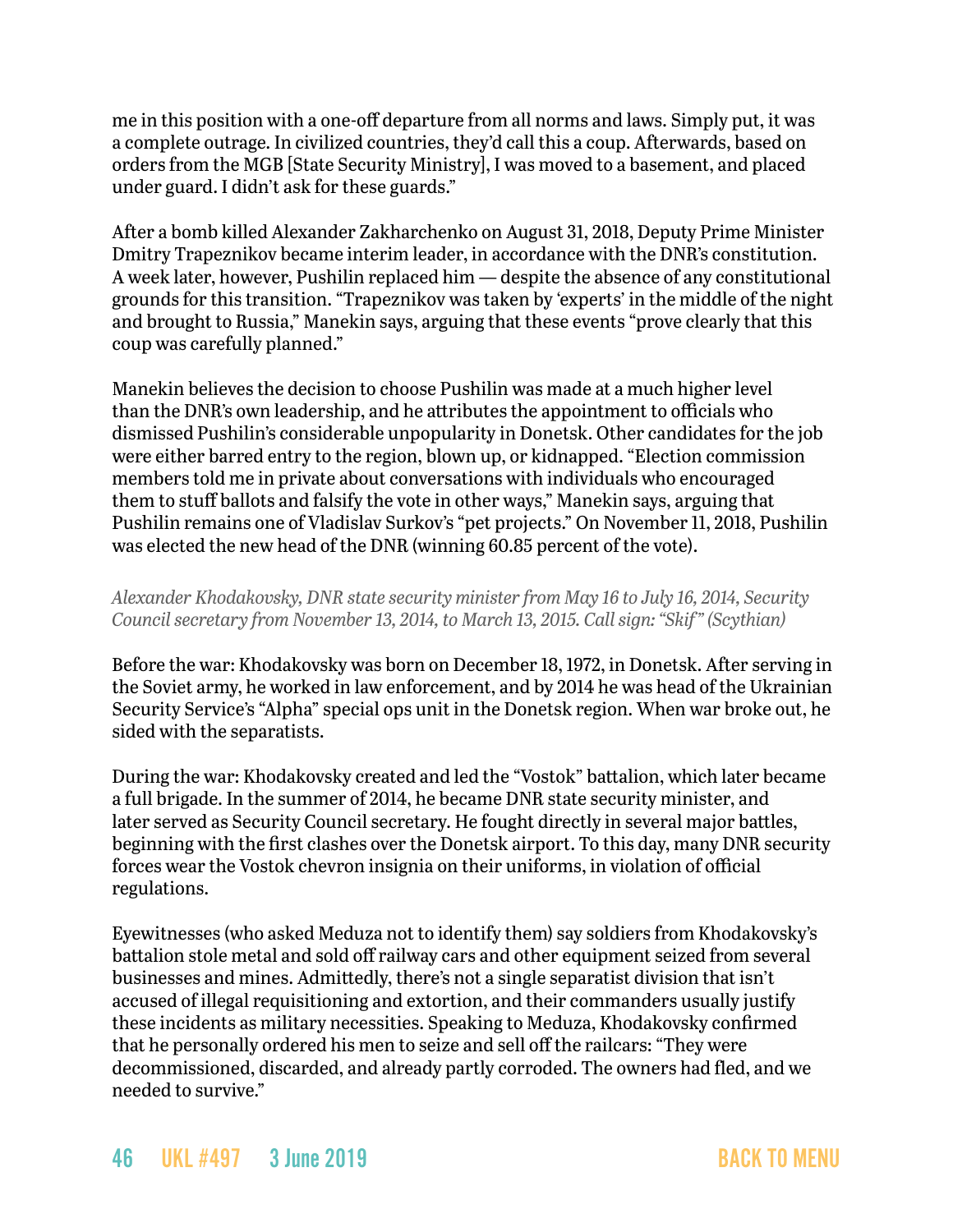After the war: "Khodakovsky had good connections with the criminal world," says Evgeny Shabaev. "This allowed Vostok to gain control over various commercial interests in Horlivka, Makiivka, and other cities in the Donetsk metropolitan area. By 2016, there was serious infighting between Khodakovsky and Zakharchenko over finances."

In 2018, shortly before Donetsk voted on its new leader, DNR guards at the Russian border suddenly refused, without any explanation, to allow Khodakovsky back into the self-declared republic. Afterwards, he said he no longer has any hope of returning to Donetsk to participate in the region's political life. Many people in Donetsk who spoke to Meduza said they believe Khodakovsky might defeat current DNR leader Denis Pushilin in a free and fair election.

Khodakovsky told Meduza that the DNR's system of government is flawed and based "almost on inheritance law." "If we created a parliament that would incorporate the commanders of various armed groups — decent people — then this parliament would be highly renewable, because the commanders would die out, and others would be elected in their place," he argues.

Khodakovsky says Russia is partly to blame for the region's current economic and social troubles: "Rumor has it that Mr. Surkov said we used assholes to dislodge the assholes. But who are we going to use to dislodge these assholes?"

Today, Khodakovsky chairs the board of the "Donbas Patriotic Forces" voluntary organization, which operates in Russia, where he now lives.

#### *Igor Bezler. Field commander. Call sign: "Bes" (Demon)*

Before the war: Bezler was born on December 30, 1965, in Simferopol. A Russian citizen, he served in the Soviet and Russian armies, before leaving for the reserves as a lieutenant colonel. Bezler lived in Gorlovka, a suburb of Donetsk, and worked in the municipal security apparatus. In the spring of 2014, he took part in Russia's annexation of Crimea, and led the Gorlovka "militia" upon his return to the Donbas.

During the war: "Demon had complex relationships with other commanders and militia leaders right from the beginning of the conflict," said Alexander T., a fighter in one of the DNR's elite military divisions. "Things even spilled over into armed clashes. In the summer of 2014, for example, Demon's squad captured a police station in Donetsk. Some of the police officers were injured, and some were killed. Ultimately, fighters from the Vostok and Oplot units were sent in to bring Bezler to reason. Alexander Borodai said publicly at the time that Demon's subdivision doesn't report to anyone. But in the end, they made peace somehow and even put a general's star on Bezler's epaulettes."

Ukrainian special service representatives have called Bezler a Russian military intelligence agent and accused him of kidnapping, torturing, and executing prisoners of war. On one occasion, "Demon" posted a video of his troops shooting two Ukrainian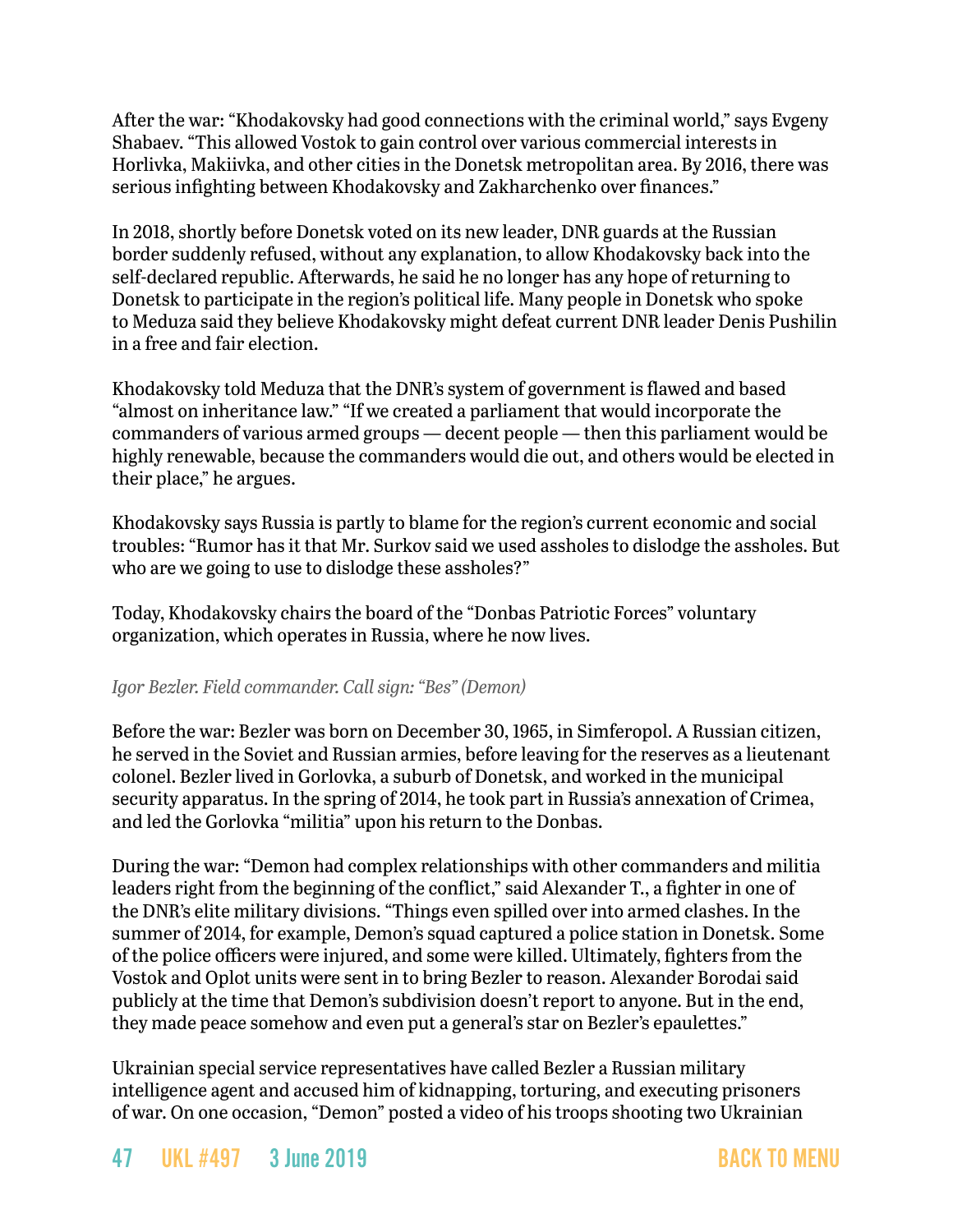officers online. It later came to light that the video was staged and that nobody was injured in the process.

After the war: At the end of October 2014, Bezler left the DNR for Russia. Rumors of his return to the breakaway Ukrainian region have spread multiple times since, but they are not true. "Now, Bezler is living modestly in the Crimea," Borodai told Meduza. "He's a relatively private person. Rumor has it that he turned down multiple very interesting job offers from Russia. They say he was even offered the mayor's post in some city in the south, but Igor wanted to fight. I think that even now, he's waiting for some kind of interesting turn of events to break out that he could jump into. Rumor is that Bezler and Pushilin had some kind of talks, but I don't know how they ended."

Meduza was unable to reach Igor Bezler for comment.

*Igor Plotnitsky. Head of the "Luhansk People's Republic" (LNR) from August 14, 2014, to November 24, 2017.*

Before the war: Plotnitsky was born on June 24, 1964, in the village of Kelmentsy in Ukraine's Chernivtsi region. He worked as a Ukrainian civil servant, monitoring the energy industry and the sale of other non-food products. He started out as head of the "Dawn" battalion in May 2014. Plotnitsky was named defense minister of the LNR by the self-declared republic's ad hoc legislature on May 21, 2014.

During the war: In August 2014, the LNR's first leader, Valery Bolotov, resigned and named Plotnitsky as his successor. Plotnitsky signed both Minsk agreements. During the height of the Ukrainian conflict, he challengedPresident Petro Poroshenko to a duel.

After the war: Plotnitsky survived an assassination attempt many sources close to the situation said was staged. In September 2016, he announced that a coup attempt planned by several high-ranked LNR officials had been prevented. Gennady Tsypkalov, a former prime minister of the breakaway republic, was accused of attempting to mount a revolt and was later found hanging in his jail cell.

On November 23, 2017, a political crisis broke out in Luhansk that forced Plotnitsky to escape to Russia. LNR State Security Minister Leonid Pasechnik moved into Plotnitsky's office, but Internal Affairs Minister Igor Kornet is considered to be the self-declared republic's de facto leader.

Plotnitsky led the LNR for more than three years. Nonetheless, Borodai said he "never once heard anyone say anything good about him" and himself "could never stand to talk to that toad." Ukrainian news sources asserted that Plotnitsky had invested resources exported from the Donbas into a commercial network registered under his son Stanislav's name. Sources close to Russia's special services confirmed that allegation to Meduza. According to Russia's SPARK-Interfax registry, Stanislav Plotnitsky is registered as an independent entrepreneur who owns three discount domestic appliance stores in Russia's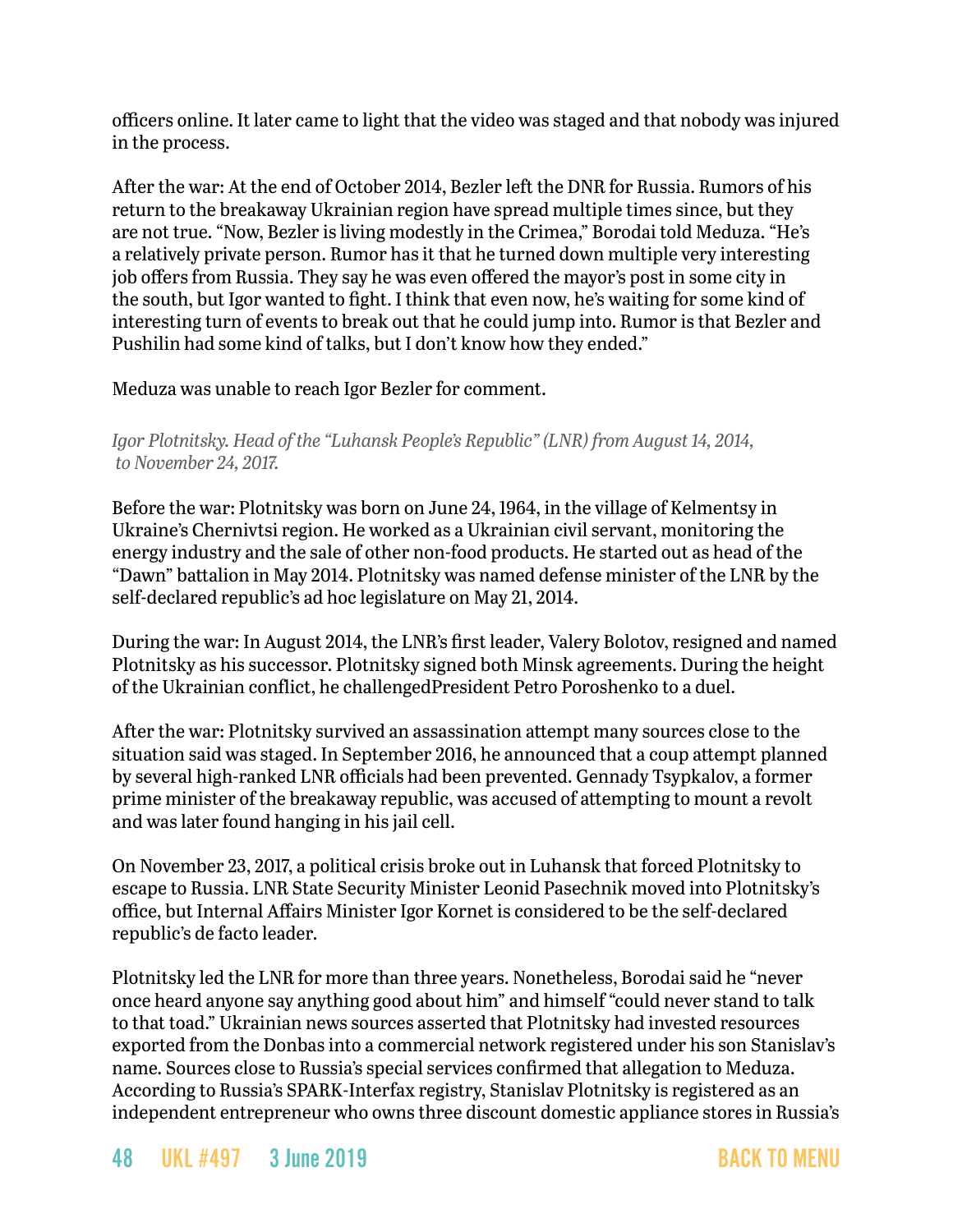Voronezh region. "People say [Igor Plotnitsky] is living somewhere near Voronezh," Borodai added.

Meduza was unable to reach Igor Plotnitsky for comment.

**The dead**

*Alexander Zakharchenko. Head of the DNR from August 7, 2014, to August 31, 2018. Call signs: "Zakhar," "Batya" (Papa). Killed in a bombing in Donetsk on August 31, 2018.*

Before the war: Zakharchenko was born on June 26, 1976, in Donetsk. He worked at a mine, and studied law at the Ukrainian Internal Affairs Ministry's Donetsk Legal Institute, but never graduated. Zakharchenko led a local branch of "Oplot," an organization dedicated to helping veterans with disabilities and counteracting the romanticization of Ukrainian Nazi collaborators. He also played an active role in the April 2014 revolt and the seizure of administrative buildings in Donetsk.

During the war: Zakharchenko served as the military commandant of Donetsk and as deputy internal affairs minster of the DNR. He created and commanded a battalion and, later, the Oplot brigade. Zakharchenko also fought in several battles.

Those who fought alongside him noted that he took courageous risks on the battlefield and was injured twice (rumor has it that one injury occurred when a tipsy bodyguard shot his boss in the foot). In August of 2014, Zakharchenko replaced Alexander Borodai as the prime minster of the DNR. On November 2, 2014, he received about 75 percent of the vote and became the president of the unrecognized republic. Zakharchenko survived multiple assassination attempts.

Borodai explained his decision to choose Zakharchenko (rather than Khodakovsky) as a successor as follows: "Khodakovsky had already had time to become versed in Ukrainian politics, meaning constant trickery, deals that change 40 times a week, and blackmail. Meanwhile, Sasha Zakharchenko was a fresh face in that sense — an authoritative field commander uncorrupted by politics."

"Before the war started, Zakhar was close to [Ukrainian oligarch Rinat] Akhmetov's businesses and worked in his security detail," said a Russian citizen named Sergey who served in the DNR's government from 2014 to 2016. "After the war started, he kept lobbying for his former boss's interests for a time. For example, he made sure there were no interruptions in fuel supplies and raw material deliveries to Akhmetov's combines and factories, even if that meant getting them across the front lines [between the Ukrainian army and DNR forces]. Most other manufacturers were pressed into serving the revolution pretty quickly." (Meduza was unable to confirm this information.)

After the war: Every municipality in the breakaway republic was decked out in posters featuring a portrait of Zakharchenko wearing a general's coat and a national hero's star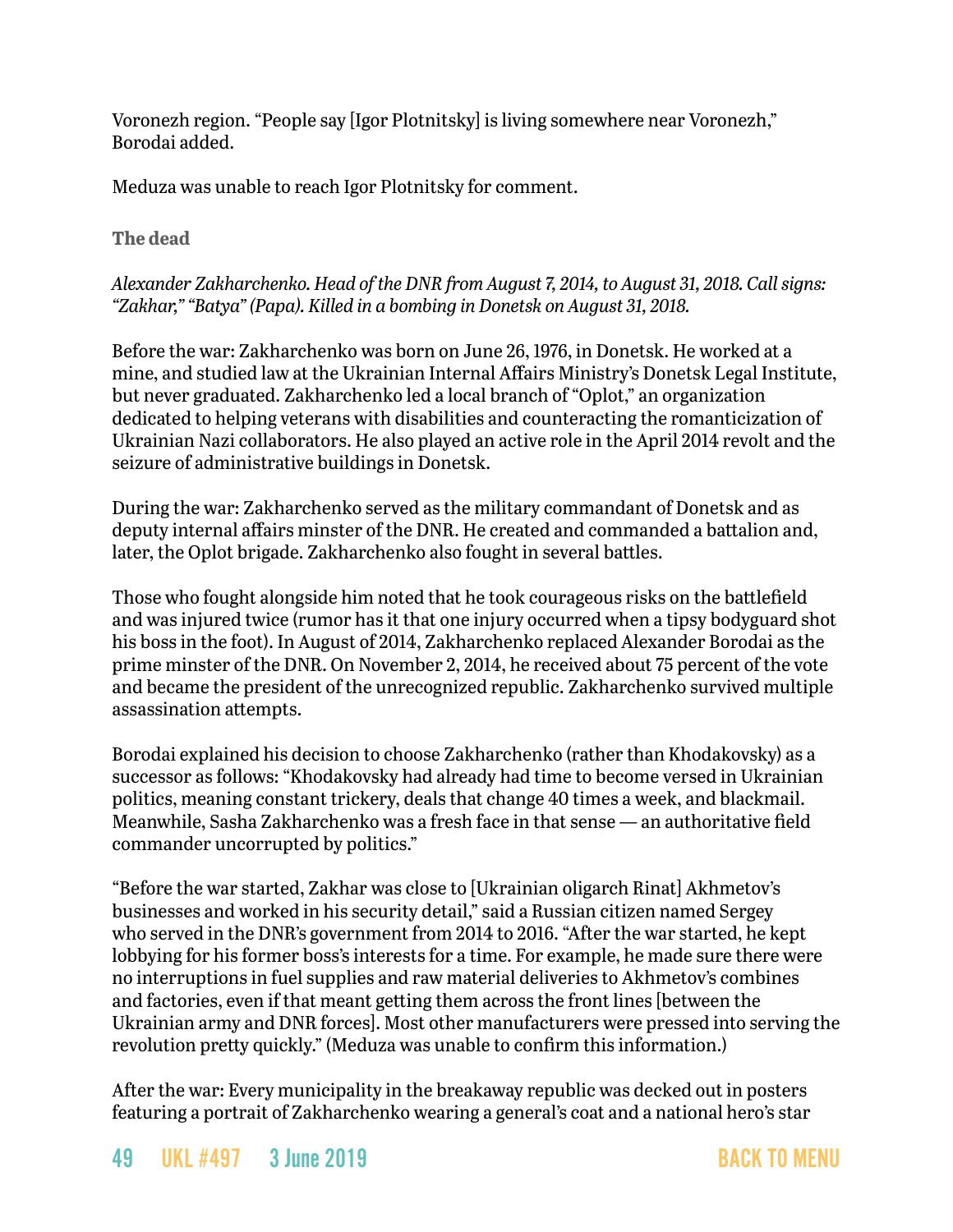alongside a colorful array of crosses and medals. Over time, Zakharchenko managed to bring all of the DNR's internal affairs under his command, replacing "Russian Spring" activists with people loyal to him.

Alexander "Tashkent" Timofeyev became Zakharchenko's right-hand man. Novaya Gazeta special correspondent Pavel Kanygin, who covered the conflict in eastern Ukraine, confirmed that Zakharchenko and Timofeyev seized control of all of the region's profitable assets in the time they were in power. Sergey, the Russian citizen mentioned above, told Meduza that the pair attempted to receive a share in a coal transport enterprise that supplies Russian fuel to Ukraine and Europe. With Zakharchenko's implicit consent, Timofeyev allegedly demanded that humanitarian volunteers in the Donbas hand over up to half of their food, medicine, and other products, which were all later sold in supermarkets belonging to Zakharchenko's common-law wife. Those who refused to cooperate were sent "to the basement," where, according to Sergey, a significant number of DNR ministers ultimately ended up.

Evgeny Shabaev, who formerly worked as the Donetsk Republic movement's official representative in Russia, partially confirmed Sergey's assertions. "They got a share in all the markets: some chain stores, small businesses, mid-sized businesses, and energy companies. They even sparked a fuel crisis to get a share in the DNR's gas stations. The price of gasoline shot up from 45 rubles to 70 rubles per liter."

Death: Zakharchenko died in an explosion at the Separ Café on August 31, 2018. DNR authorities announced that he had been killed in a terrorist attack carried out by Ukrainian agents, and Borodai also believes that assertion. A majority of Meduza's sources, however, believe that local or Russian special services were behind the attack.

"In the end, Zakharchenko and Tashkent lost their sense of boundaries entirely and started demanding more and more money from schemes that involved not only [Russianallied oligarch Sergey] Kurchenko but also the FSB and the Old Guard," Sergey explained, using a euphemism for the Russian presidential administration. Shabaev asserted that in 2018, tensions emerged between Zakharchenko and Viktor Medvedchuk, a pro-Russian Ukrainian politician suspected of being Vladimir Putin's godfather, as well as "other powerful, shady bigwigs."

Alexander Timofeyev, who was the DNR's vice premier and lead government revenue official at the time of the attack, was injured in the explosion that killed Zakharchenko. Timofeyev currently resides in Russia.

*Mikhail Tolstykh. Field commander. Call sign: "Givi." Killed in an explosion at his batallion's base on February 8, 2017.*

Before the war: Tolstykh was born on July 19, 1980, in Ilovaisk, outside Donetsk. He served in the Ukrainian army and chose a nickname honoring his grandfather, who fought in World War II. Tolstykh also worked as an industrial climber.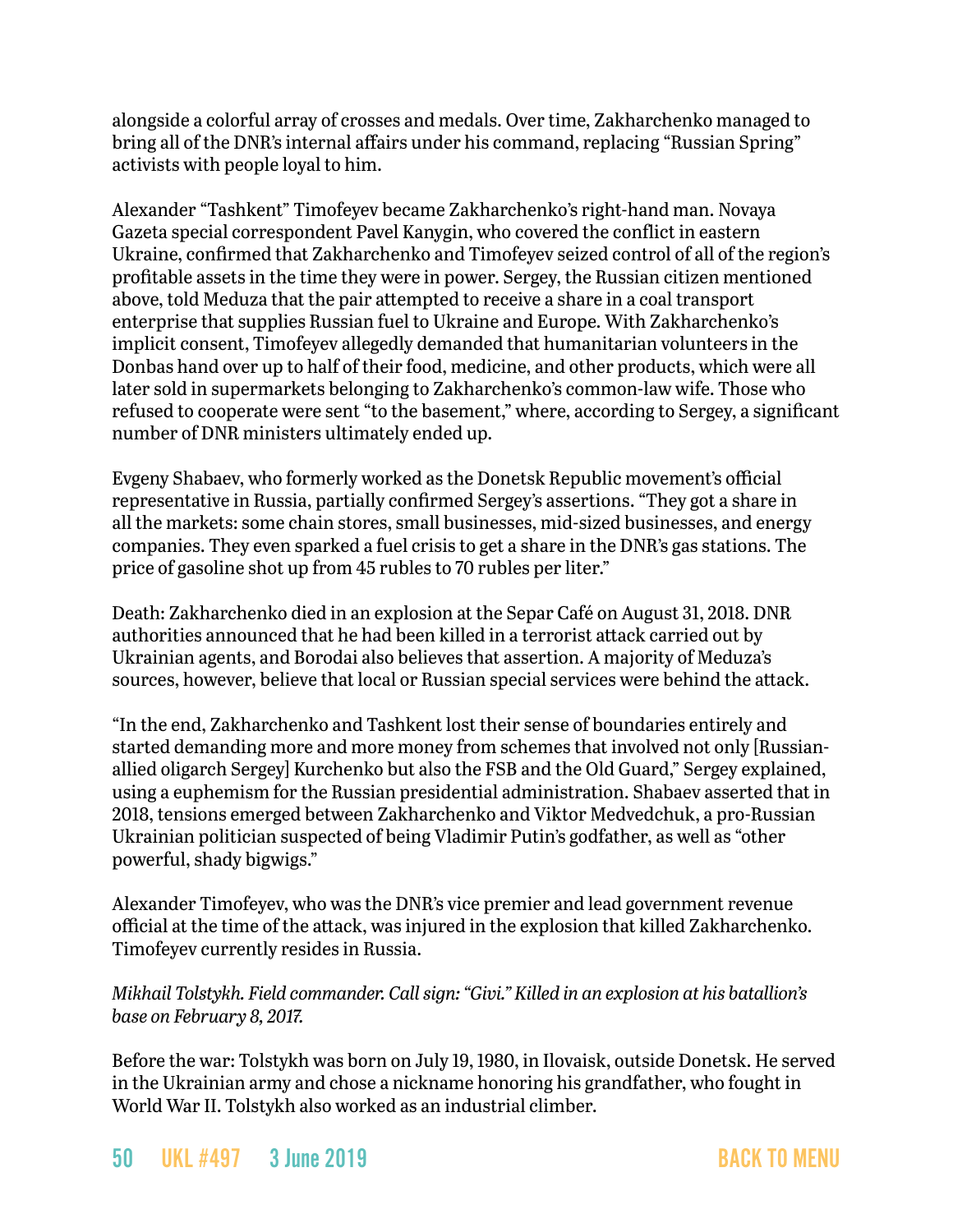During the war: Beginning in May of 2014, Tolstykh fought under Strelkov in battles near Slovyansk. He led the Somali Battalion, gaining respect among his subordinates for his bravery. Along with "Motorola" (see below), "Givi" became a local favorite among Russian journalists. He even humiliatedprisoners of war on camera on multiple occasions, forcing one group of captured Ukrainian officers to eat their own epaulets. In another video, "Givi" said he was willing to shoot a Ukrainian prisoner extrajudicially. He survived several attempts on his life.

After the war: Sources close to the DNR's military forces told Meduza that "Givi" tried to get into business and even contraband. They said he also took the risk of clashing with Zakharchenko. Another military source said one of Tolstykh's troops had once been arrested for stopping a car that turned out to be carrying contraband under the supposed protection of DNR prosecutors. In an effort to free his subordinate, the commander was said to have shot into the ceiling of his superior's office.

Roman Manekin, however, argued that "Givi" was "absolutely loyal to Zakharchenko and went so far as to criticize his rival, Khodakovsky." Manekin said the commander "wasn't the sharpest knife in the drawer" and was a real "adrenaline junkie."

Death: On February 8, 2017, "Givi" was killed in an explosion at his own battalion's base in Makeyevka. Rumors spread immediately that someone had shot a flamethrower through the window of Tolstykh's office, but military experts believe that is extremely unlikely.

A source who was present at the scene shortly after the attack told Meduza he is certain that "Givi" was killed by an improvised explosive device that was brought onto the base, an act that could only have been carried out by one of the subdivision's own troops. Borodai stands by the official version of events: "There is 100 percent certain information about who the main culprit was. It was an embedded SBU agent, and he managed to slip away."

*Arsen Pavlov. Field commander. Call sign: "Motorola." Killed in an explosion in Donetsk on October 16, 2016.*

Before the war: Pavlov was born on February 2, 1983, in Ukhta, in the Komi Republic of the Russian SFSR. He served in a Russian marine division and fought in the Chechen wars, and later worked at a car wash in Rostov-on-Don, until fighting began in the Donbas region.

Pavlov arrived in Ukraine in February 2014. According to Igor Strelkov, Pavlov was a member of the so-called "militia" in Crimea and was selected to join a group of soldiers headed for the Donbas.

During the war: Beginning on April 10, 2014, Pavlov led small units to the most intense combat areas around Slovyansk. During that time, "Motorola" recruited enough fighters to expand his unit from 40 members to 200. During Strelkov's retreat from Slovyansk, Pavlov's subdivision covered the main army's movements. In August 2014,

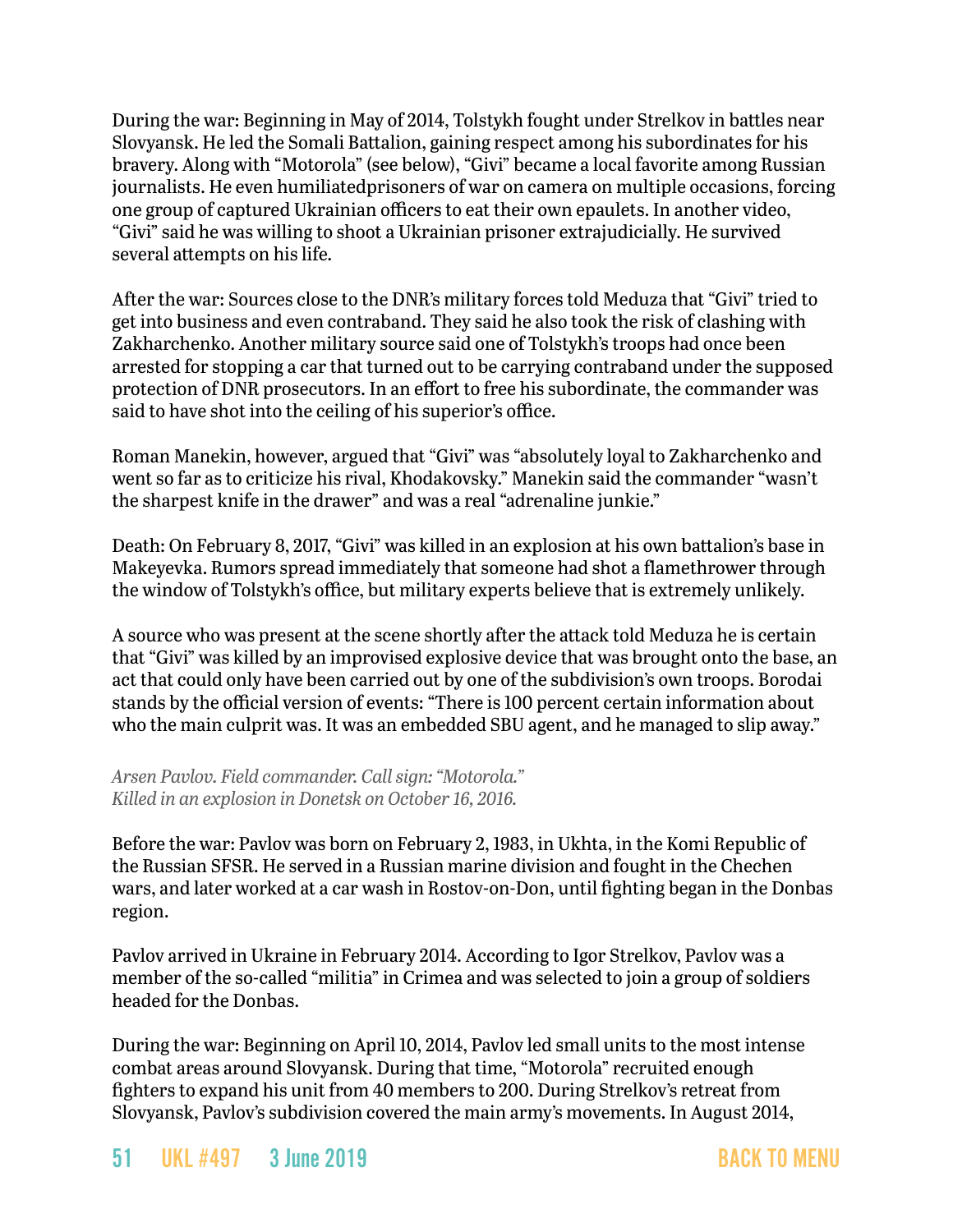after Strelkov left the Donbas for Russia, Pavlov took charge of the Sparta Batallion and took part in some of the war's most violent battles. In an interview published by the English-language Kyiv Post, Pavlov said he had personally shot 15 prisoners, but he later deniedsaying any such thing.

"Motorola's media promotion began when a group of journalists asked Strelkov to fire his weapon on camera," Shabaev said. "He sent them away, but he did tell them about Motor, who was commanding a subdivision at the time. And Motor didn't just agree to the live video: he set himself up to be taped shooting a PTUR antitank missile for good measure. He's a conspicuous, cool kind of character. And people started bringing him in to build the hype. Motorola started organizing paid tours of the Donetsk airport for journalists." Shabaev recalled that when other DNR subdivisions invited journalists on similar tours, Pavlov consistently sabotaged them and even started shootouts on occasion to scare the journalists away.

"Motorola was a miracle man," Manekin said. "There was no way he could have survived in Semyonovka, near Slovyansk, but he survived. And not only that — he didn't yield his position. Motorola prepared his team meticulously for combat operations, but time after time, he was saved by literal miracles. He didn't do anything to make that happen: he didn't hide; he would go into the sizzling heat of the battle. But he was lucky right up until he died."

According to Manekin, Pavlov came off as a simple man, but "in Donetsk, a lot of people were frustrated at his wife, who would go shopping in the supermarkets there with a whole cadre of bodyguards." Manekin also said "Motorola" was extremely loyal to the breakaway republic's government and even avoided defending his soldiers when they got into trouble with DNR leaders.

Death: On October 16, 2016, Pavlov and his bodyguard were bombed in the elevator of Pavlov's home in Donetsk. Per tradition, DNR leaders blamed Ukrainian special services for the bombing. "He got caught up in some dirty money," said Evgeny Shabaev, who added that it was supposedly Pavlov's own troops who dealt with "Tsypkalov's revolt" in the neighboring LNR.

In September 2016, Igor Plotnitsky had announced that a group of officials led by former Prime Minister Gennady Tsypkalov had supposedly attempted to carry out an armed coup in the LNR. Plotnitsky turned to the DNR for help, saying he "didn't trust" the military units within his own republic. Tsypkalov was arrested and later found hanging in his cell. "Officially, it was named a suicide," Shabaev said. "The fact that the body was missing several finger bones and even a few ribs and limbs didn't give anyone pause." He added that the LNR government acknowledged that Tsypkalov had been killed but blamed SBU agents for his death. When, in 2017, LNR Internal Affairs Minister Igor Kornet overthrew Plotnitsky himself, he said Plotnitsky had staged "Tsypkalov's revolt."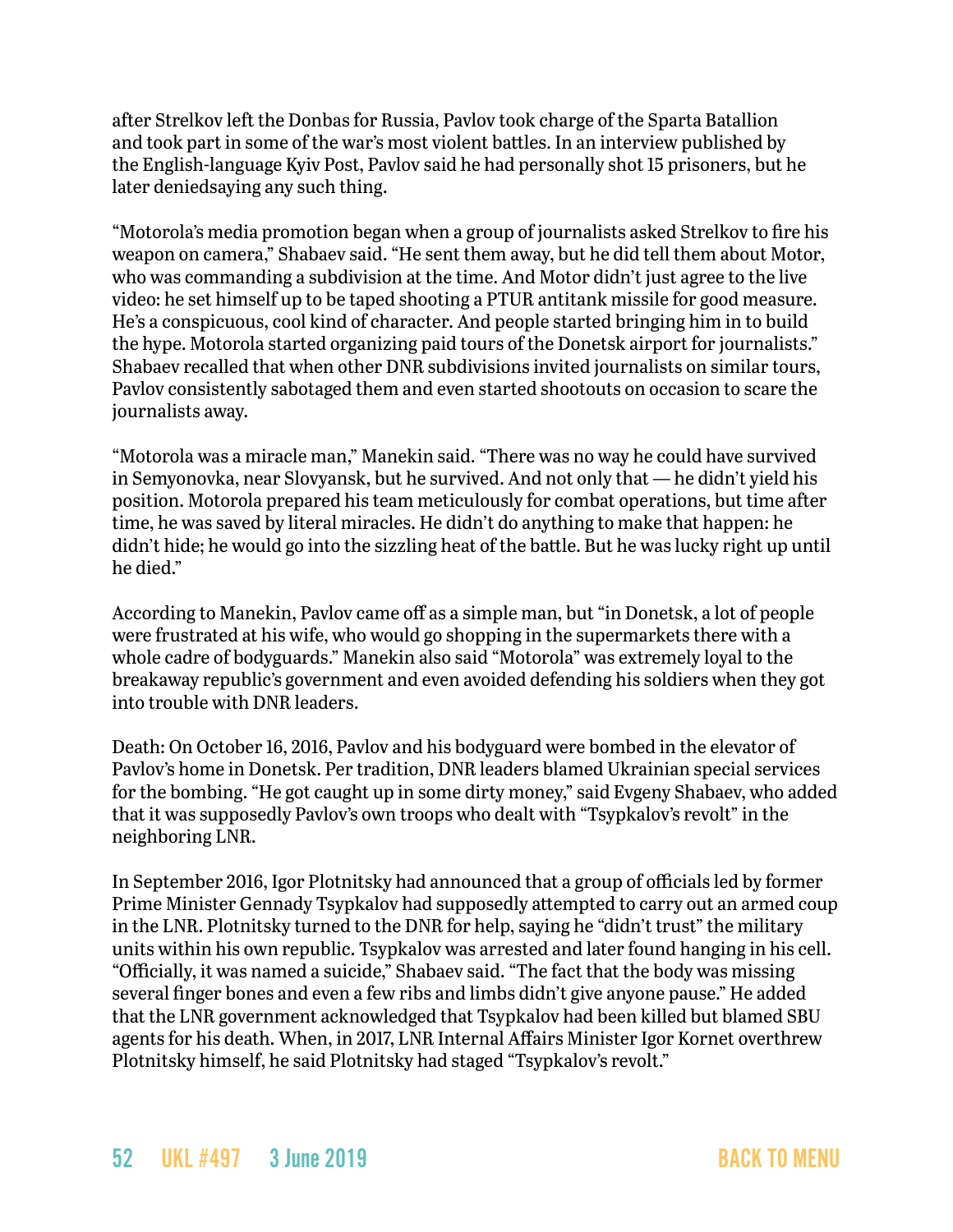Shabaev suggested that Pavlov may have been dissatisfied with his payment for the expedition into Luhansk. He doubts the official explanation of Motorola's death, saying that in an apartment building where "even the concierge is armed," it is unlikely that a teenager would have been able to construct, install, and trigger an improvised explosive device at the right moment to kill a specific target in an elevator. Shabaev noted that the young suspect's trial still has not taken place.

*Pavel Dremov. Field commander and ataman. Call sign: "Batya" (Papa). Killed in a car bombing on December 12, 2015.*

Before the war: Dremov was born on November 22, 1976, in the Voroshilovgrad (now Luhansk) region. He fought in Transnistria and Chechnya, and worked as a mason before the war. In the spring and summer of 2014, Dremov created and led a Cossack regiment named for the ataman M.I. Platov, who fought in the Napoleonic Wars. The regiment still holds a significant portion of the front line in the LNR.

During the war: According to a former subordinate named Mikhail, Dremov resisted the Ukrainian army's attempts to take over Stakhanov, Alchevsk, and Pervomaisk. An anonymous source told Meduza that Dremov had organized transports of food and water to residential areas on the front lines.

After the war: Dremov publicly accused Igor Plotnitsky and his circle of maintaining ties with Kyiv officials and oligarchs; profiting by trading coal across the front lines; selling humanitarian aid delivered from Russia in chain stores under their control — and being cowards more generally. The field commander said that if any of his subordinates were attacked, he would reveal corruption and criminal activity within the LNR's leadership using data he supposedly kept on a personal flash drive.

Death: On December 12, 2015, while he was on his way to his own wedding, Dremov was bombed in a car he had received as a wedding gift. The ataman died on site, and his driver died later in a hospital. "Officially, they've blamed Ukrainian diversionary tactics for Pavel Leonidovich's death," his subordinate Mikhail said, "but most servicemembers believe that the republic's government was behind it." Mikhail said either LNR Internal Affairs Minister Igor Kornet, whom the soldier accused of trading drugs across the front lines, or Igor Plotnitsky, who may have "feared a potential rival" in Dremov, may have ordered the attack. Mikhail also accused the breakaway republic's government of inaction in the investigation of the murder: "Even the person who gave him that cursed automobile was allowed to escape to the Ukrainian side. And Nikolai Pinchuk, who kept the ataman's notorious flash drive, was found decapitated in his own bed."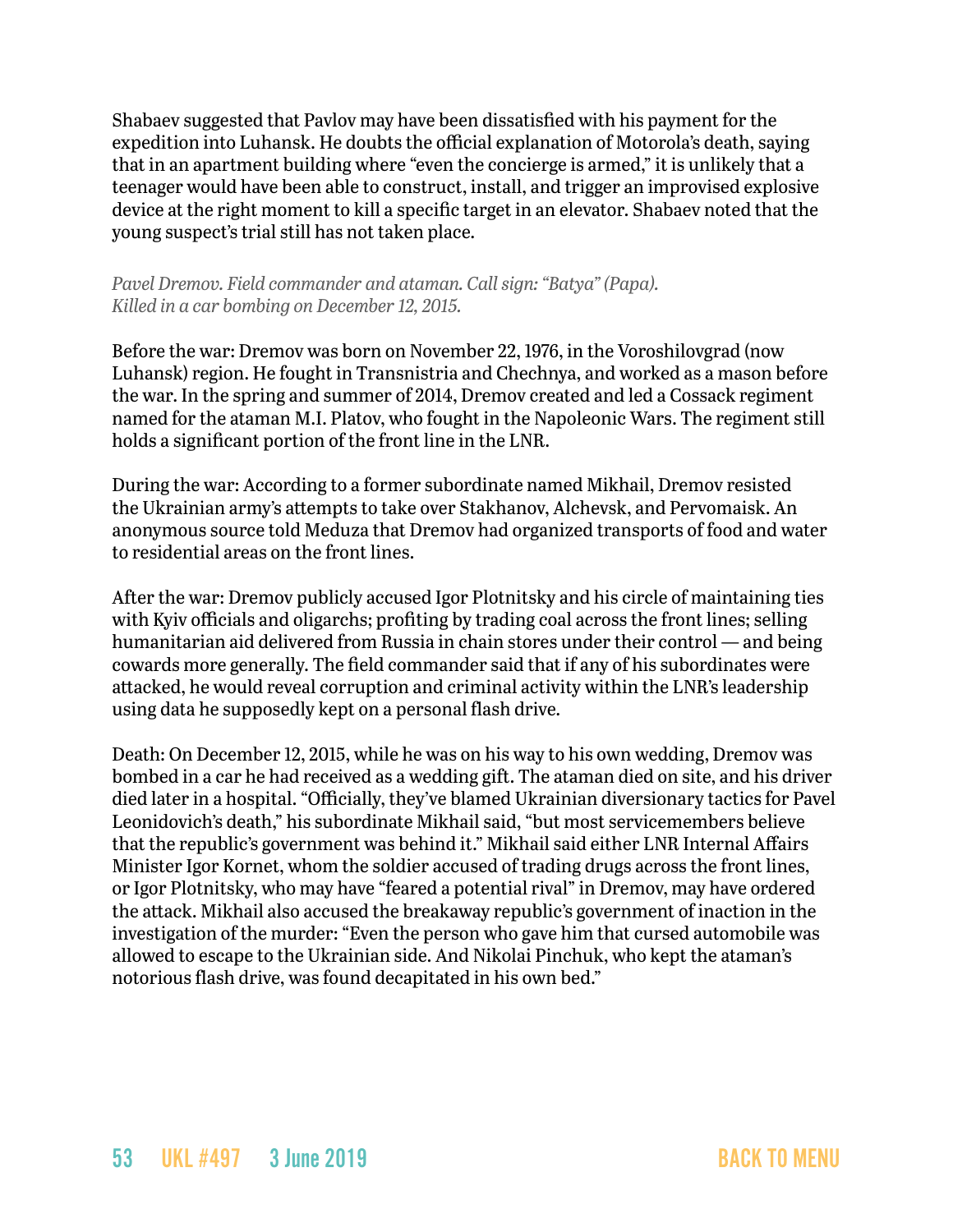#### *Alexey Mozgovoi. Field commander. Killed in a car bombing on May 23, 2015.*

Before the war: Mozgovoi was Cossack by blood. He was born on April 3, 1975, in the village of Lower Duvanka, in the Voroshilovgrad (now Luhansk) region. A protest and armed resistance leader in eastern Ukraine, Mozgovoi was commander of the "Ghost" Brigade.

During the war: Mozgovoi clashed with the LNR leadership, and took the Ghost Brigade to Slovyansk to fight under Igor Strelkov. He later joined Pavel Dremov's subdivision to defend Alchevsk, Stakhanov, and Pervomaisk.

Evgeny Shabaev considers the Ghost Brigade to be one of the separatists' most combatready divisions of 4,000 people or less. "People came to him because they knew that [the Ghost Division] won't leave you hanging without a salary. They would follow their agreements honestly," Shabaev said. "Mozgovoi raised money in Russia, but he didn't spend it on himself and those close to him, like many commanders did. Instead, he bought equipment and paid the salaries he had promised."

In October of 2014, Mozgovoi convened a "people's court" in Alchevsk to try two men who had been accused of rape. In an open head count, the city's residents voted to have one shot and the other sent to the front lines. During periods of active combat, this was one of the most common punishments issued. Because those "convicted" in ad hoc courts were tasked with digging trenches and were not issued firearms, they were often killed as soon as shooting broke out.

After the war: Mozgovoi ignored Plotnitsky's call for him not to enter politics, and began organizing negotiations with potentially like-minded field commanders in other brigades. He spoke out in favor of the unification of the DNR and the LNR into a single entity called Novorossiya but simultaneously took part in teleconferences with Ukrainian soldiers, saying the conflict in the country's east was "only advantageous for people who make a profit off it." Mozgovoi accused Plotnitsky and his circle of conspiring with Kyiv, establishing a dictatorship, and ignoring the interests of the people.

Death: On May 7, 2015, Mozgovoi's car was bombed. He received a head wound. Nonetheless, on May 9, he defied Plotnitsky's orders and threats of violence to run a celebratory military parade in Alchevsk. On May 23, Mozgovoi's car was bombed again and immediately targeted with machine gun fire. Mozgovoi died along with his press secretary, two guards, and his driver. Two civilians were also killed.

Leonid Tkachenko, the head of the investigative division in the LNR's prosecutor general's office, said his subordinates were considering multiple potential explanations of the attack, "including diversionary reconnaissance work on the part of Ukraine." Those among Mozgovoi's associates who spoke with Meduza still believe that the commander's assassination was carried out by the "Wagner" private military company. The PMC has gained fame for its activities in Africa but is rumored among Mozgovoi's supporters to have been given its first "test drive" in the Donbas region, where it was supposedly